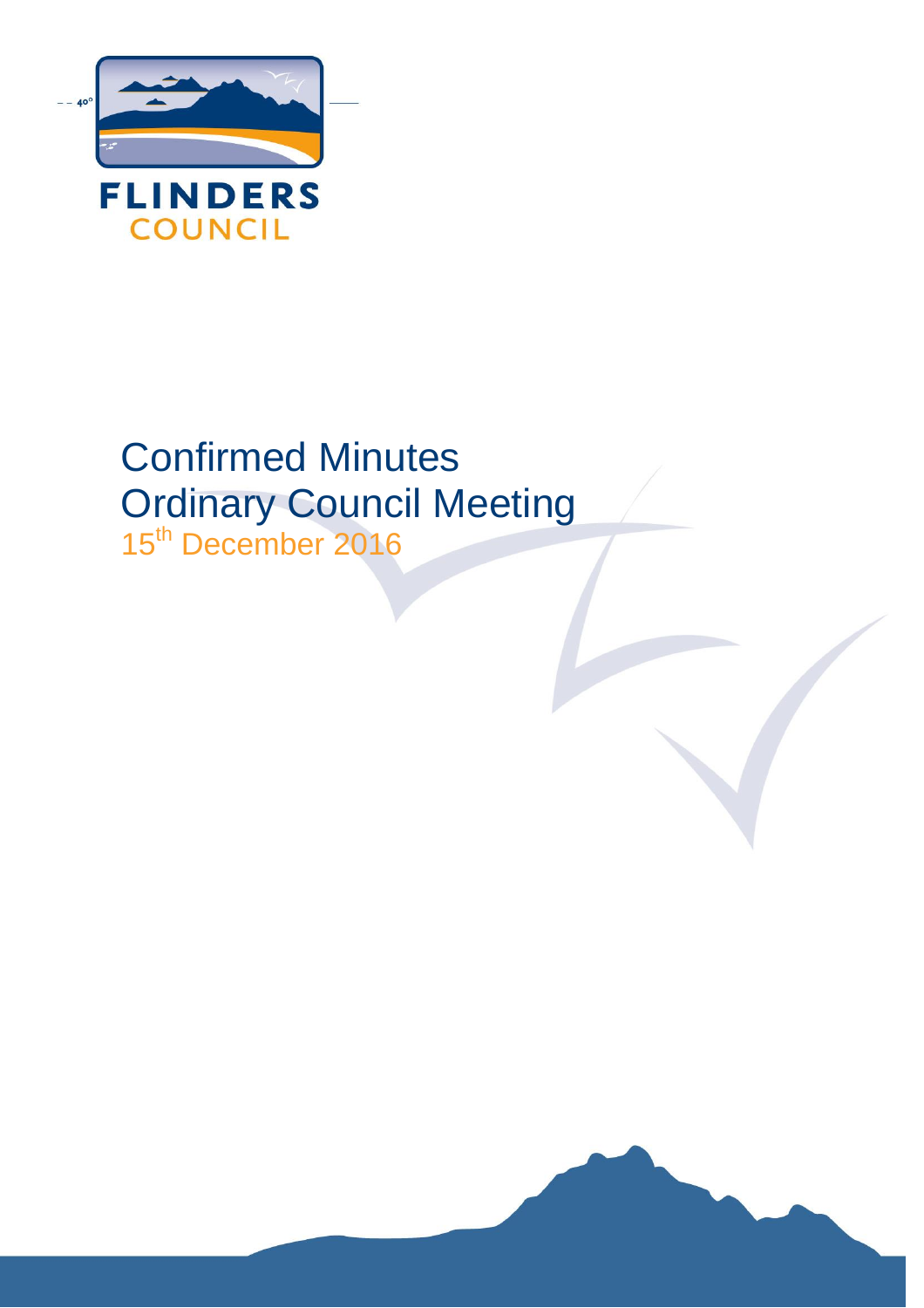# FLINDERS COUNCIL ORDINARY MEETING

# CONFIRMED MINUTES

| DATE:                      | Thursday 15 <sup>th</sup> December 2016                  |
|----------------------------|----------------------------------------------------------|
| <b>VENUE:</b>              | <b>Furneaux Arts and Entertainment Centre, Whitemark</b> |
| <b>COMMENCING:</b> 1.00 pm |                                                          |

# PRESENT

| Mayor Carol Cox          |
|--------------------------|
| Deputy Mayor Marc Cobham |
| Cr Chris Rhodes          |
| Cr Peter Rhodes          |
| Cr Ken Stockton          |
| Cr David Williams        |
| Cr Gerald Willis         |
|                          |

### APOLOGIES

Nil

### STAFF IN ATTENDANCE

| Sophie Pitchford | - Acting General Manager           | $(1.00 - 3.47$ pm     |
|------------------|------------------------------------|-----------------------|
| Jacci Viney      | - Development Services Coordinator | $(1.00 - 1.35pm)$     |
| Vicki Warden     | - Executive Officer                | $(1.00 - 3.47$ pm $)$ |

# CONFIRMATION OF MINUTES

303.12.2016 Moved: Deputy Mayor M Cobham Seconded: Cr D Williams That the Minutes from the Ordinary Council Meeting and the Closed Council Meeting held on the  $17^{\text{th}}$  November 2016 be confirmed.

# CARRIED UNANIMOUSLY (7-0)

For: Mayor Carol Cox, Deputy Mayor Marc Cobham, Cr Chris Rhodes, Cr Peter Rhodes, Cr Ken Stockton, Cr David Williams and Cr Gerald Willis.

# PUBLIC QUESTION TIME

### Question 1: Jane Bushby

With the tourist season upon us, could Council please have input into restoring the access to Sawyer's Bay beaches, particularly the bottom access track? The track is currently inaccessible.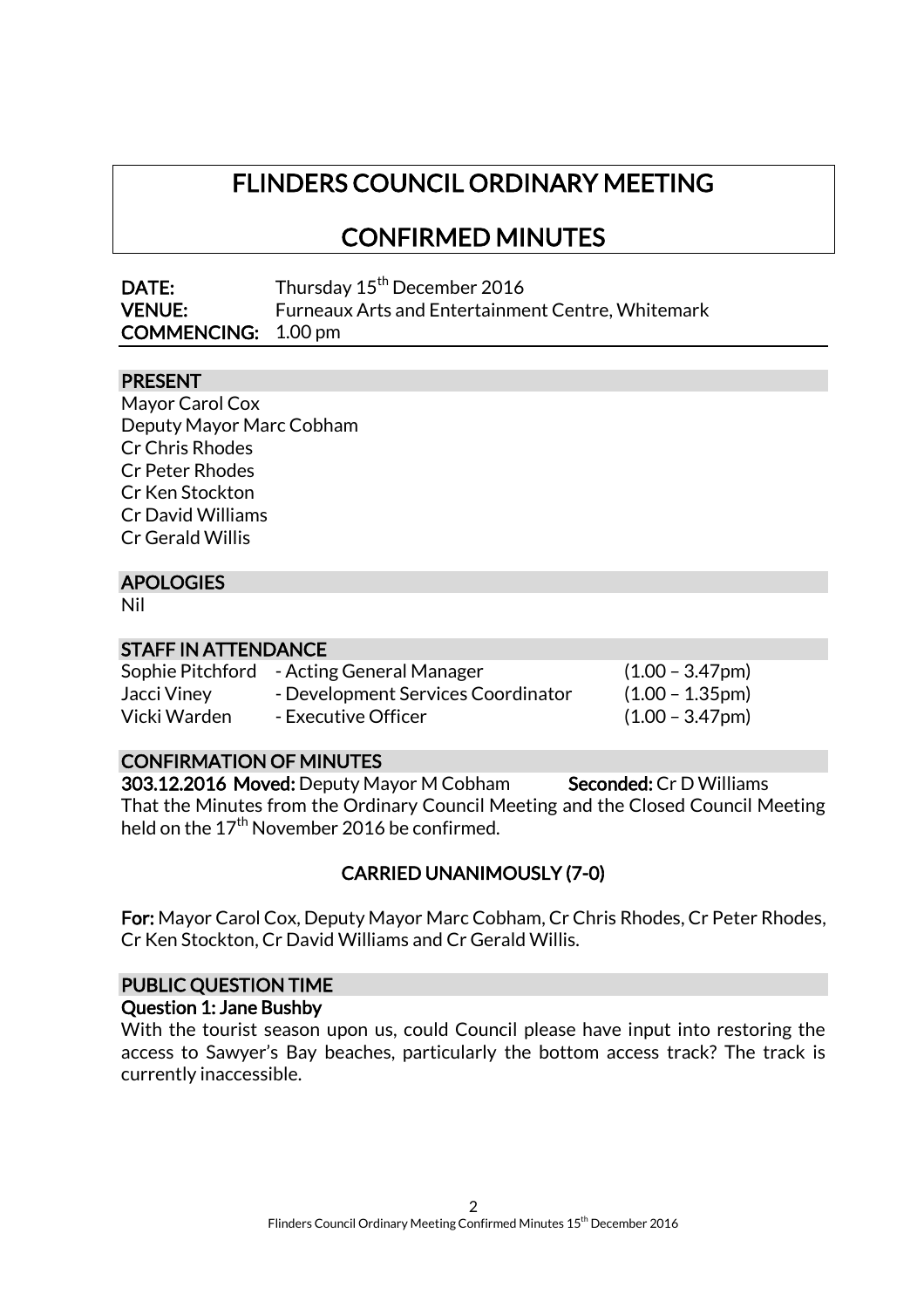### Mayor's Response:

The Acting General Manager has spoken with the Parks and Wildlife Service about this issue and they said they would fix the track. The Acting General Manager will speak with them again.

### Question 2: Deputy Mayor Marc Cobham on behalf of Doreen Lovegrove

The first section of Port Davies Rd (750 metres) has considerable roadside verge areas of very long grass – up to one metre high. Is the Works and Services team able to address this problem in the near future? As well as being unsightly it is also a potential fire risk coming into summer.

#### Mayor's Response:

Taken on notice.

# COUNCILLORS' QUESTIONS ON NOTICE

Nil

#### COUNCILLORS' QUESTIONS WITHOUT NOTICE Question 1: Cr Gerald Willis

Can the Mayor request the Works Department to remove two trees in the green waste area at the Lady Barron Transfer Station which have been burned, are now dead and have a high likelihood of falling?

### Mayor's Response:

The issue will be raised with the Acting General Manager.

### Question 2: Cr Gerald Willis

Can the Mayor request the Works Department to mow the grass on the land owned by the Council in Lagoon Road, Whitemark, to reduce the impact of fire in the forthcoming fire risk season?

### Mayor's Response:

The Acting General Manager reports that Works and Services has tried to clear the site before but the land is covered in timber, iron and debris which makes it dangerous to slash.

### Question 3: Cr Gerald Willis

I understand that a shipment of road aggregate is being delivered this day to the port of Lady Barron by LD Shipping Pty Ltd, and while I acknowledge that company operates a competent, efficient and reliable shipping operation, I ask the Mayor whether any contact has been made with Furneaux Freight, the provider of the current regular shipping service to this community, to discuss Furneaux Freight's possible involvement in the shipment?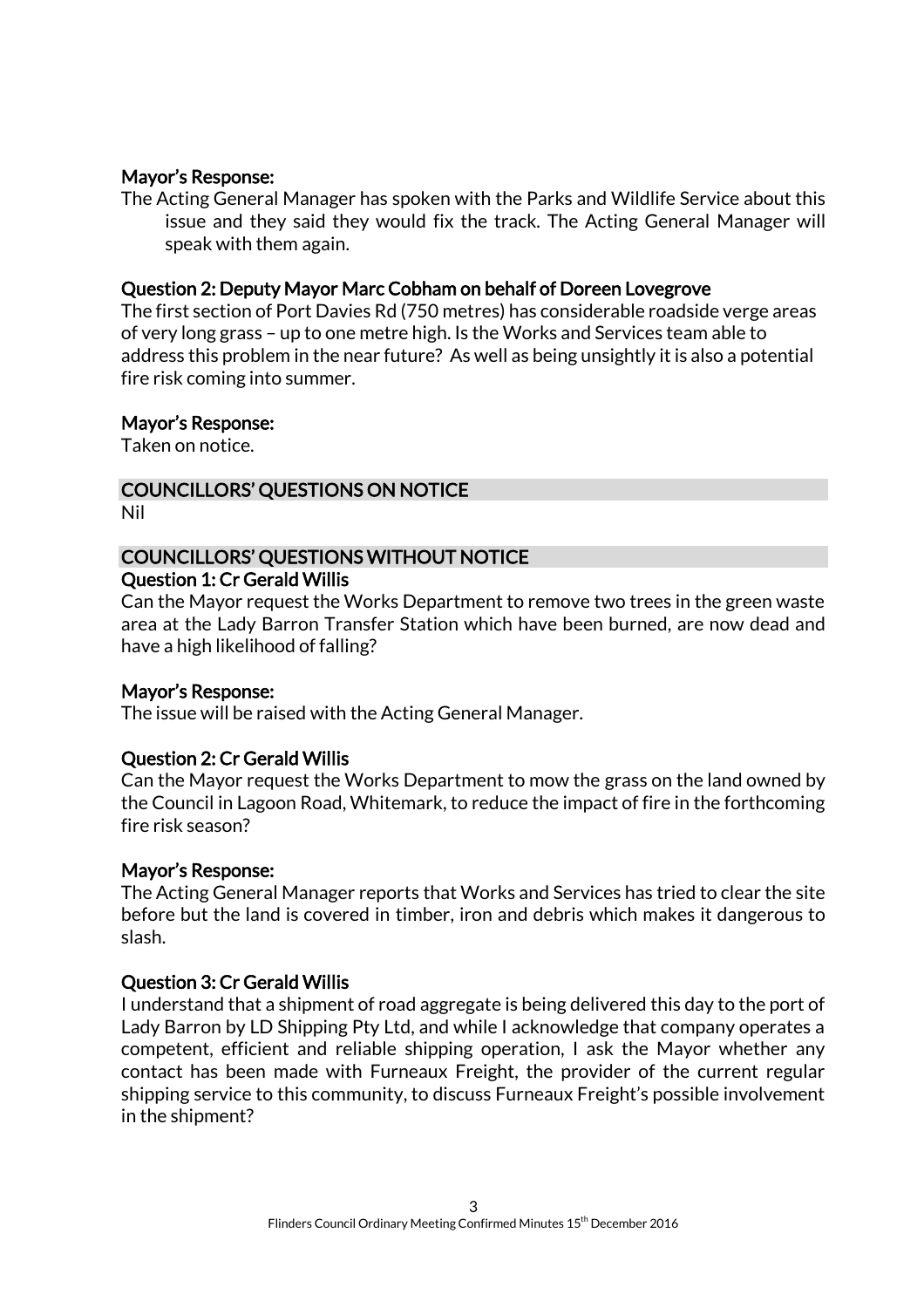### Mayor's Response:

1000 ton of aggregate is required to reseal the runway. LD Shipping Pty Ltd is able to transport the aggregate in bulk in two shipments and Furneaux Freight is unable to do that. In the past, Furneaux Freight has been included but due to the quantity required and the time frame, LD Shipping was asked to transport this time.

### Question 4: Cr Chris Rhodes

Where are we with the Council Common Seal use register?

### Mayor's Response:

The register is in use and will be reported quarterly at the same time as the quarterly reports.

# RESPONSE TO COUNCILLORS' QUESTIONS WITHOUT NOTICE 17<sup>th</sup> November 2016 Council Meeting

# Question 1: Deputy Mayor Marc Cobham

On behalf of the Furneaux (Emita) Hall and Recreation Ground Special Committee, can Council please make arrangements to trim the pine trees located on the northern boundary of the Emita Hall grounds? The work needs to be done for several reasons e.g. road traffic sight lines and ongoing damage/maintenance issues e.g. the storage building near the entrance to the grounds. Additionally, once this work has been done, can Council arrange for the storage shed roof to be replaced with the roofing materials that are stored on-site? The issue of the tree maintenance has been raised on numerous occasions.

### Mayor's Response:

The Acting General Manager has been proactive in looking into your requests and her advice is as follows:

"Council's Works and Services Manager has contacted Jim Wheeler to arrange for the removal of the pines however due to other work commitments this will not be completed until early next year. In the interim, Council will arrange for the pines to be trimmed prior to the Emita Sports.

Council will need to approve a budget variation for the re-roofing of the shed before this work can be completed."

Should the Furneaux (Emita) Hall and Recreation Special Committee require any further information on these issues please have them write directly to the Acting General Manager.

304.12.2016 Moved: Deputy Mayor M Cobham Seconded: Cr P Rhodes That the responses to the  $17<sup>th</sup>$  November 2016 Councillor's questions without notice be accepted.

# CARRIED UNANIMOUSLY (7-0)

4

Flinders Council Ordinary Meeting Confirmed Minutes 15<sup>th</sup> December 2016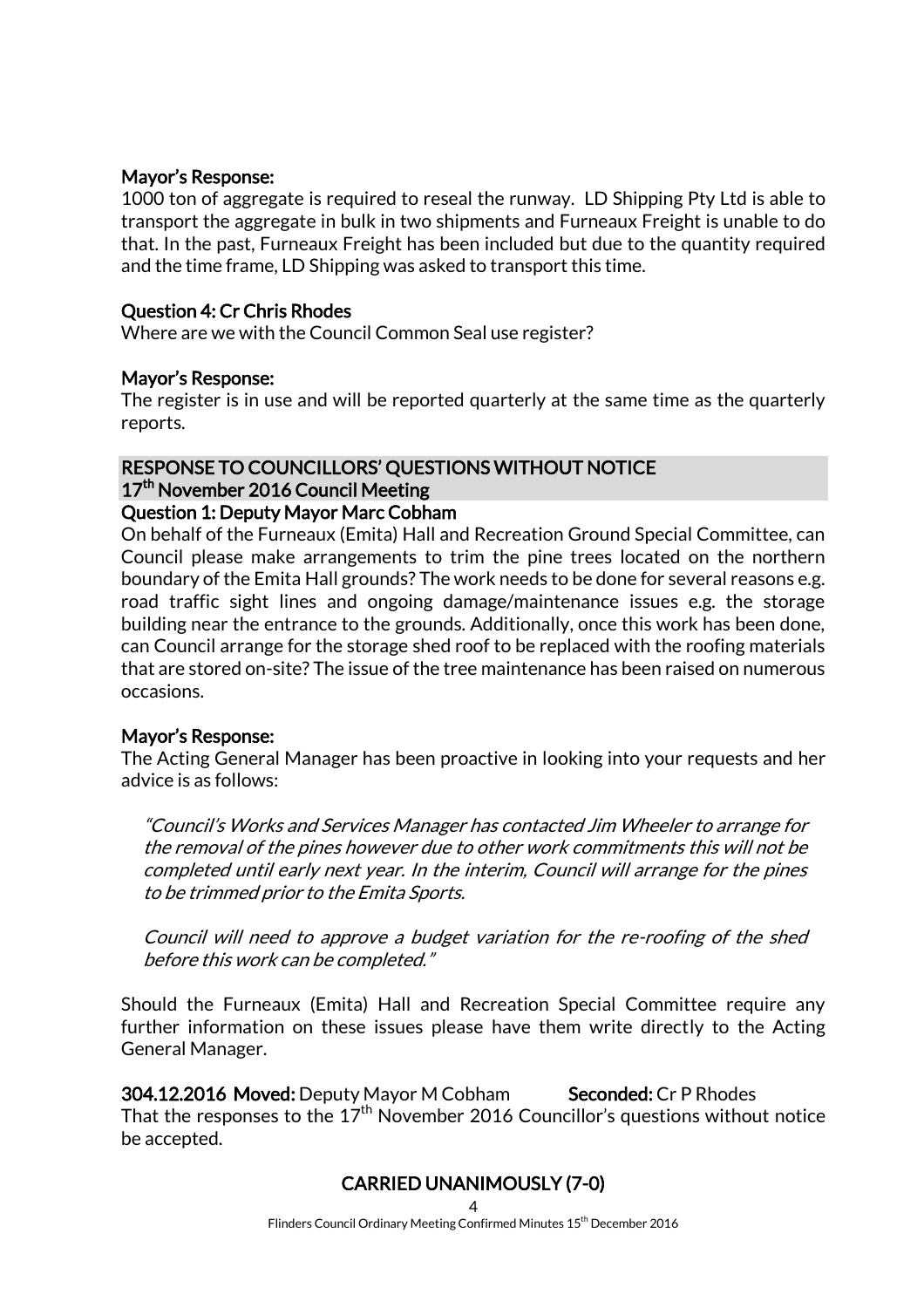For: Mayor Carol Cox, Deputy Mayor Marc Cobham, Cr Chris Rhodes, Cr Peter Rhodes, Cr Ken Stockton, Cr David Williams and Cr Gerald Willis.

### LATE AGENDA ITEMS

Nil

### DECLARATION OF PECUNIARY INTEREST

Mayor Carol Cox declared pecuniary interest in the first part of Item E1 -Closed Council Item.

Cr Peter Rhodes notified the meeting that he may be declaring pecuniary interest for the same item.

### LEAVE OF ABSENCE

Nil

### **PETITIONS**

Nil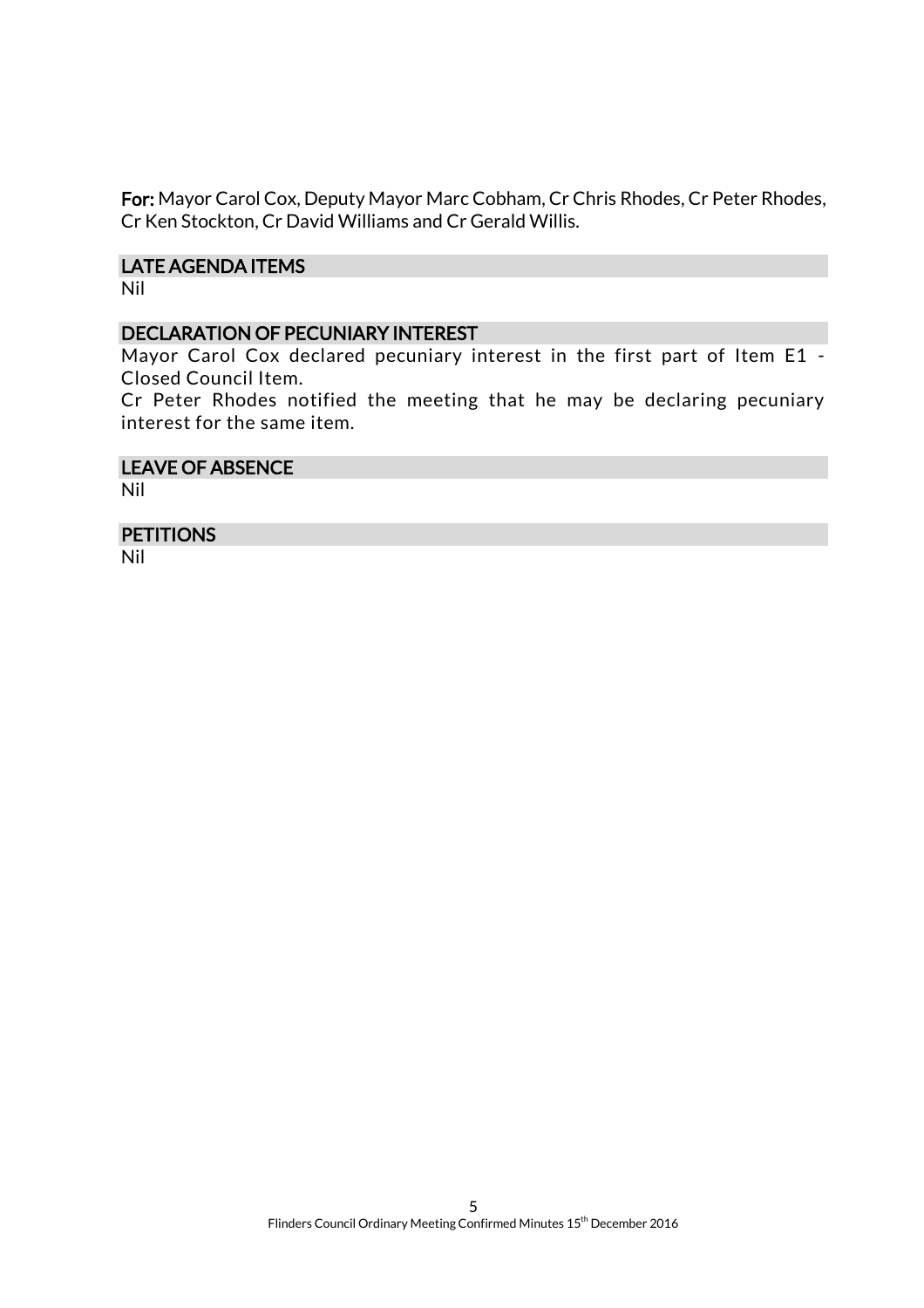# WORKSHOPS & INFORMATION FORUMS File No: COU/0205

# Council Workshop held on 17<sup>th</sup> November 2016

Council held a Workshop on the following subjects:

- Item 1 Draft General Manager Contract
- Item 2 Solicitor to be used for contract check & advice
- Item 3 Relocation costs

### Councillors Present:

Mayor Carol Cox, Deputy Mayor Marc Cobham, Cr Chris Rhodes, Cr Peter Rhodes and Cr Gerald Willis.

# Apologies:

Cr Ken Stockton and Cr David Williams.

### Staff and Consultants Present:

| Rolph Vos    | <b>Acting General Manager</b> |
|--------------|-------------------------------|
| Vicki Warden | <b>Executive Officer</b>      |

# Council Workshop held on 1<sup>st</sup> December 2016

Council held a Workshop on the following subjects:

- Item 1 Roberts St Reserve
- Item 2 Code of Tender and Contracts Policy
- Item 3 Review of Council Committees and Special Committees
- Item 4 Council Christmas Party
- Item 5 Badger Corner Boat Ramp
- Item 6 Grant Funding for Community Infrastructure
- Item 7 No free wifi site installed on Flinders Island

### Councillors Present:

Mayor Carol Cox, Deputy Mayor Marc Cobham, Cr Chris Rhodes, Cr Peter Rhodes and Cr Gerald Willis.

# Apologies:

Cr Ken Stockton and Cr David Williams.

# Staff and Consultants Present:

Sophie Pitchford Acting General Manager Jacci Viney Development Services Coordinator (Item 1 only)

6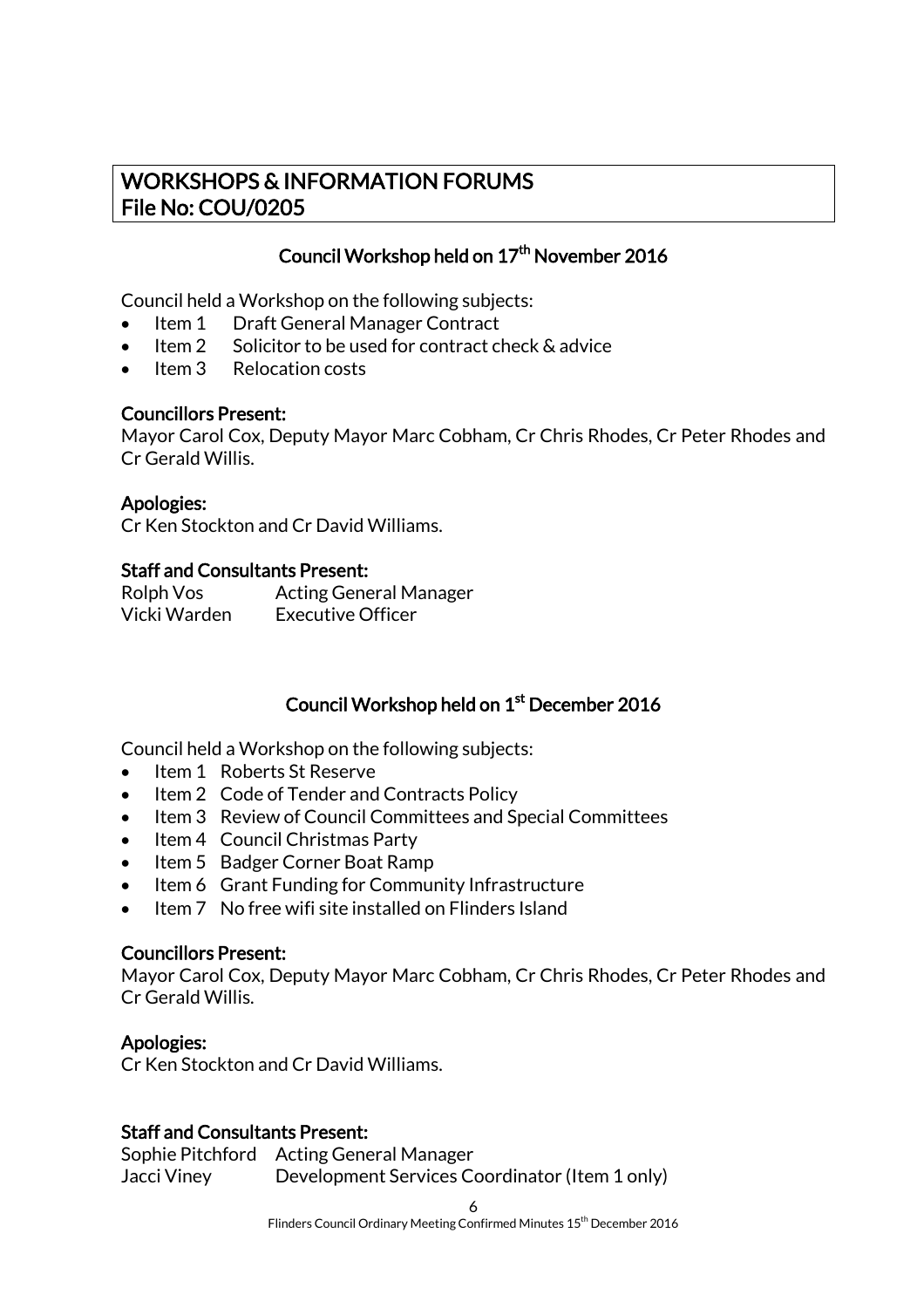### Vicki Warden Executive Officer (Items 2 – 4 only)

Note: As workshops and information sessions are for information and discussion purposes only, no decisions are made or foreshadowed at these proceedings.

### VOTING REQUIREMENTS:

Simple Majority

### RECOMMENDATION:

That the Council Workshops held on  $17^{\rm th}$  November and  $1^{\rm st}$  December 2016 be noted.

### DECISION:

305.12.2016 Moved: Deputy Mayor M Cobham Seconded: Cr G Willis That the Council Workshops held on  $17^{\rm th}$  November and  $1^{\rm st}$  December 2016 be noted.

# CARRIED UNANIMOUSLY (7-0)

For: Mayor Carol Cox, Deputy Mayor Marc Cobham, Cr Chris Rhodes, Cr Peter Rhodes, Cr Ken Stockton, Cr David Williams and Cr Gerald Willis.

# PUBLIC MEETINGS

Nil

### PUBLICATIONS/REPORTS TABLED FOR COUNCIL INFORMATION Nil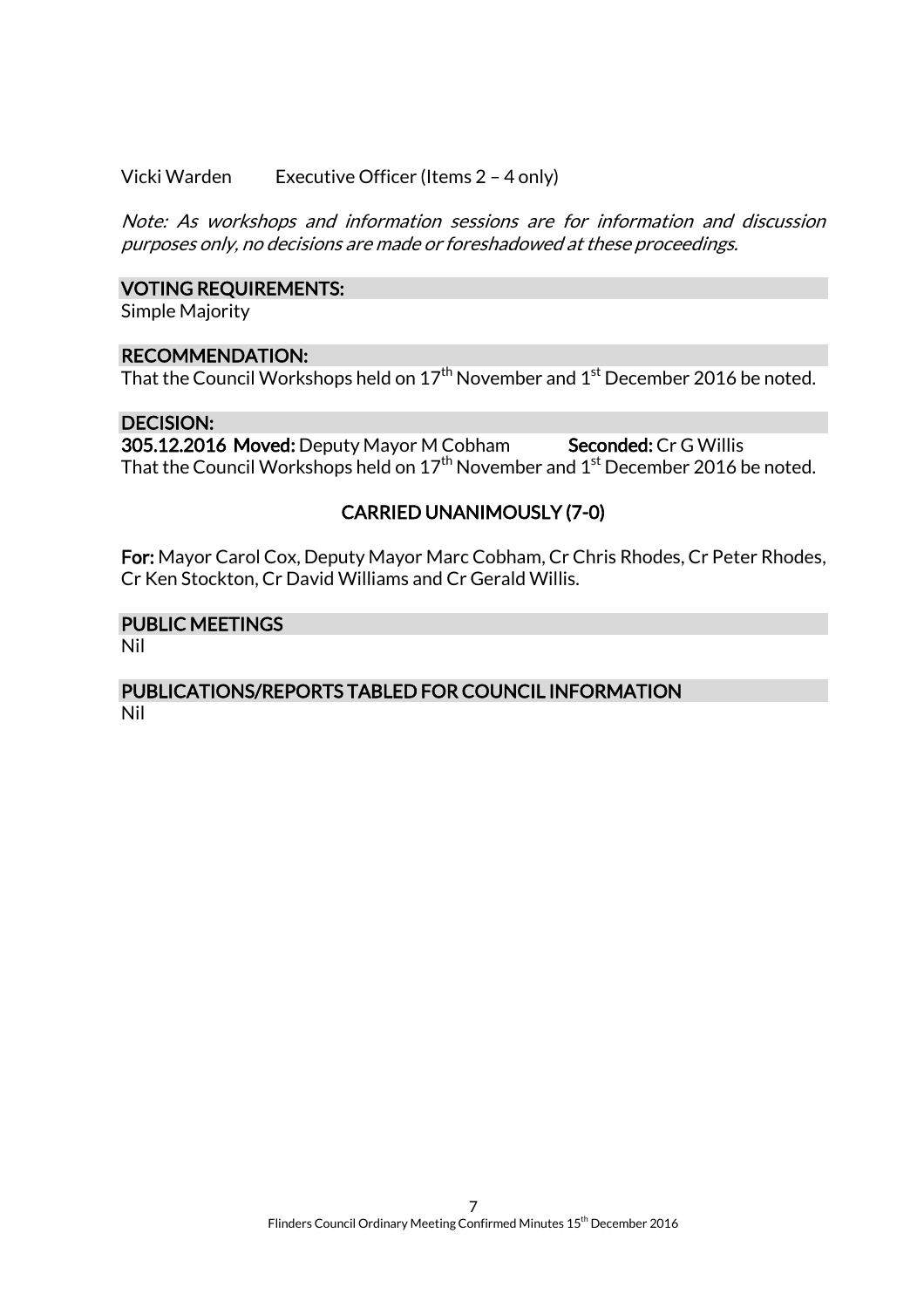# REPORTS TO BE RECEIVED

Furneaux Community Health Special Committee File No: CSV/0912

**<u>Annexure 1:</u> Furneaux Community Health Special Committee Meeting 8<sup>th</sup> June 2016** Confirmed Minutes

### OFFICER'S REPORT (Sophie Pitchford, Acting General Manager):

The confirmed minutes of the Furneaux Community Health Special Committee Meeting held on Wednesday  $8<sup>th</sup>$  June 2016 have been provided for consideration. The minutes outline what the committee has been working on to date and can now be received by Council.

### OFFICER'S RECOMMENDATION

That the confirmed minutes of the Furneaux Community Health Special Committee meeting held on Wednesday 8<sup>th</sup> June 2016 be accepted.

### DECISION:

306.12.2016 Moved: Cr G Willis Seconded: Cr P Rhodes

That the confirmed minutes of the Furneaux Community Health Special Committee meeting held on Wednesday  $8<sup>th</sup>$  June 2016 be accepted.

# CARRIED UNANIMOUSLY (7-0)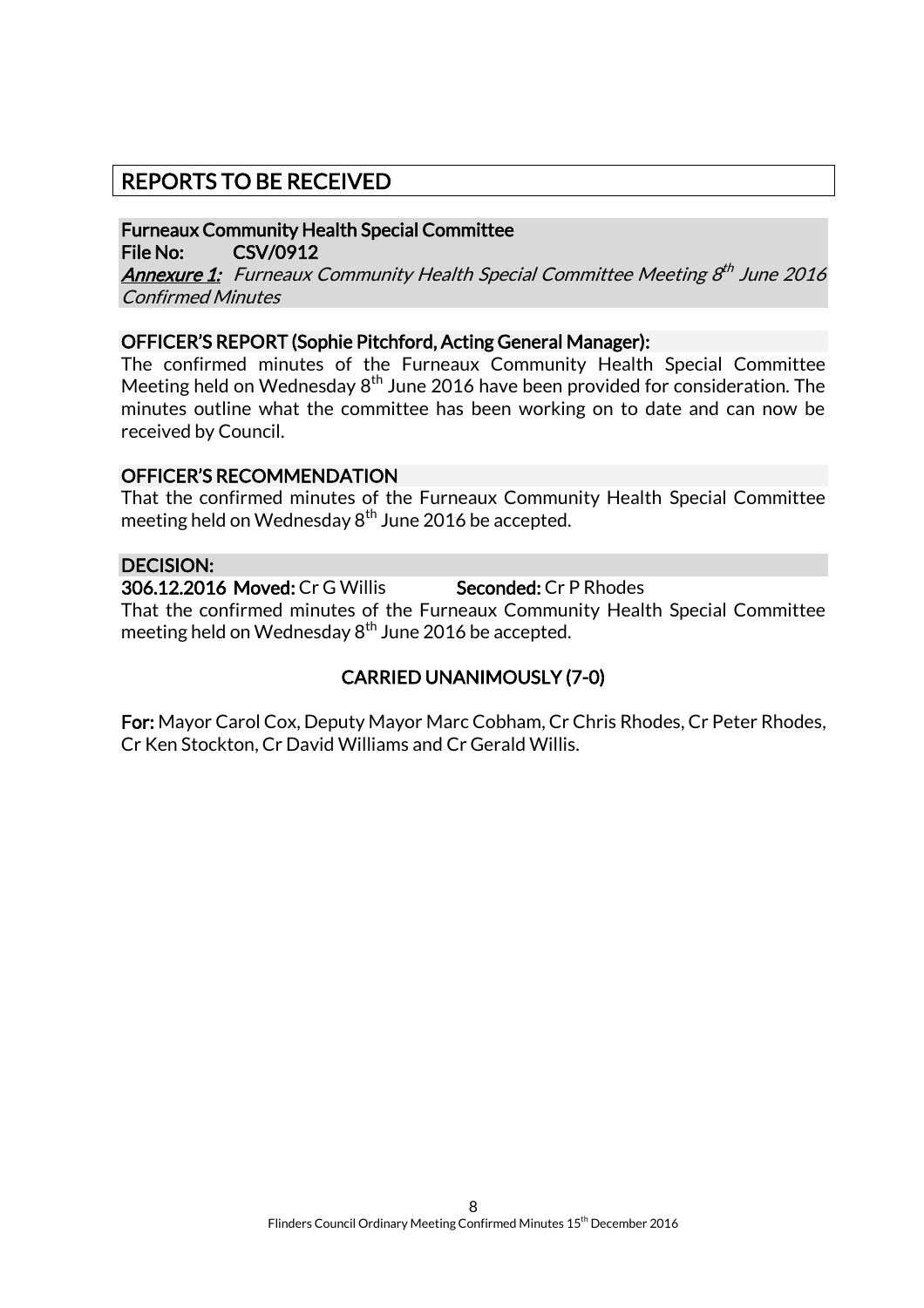### Furneaux Community Health Special Committee

File No: CSV/0912 **<u>Annexure 2:</u> Furneaux Community Health Special Committee Meeting 30<sup>th</sup> November** 2016 Unconfirmed Minutes

# OFFICER'S REPORT (Sophie Pitchford, Acting General Manager):

The unconfirmed minutes of the Furneaux Community Health Special Committee Meeting held on Wednesday 30<sup>th</sup> November 2016 have been provided for consideration. The minutes outline what the committee has been working on to date and can now be noted by Council.

# OFFICER'S RECOMMENDATION

That the unconfirmed minutes of the Furneaux Community Health Special Committee Meeting held on Wednesday  $30<sup>th</sup>$  November 2016 be noted.

# DECISION:

307.12.2016 Moved: Cr G Willis Seconded: Cr D Williams

That the unconfirmed minutes of the Furneaux Community Health Special Committee Meeting held on Wednesday 30<sup>th</sup> November 2016 be noted.

# CARRIED UNANIMOUSLY (7-0)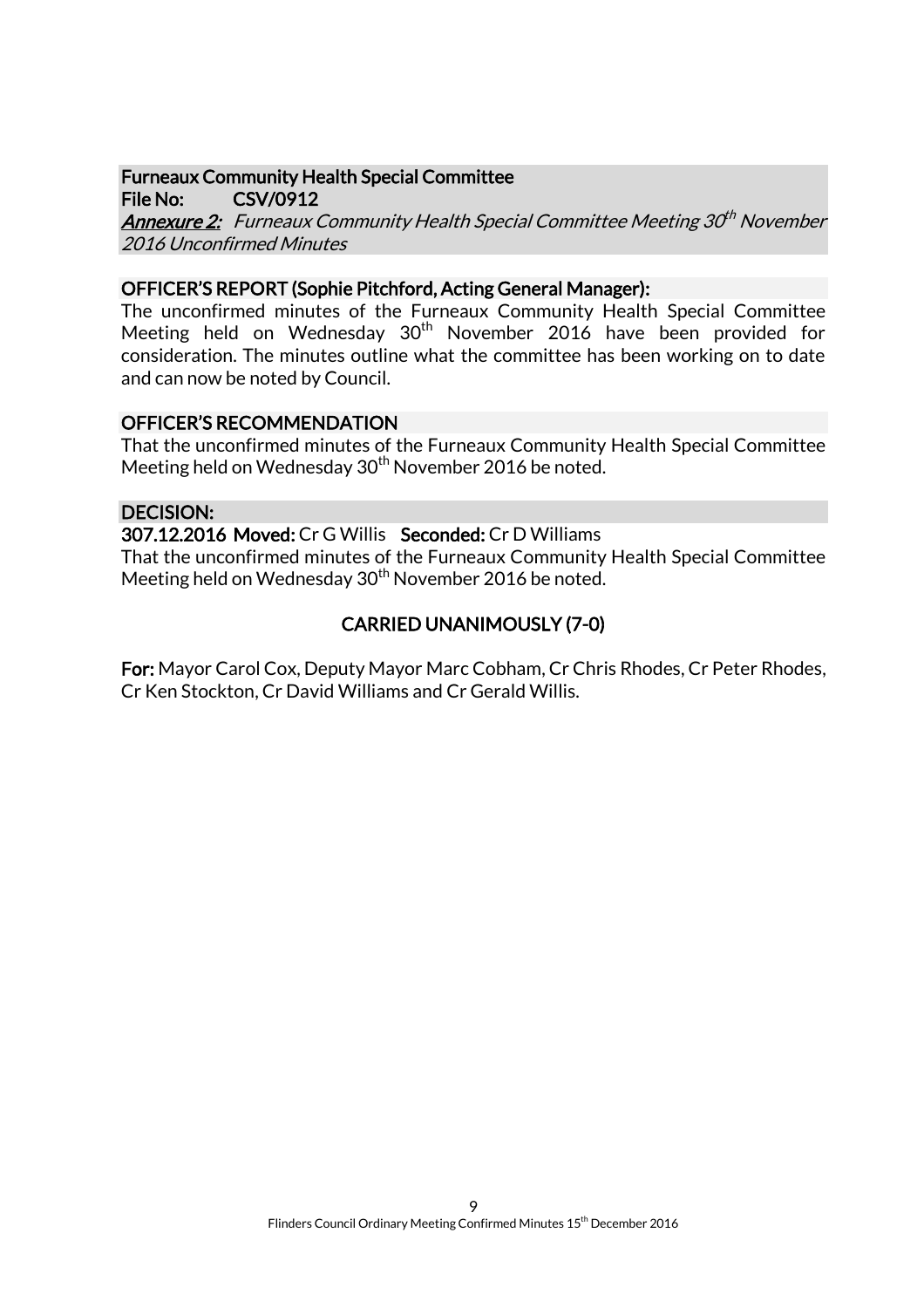### Lady Barron Hall and Recreational Special Committee File No: AME/0503

**<u>Annexure 3:</u>** Lady Barron Hall and Recreational Special Committee Meeting 5<sup>th</sup> November 2016 Unconfirmed Minutes

### OFFICER'S REPORT (Sophie Pitchford, Acting General Manager):

The unconfirmed minutes of the Lady Barron Hall and Recreational Special Committee Meeting held on Saturday 5<sup>th</sup> November 2016 have been provided for consideration. The minutes outline what the committee has been working on to date and can now be noted by Council.

### OFFICER'S RECOMMENDATION

That the unconfirmed minutes of the Lady Barron Hall and Recreational Special Committee Meeting held on Saturday 5<sup>th</sup> November 2016 be noted.

### DECISION:

308.12.2016 Moved: Cr D Williams Seconded: Deputy Mayor M Cobham That the unconfirmed minutes of the Lady Barron Hall and Recreational Special Committee Meeting held on Saturday  $5<sup>th</sup>$  November 2016 be noted.

# CARRIED UNANIMOUSLY (7-0)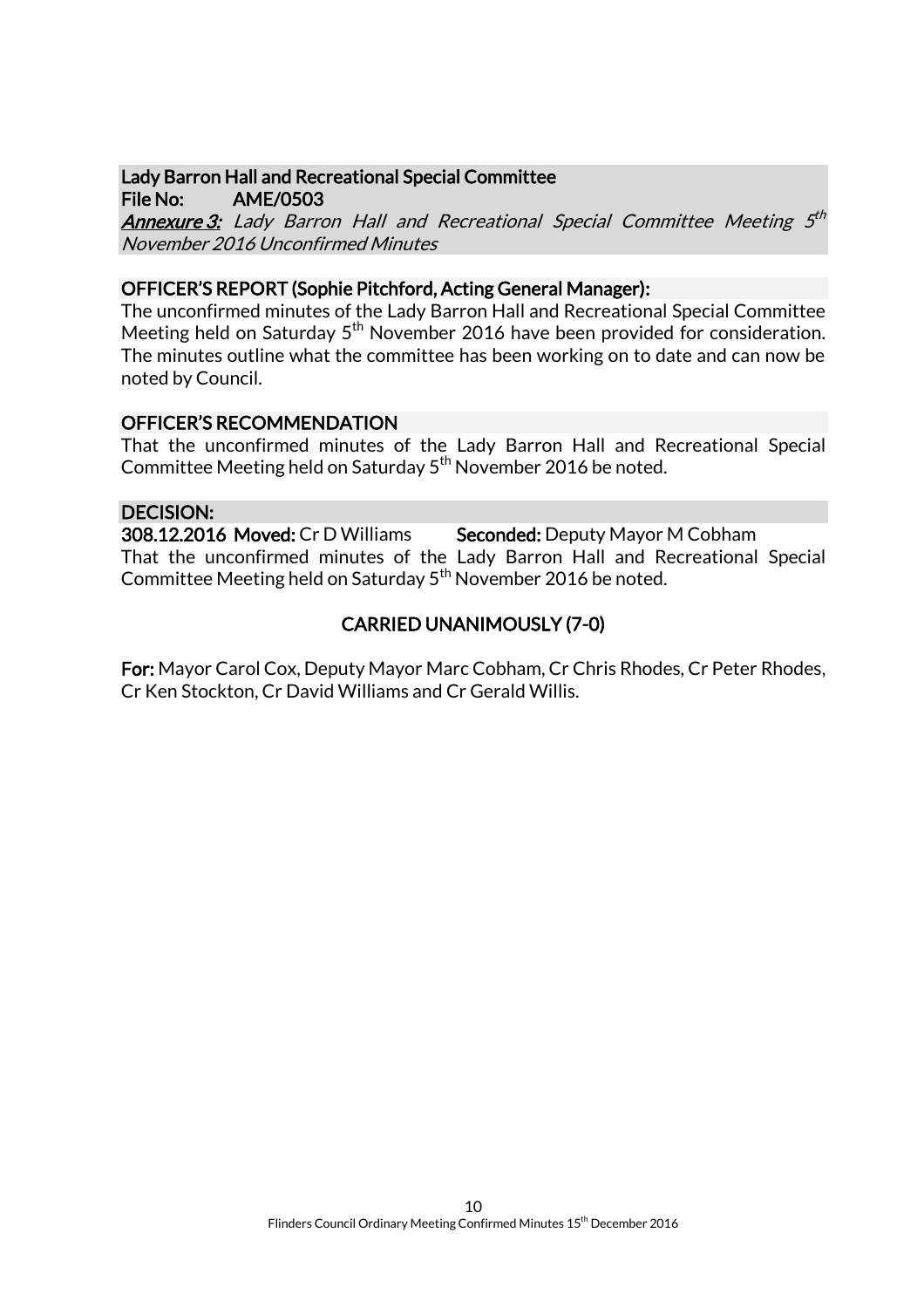### Lady Barron Hall and Recreational Special Committee File No: AME/0503

Annexure 4: Lady Barron Hall and Recreational Special Committee Special Meeting 19<sup>th</sup> November 2016 Unconfirmed Minutes

### OFFICER'S REPORT (Sophie Pitchford, Acting General Manager):

The unconfirmed minutes of the Lady Barron Hall and Recreational Special Committee Special Meeting held on Saturday 19<sup>th</sup> November 2016 have been provided for consideration. The minutes outline what the committee has been working on to date and can now be noted by Council.

### OFFICER'S RECOMMENDATION

That the unconfirmed minutes of the Lady Barron Hall and Recreational Special Committee Special Meeting held on Saturday 19th November 2016 be noted.

### DECISION:

309.12.2016 Moved: Cr D Williams Seconded: Cr G Willis That the unconfirmed minutes of the Lady Barron Hall and Recreational Special Committee Special Meeting held on Saturday 19<sup>th</sup> November 2016 be noted.

# CARRIED UNANIMOUSLY (7-0)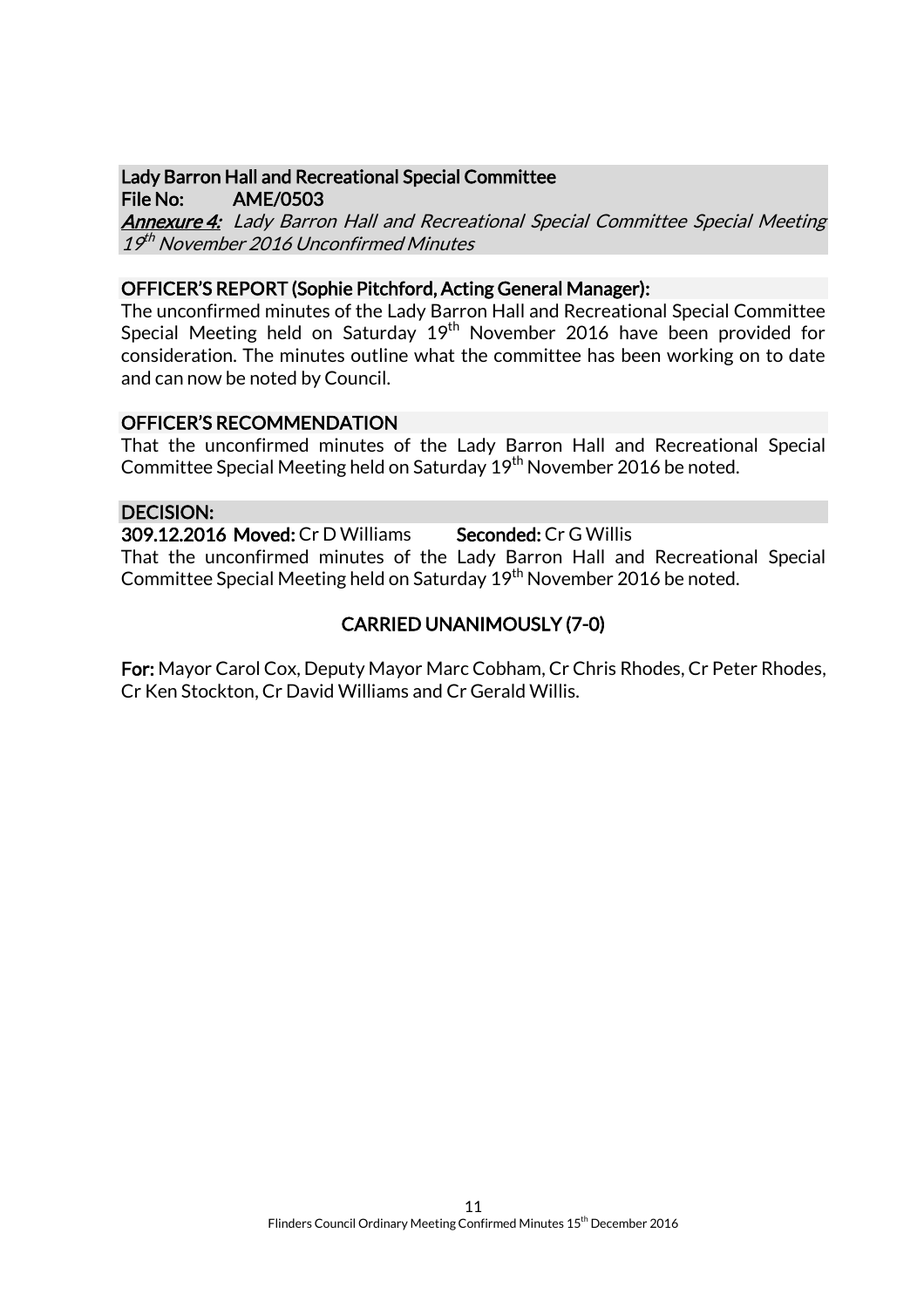### Furneaux (Emita) Hall and Recreation Ground Special Committee File No: AME/0502

Annexure 5: Furneaux (Emita) Hall and Recreation Ground Special Committee Meeting 15<sup>th</sup> November 2016 Unconfirmed Minutes

# OFFICER'S REPORT (Sophie Pitchford, Acting General Manager):

The unconfirmed minutes of the Furneaux (Emita) Hall and Recreation Ground Special Committee Special Meeting held on Tuesday  $15^{\text{th}}$  November 2016 have been provided for consideration. The minutes outline what the committee has been working on to date and can now be noted by Council.

### OFFICER'S RECOMMENDATION

That the unconfirmed minutes of the Furneaux (Emita) Hall and Recreation Ground Special Committee Special Meeting held on Tuesday  $15<sup>th</sup>$  November 2016 be noted.

### DECISION:

310.12.2016 Moved: Deputy Mayor M Cobham Seconded: Cr P Rhodes That the unconfirmed minutes of the Furneaux (Emita) Hall and Recreation Ground Special Committee Special Meeting held on Tuesday  $15<sup>th</sup>$  November 2016 be noted.

# CARRIED UNANIMOUSLY (7-0)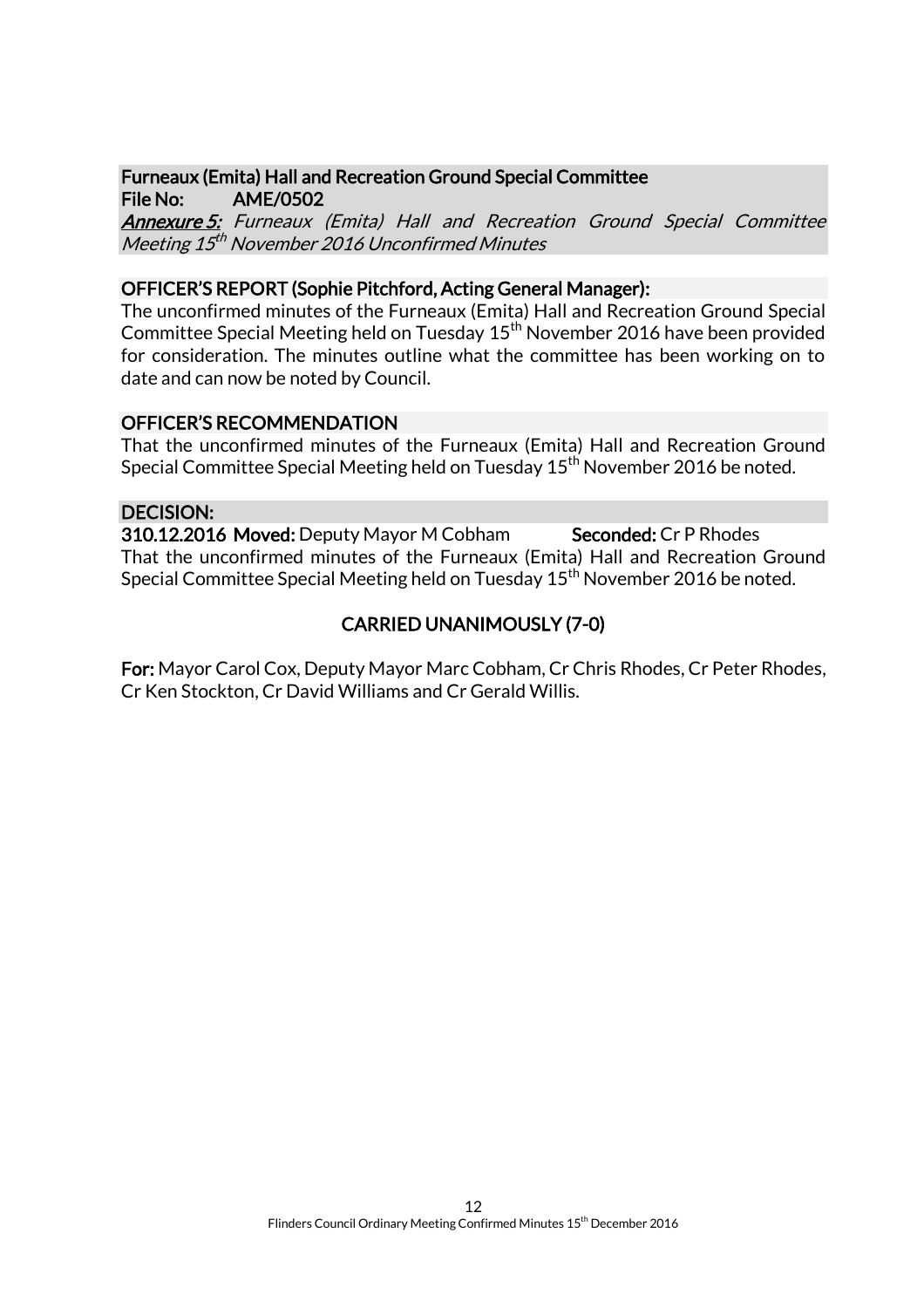# COUNCILLORS' REPORTS

### Deputy Mayor's Monthly Report File No: COU/0600

### ACTIVITIES:

| <b>DATE</b> | <b>ITEM</b>                                                    |  |
|-------------|----------------------------------------------------------------|--|
| 15.11.16    | Furneaux (Emita) Hall Special Committee Meeting                |  |
| 17.11.16    | <b>Council Meeting</b>                                         |  |
| 18.11.16    | Attended Gillian Woods' Yirriluka fundraising event for Cancer |  |
|             | Council                                                        |  |
| 19.11.16    | Attended Flinders Island District High School fundraiser event |  |
| 21.11.16    | Phone call from community member re ongoing telecommunications |  |
|             | issues                                                         |  |
| 25.11.16    | Met with D Heap, Community Development Officer re Furneaux     |  |
|             | (Emita) Hall funding opportunity                               |  |
| 26.11.16    | Phone call from community member re ongoing telecommunications |  |
|             | issues                                                         |  |
| 28.11.16    | Meeting with Council's consultant, Adrian Mythen re Lagoon Rd  |  |
|             | project funding                                                |  |
| 28.11.16    | Phone call from community member re Blue Rocks<br>quarry       |  |
|             | Development Application                                        |  |
| 01.12.16    | <b>Council Workshop</b>                                        |  |
| 03.12.16    | Discussion with community member re Blue Rocks<br>quarry       |  |
|             | Development Application                                        |  |
| 03.12.16    | Attended Lion's Christmas market                               |  |
| 05.12.16    | Met with community member re upgrading Badger Corner boat ramp |  |

# RECOMMENDATION:

That the Deputy Mayor's report be received.

### DECISION:

311.12.2016 Moved: Cr G Willis Seconded: Cr K Stockton That the Deputy Mayor's report be received.

# CARRIED UNANIMOUSLY (7-0)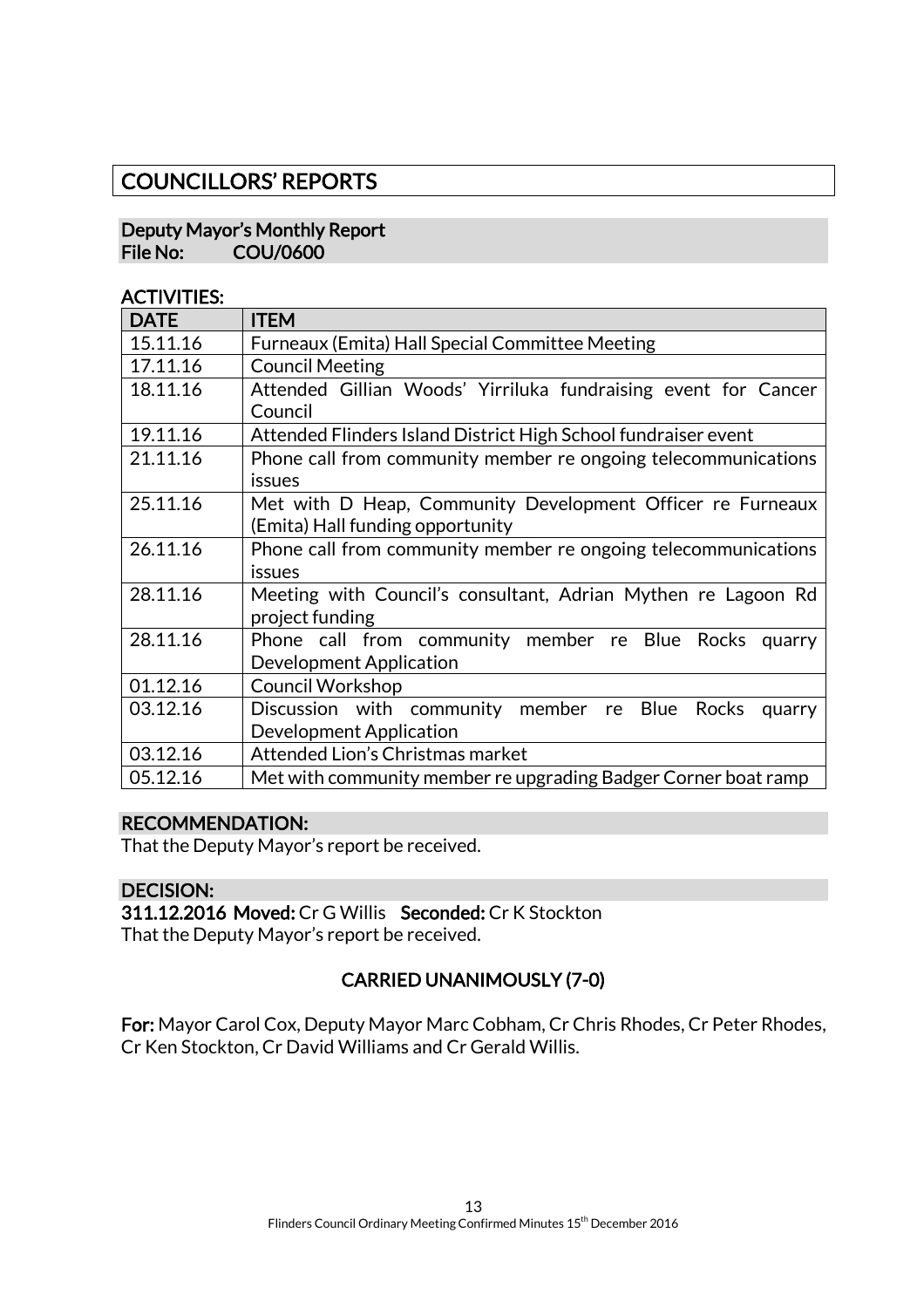Report from Councillor Gerald Willis as the Flinders Council Representative on TasWater Owners' Committee File No: COU/0312

| <b>DATE</b> | <b>WHO</b>                                                                                          | <b>SUBJECT</b>                                                                                                                                                                                            |
|-------------|-----------------------------------------------------------------------------------------------------|-----------------------------------------------------------------------------------------------------------------------------------------------------------------------------------------------------------|
| 14.11.16    | Email from Ailsa<br>Sypkes,<br>General<br>Manager Legal and<br>Governance<br>for<br><b>TasWater</b> | Requesting availability to attend a Board<br>Selection Committee meeting in the week<br>beginning 6 March 2017. I responded as a yes.                                                                     |
| 19.11.16    | Email from Ailsa<br>Sypkes,<br>General<br>Manager Legal and<br>Governance<br>for<br><b>TasWater</b> | Draft minutes of Board Selection Committee<br>held on Thursday 10 November 2016.                                                                                                                          |
| 24.11.16    | Email from Ailsa<br>General<br>Sypkes,<br>Governance<br><b>TasWater</b>                             | Confirming a meeting of the Board Selection<br>Committee has been set for Monday 6 March at<br>Manager Legal and   Campbell Town commencing at 10:30 am. I<br>for $\vert$ advised my intention to attend. |

# CORRESPONDENCE IN:

### REPORTS:

### Report on a General Meeting of TasWater held Thursday 10 November 2016.

The matters discussed at the General Meeting consisted primarily of:

### - Receipt and discussion on the Annual Report

There was minimal discussion on this matter.

### - Capital projects review

There have been concerns that TasWater is "gold-plating" its projects. The Chairman, Miles Hampton, reported that he had commissioned an independent review to examine if project specifications were reasonable in all circumstances and if the funds expended on the projects were reasonable.

The review had concluded that "on balance, each of the projects presents value in terms of delivered capability for the Tasmanian community". The review did identify instances where costs could be reduced, although the costs were not considered significant.

# 10 year capital program

There was minimal discussion on this matter as details had been previously released and discussed.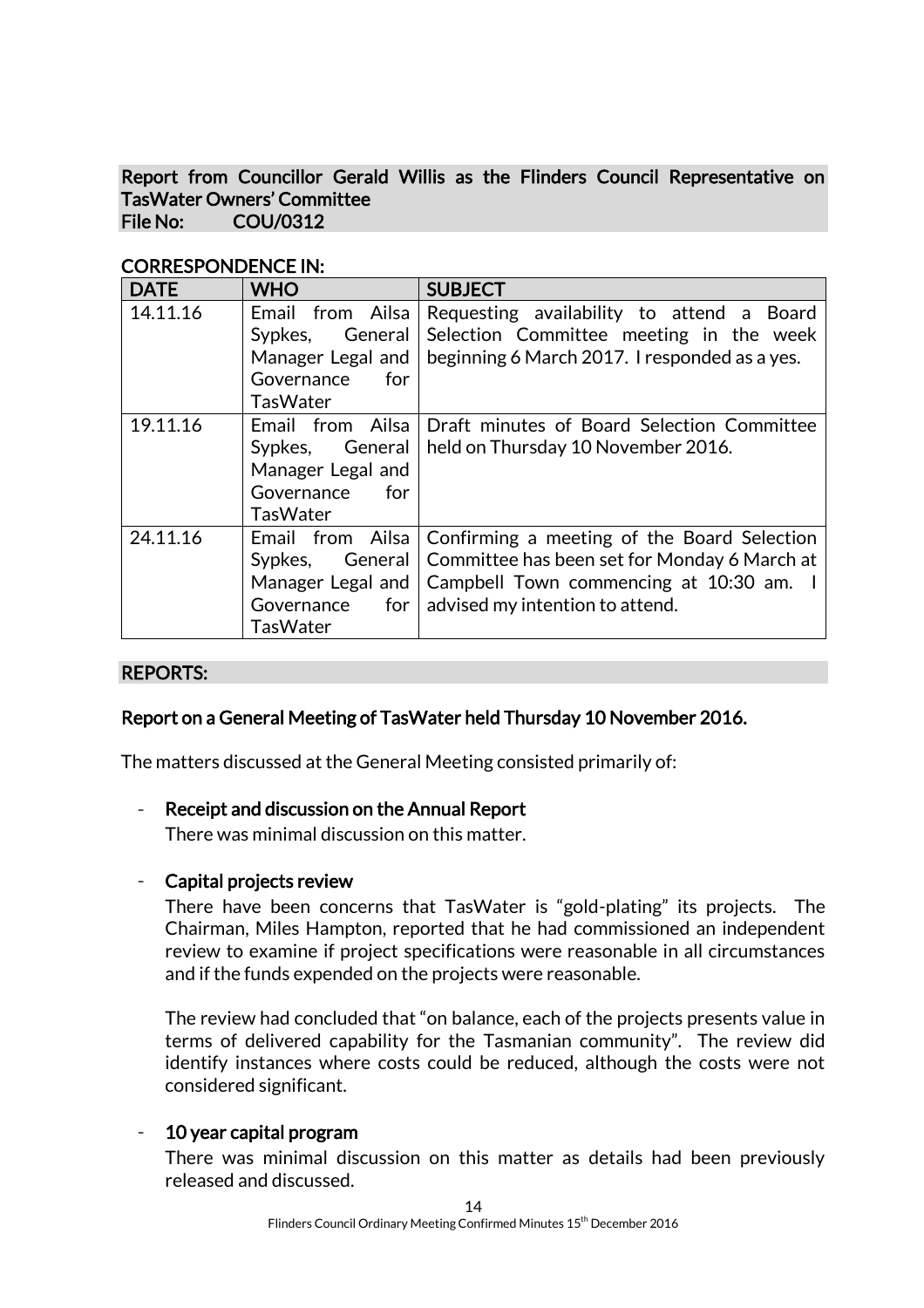### - Quarterly report to Owners' Representatives

The Chief Executive Officer, Mike Brewster, assisted by Dr Dharma Dharmabalan, provided a reasonably detailed report and addressed matters such as flood recovery progress, removing "boil water alerts", the placement on temporary boil water alerts, productivity updates and progress on the dispute with Launceston City Council.

### - General Business - Release of board minutes

The meeting discussed the release of board minutes. This item arose because a number of councils have been and remain concerned at actions taken by the board regarding frozen dividends without reference to council shareholders. The general feeling of the meeting was that release of board minutes would fetter discussion at board meetings to a point where the board would find it difficult to function. My view is that the matter will lapse.

### Report on a meeting of the Board Selection Committee of TasWater held Thursday 10 November 2016.

The matters discussed at this meeting related to directors' fees and appointment of directors. As these matters have been discussed in closed session, any announcements to shareholders or the public will be made by TasWater.

### RECOMMENDATION:

That the report from Councillor Gerald Willis as the Flinders Council Representative on TasWater Owners' Committee be received.

### DECISION:

312.12.2016 Moved: Deputy Mayor M Cobham Seconded: Cr P Rhodes That the report from Councillor Gerald Willis as the Flinders Council Representative on TasWater Owners' Committee be received.

# CARRIED UNANIMOUSLY (7-0)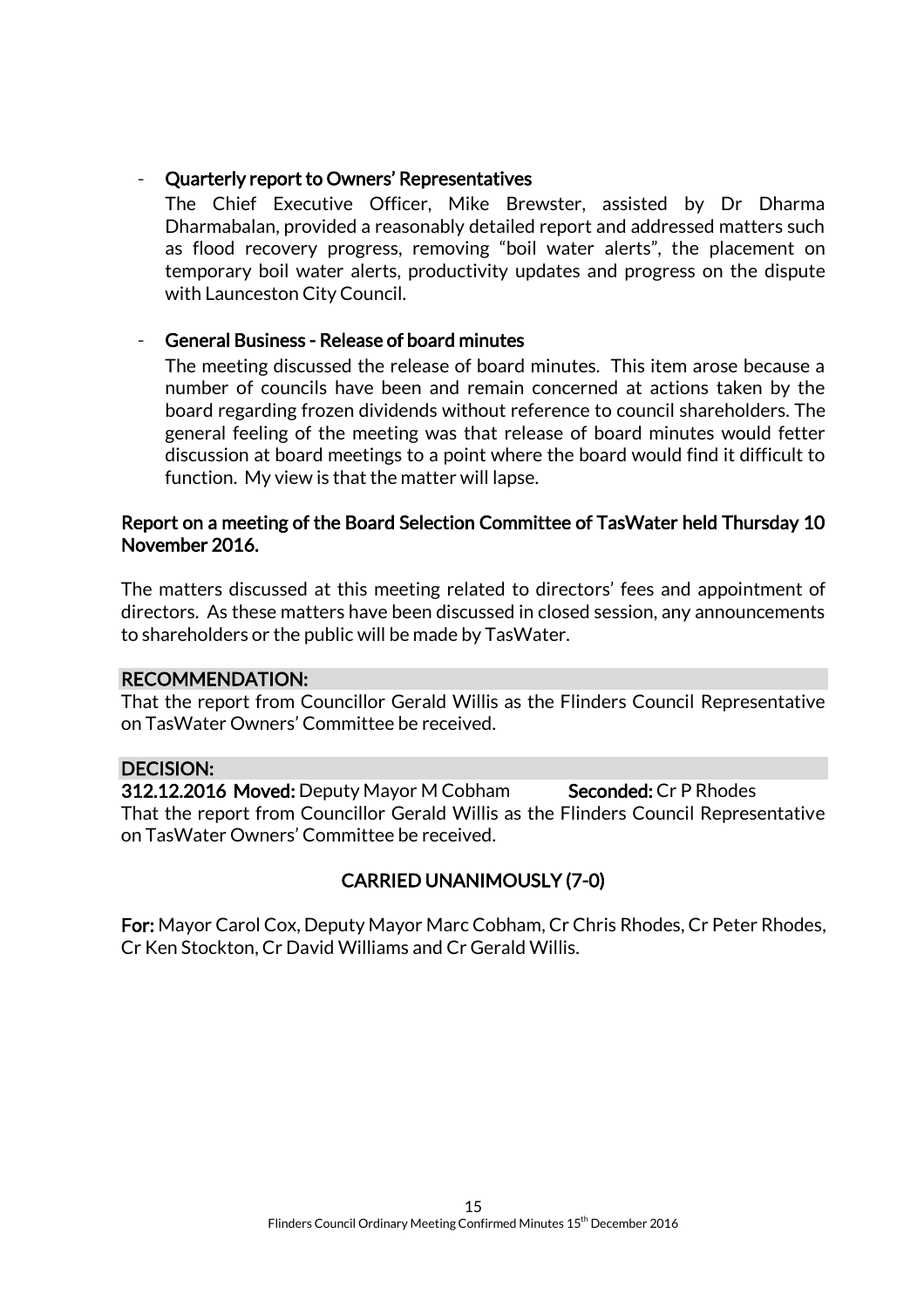# MAYOR'S REPORT:

| <b>ACTION</b>            | <b>Information</b> |
|--------------------------|--------------------|
| <b>PROPONENT</b>         | Mayor C Cox        |
| <b>FILE REFERENCE</b>    | COU/0600           |
| <b>ASSOCIATED PAPERS</b> | Nil                |

### REPORT:

### APPOINTMENTS:

| 14.11.16 | Met briefly with Wayne Dick, Parks and Wildlife Services re island<br>BBQ's |
|----------|-----------------------------------------------------------------------------|
| 15.11.16 | BJD Farmers' meeting with Biosecurity Tasmania                              |
| 16.11.16 | Bendigo Bank Agency Opening event                                           |
| 17.11.16 | <b>Council Meeting</b>                                                      |
| 17.11.16 | Met with TasPorts to meet new Regional Manager (North)                      |
| 17.11.16 | Met with Rolph Vos the General Manager of West Tamar Council                |
| 18.11.16 | Gillian Woods's Concert for Cancer                                          |
| 19.11.16 | Flinders Island District High School Gala evening                           |
| 24.11.16 | Met with Michael Patterson re telephones dropping out (Phone)               |
| 26.11.16 | Flinders Islanders' reunion at Rosevears Hotel                              |
| 30.11.16 | Lady Barron Hall & Recreation Special Committee meeting with                |
|          | Council staff (as Vice President in Cr Williams' absence)                   |
| 30.11.16 | Presentation of Award to Councils for support in undertaking                |
|          | Citizenship ceremonies                                                      |
| 30.11.16 | Furneaux Community Health Special Committee meeting                         |
| 01.12.16 | University of Tasmania (UTAS) - Isolated Power Grids Connect                |
|          | conference opening                                                          |
| 01.12.16 | Council Workshop                                                            |
| 02.12.16 | Northern Tasmania Development (NTD) Local Government Committee              |
|          | <b>Meeting</b>                                                              |
| 03.12.16 | <b>Lions Christmas Market</b>                                               |
| 03.12.16 | Music & Dance Students' concert                                             |
| 05.12.16 | Ochre Health community BBQ                                                  |
| 06.12.16 | Met with Michael Patterson re telephones dropping out (Phone)               |
| 07.12.16 | Meeting with representatives from the Prime Minister's Department of        |
|          | Premier and Cabinet (DPaC) (Indigenous affairs)                             |
| 07.12.16 | Ladies night out - Health event sponsored by Roberts                        |

# General Manager Appointment Update:

Mr Bill Boehm and Council have completed contract negotiations, with Bill contracted to start on the 3 $^{\rm rd}$  January 2017 for a 4 year term. Bill will be joined on the Island by his wife Kaye.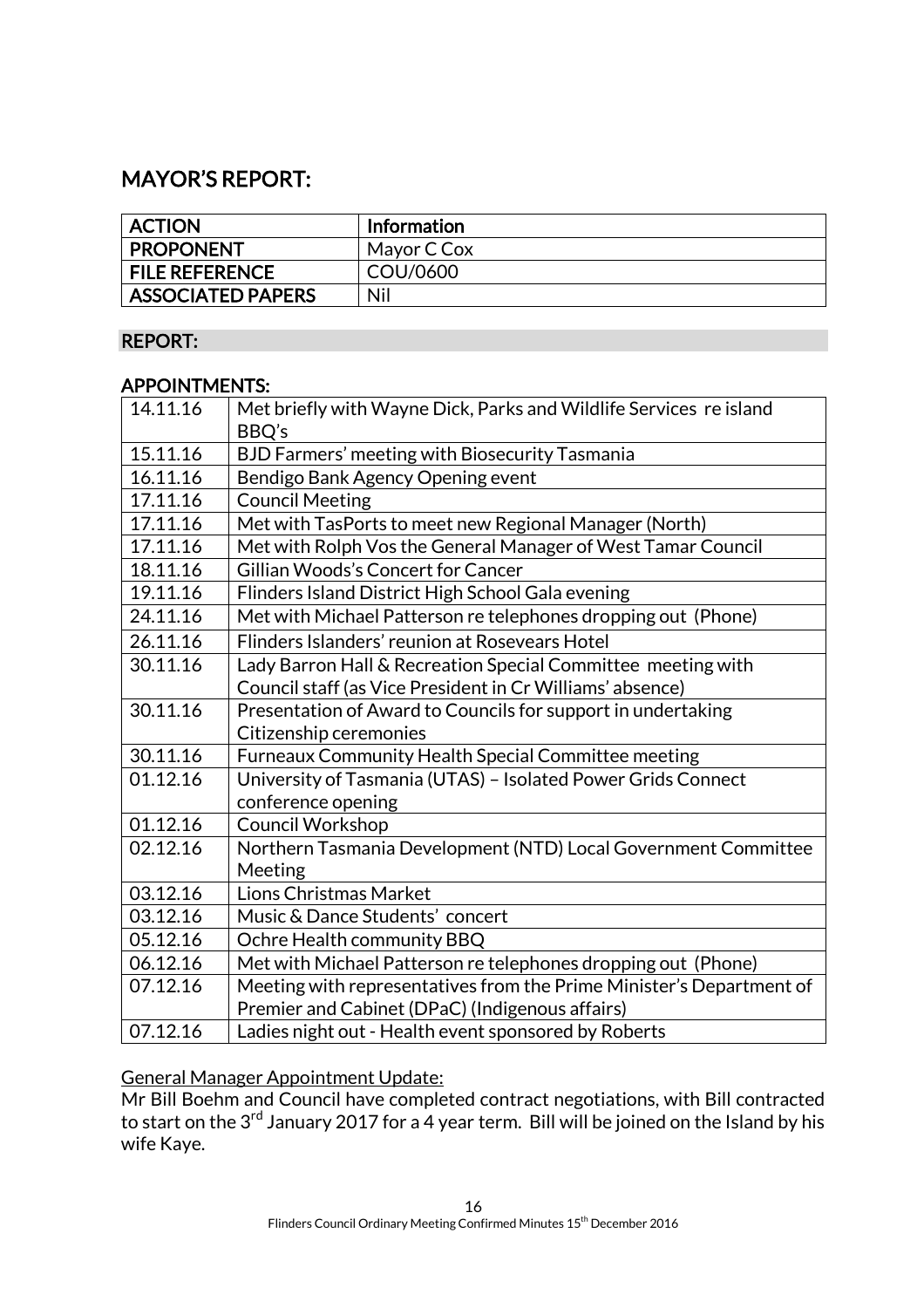# BJD Farmers' meeting with Biosecurity Tasmania:

As of the  $1<sup>st</sup>$  of January Flinders Island will fall into line with the rest of Australia and the recently amended regulations around Bovine Johnne's disease with the onus on biosecurity and disease control retreating to farm boundaries. Animal health statements will be used to identify the level of risk that is to be applied to the cattle being sold, and though not being compulsory these are legal documents when supplied with a sale of livestock.

# Bendigo Bank Agency Opening event:

It was extremely pleasing to hear that the uptake of accounts with the agency is progressing extremely well with almost half the target deposits required to support the agency being achieved within the first 2 months of operation. I must make note here that a good percentage of these deposits are attributable to our off-island ratepayers and friends supporting the Bendigo Bank and tagging their accounts to Flinders.

# Flinders Island District High School Gala evening:

A very well presented and attended event, with much enjoyment had by those who attended. From a Council point of view the amount raised, in excess of \$18,600 to support the students off-island trip in 2017 and replenishment of books for the primary school library, was amazing and typical of this Community in its ability and willingness to raise funds for worthwhile causes; in this case the support of our Island students.

# Flinders Islanders' reunion at Rosevears Hotel:

This event is organised on a semi-regular basis by Wayne Vireaux and family. I attended whilst off-island on a personal trip and had the pleasure of catching up with and meeting several people who whilst no longer residents, feel a special connection to the Islands. I gave a short, interactive speech on Flinders and its services as it is now. It was a well-attended event and enjoyed by many who renewed acquaintances and shared memories.

# UTAS – Isolated Power Grids Connect Conference opening:

Held over two days the conference was preceded by a two day technical workshop, with a day of island adventures in between. I had the pleasure of welcoming the conference attendees following the opening and introduction by Professor Michael Negnevitsky of UTAS, the convener of the conference.

# Award to Council for support in undertaking Citizenship Ceremonies:

I had the pleasure of being presented with a plaque in appreciation of Council's contribution to the success of Australian citizenship through Council's long-term commitment to hosting Australian citizenship ceremonies and welcoming new citizens into our local community.

# NTD Local Government Committee Meeting:

This was the last meeting of the NTD Local Government Committee as the Northern Tasmania Development Corporation (NTDC) will operate from the  $1<sup>st</sup>$  of January 2017. The newly appointed chair of the NTDC, John Pitt, presented to the meeting outlining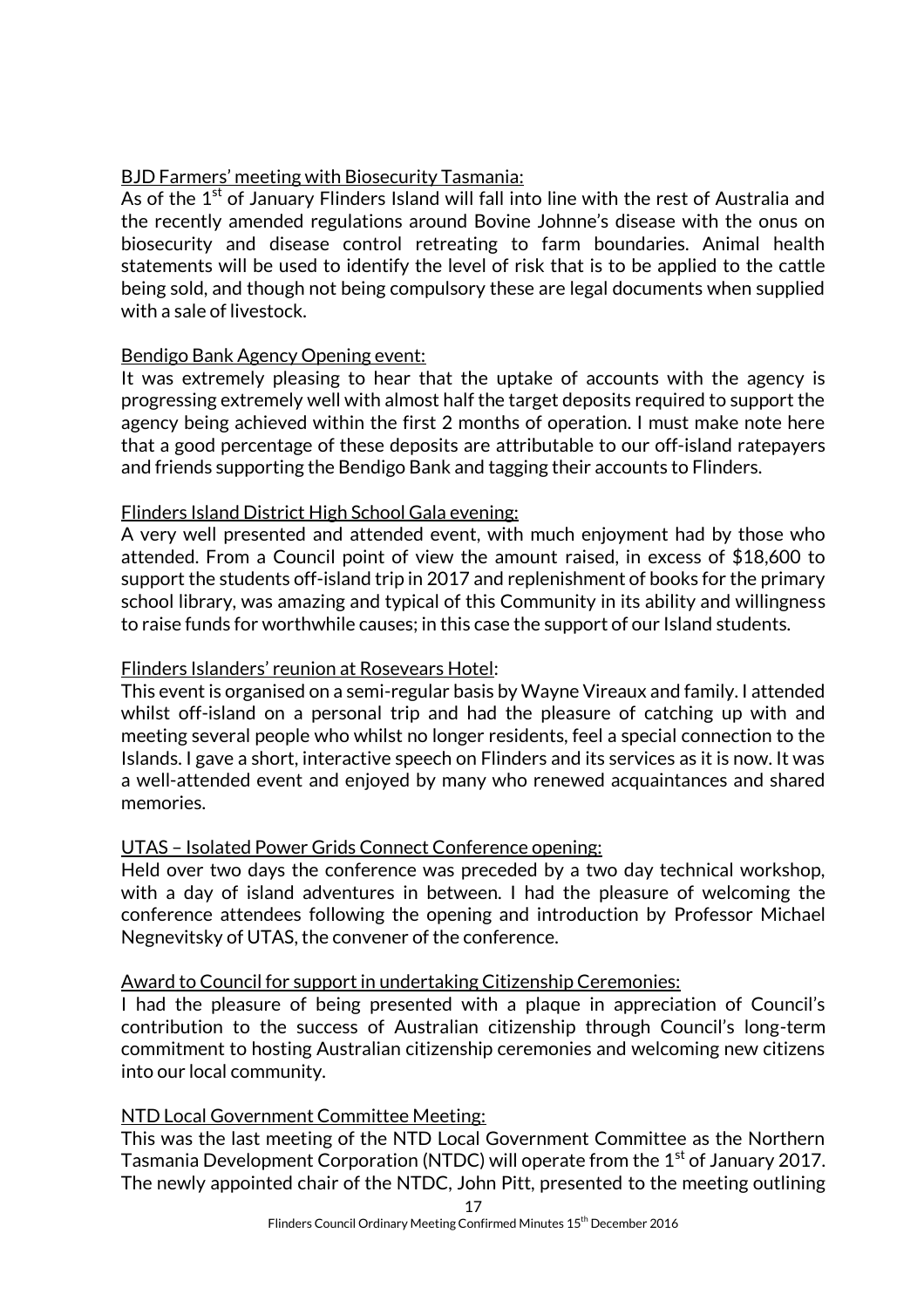his reasons for taking on the role and his enthusiasm and belief that the targets of increased regional economic activity can be met, and the structure of NTD, with a skills-based board, can strongly influence economic growth in the region. Councils signed both the constitution and the Shareholder agreement for the NTDC.

### Ochre Health Community BBQ:

Whilst enjoying the BBQ I discussed the possibility of a permanent doctor with the Ochre Health recruitment officer who was present. I was advised it was still the intent to employ a permanent and a part-time doctor to be resident on the Island and that the recruitment process is proceeding.

### Telecommunications:

I continue to liaise with Michael Patterson, the Area General Manager, Telstra Country Wide, Tasmania and the Chairman and Director, Telstra Tasmanian Board regarding the upgrading of telecommunications to the island. He is in contact with both the State and Federal politicians. The Building Better Regions fund is open in the New Year with an information session being held in January 2017.

### Meeting with representatives from the Prime Minister's Department of Premier and Cabinet (Indigenous affairs):

Discussions were of an introductory and general nature and aimed at identifying areas where they and Council could work together to deliver programs of benefit to the islands.

| <b>DATE</b> | <b>WHO</b>                 | <b>SUBJECT</b>                             |
|-------------|----------------------------|--------------------------------------------|
| 08.11.16    | Womensport and             | Get Active Program small grants available  |
|             | <b>Recreation Tasmania</b> |                                            |
| 09.11.16    | S Pitchford                | Appointment of Acting General Manager      |
| 11.11.16    | J Vuddamalay               | Background checks on General Manager       |
|             |                            | candidate                                  |
| 11.11.16    | L Sowden                   | Advice needed on Annual Report             |
| 11.11.16    | B & T Jones                | Permit Application DA012/2016              |
| 14.11.16    | G Kemp                     | Insurance advice                           |
| 17.11.16    | J Youl                     | Launch the Friends of Flinders campaign    |
| 17.11.16    | <b>Local Government</b>    | October Premier's Local Government Council |
|             | Association of             | Meeting communique and minutes             |
|             | Tasmania (LGAT)            |                                            |
| 22.11.16    | <b>T</b> Clark             | Advice on New Chair of Northern Tasmania   |
|             |                            | Development Corporation                    |
| 22.11.16    | Department of State        | No free wi-fi spots for the island         |
|             | Growth                     |                                            |
| 22.11.16    | <b>Tasmanian Audit</b>     | Report of the Auditor General              |
|             | Office                     |                                            |
| 23.11.16    | J Vuddamalay               | Police check result                        |

### CORRESPONDENCE IN:

Flinders Council Ordinary Meeting Confirmed Minutes 15<sup>th</sup> December 2016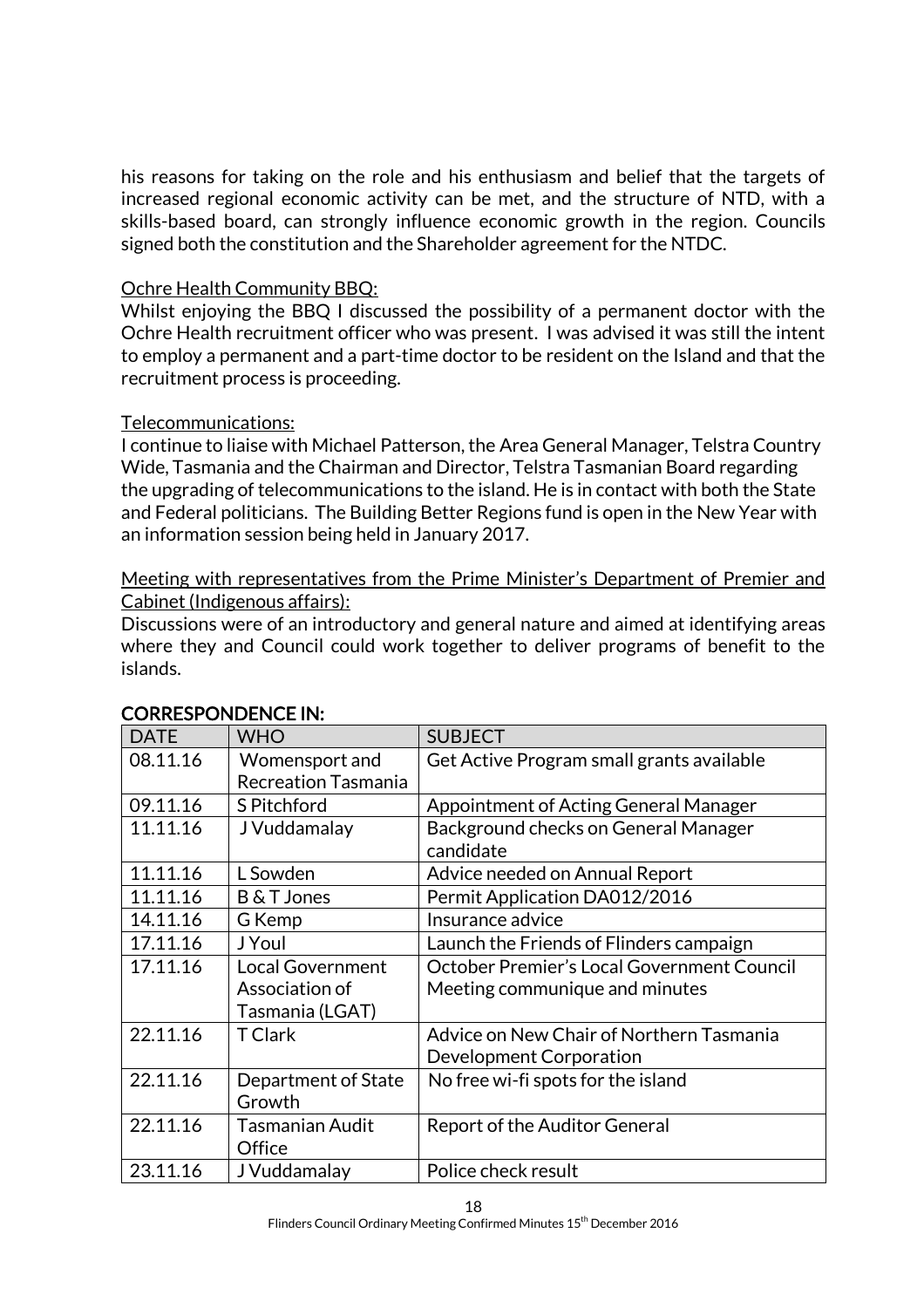| 23.11.16 | <b>Premier of Tasmania</b> | Successful Australia Day Great Ideas Grants       |
|----------|----------------------------|---------------------------------------------------|
|          |                            | Program 2017 funding application                  |
| 24.11.16 | <b>National Climate</b>    | Letter of support for the continuation of         |
|          | <b>Change Adaption</b>     | <b>NCCARF and CoastAdapt</b>                      |
|          | <b>Research Facility</b>   |                                                   |
|          | (NCCARF)                   |                                                   |
| 25.11.16 | <b>LGAT</b>                | Agenda and Documentation for Local                |
|          |                            | <b>Government Committee Meeting</b>               |
| 25.11.16 | J Vuddamalay               | General Manager's Contract                        |
| 26.11.16 | <b>NTD</b>                 | <b>NTDC Board Director Positions</b>              |
| 28.11.16 | <b>M</b> Nicholls          | Requests for support for Flinders Island District |
|          |                            | High School Annual Awards                         |
| 28.11.16 | D Grutzner                 | Submission on policy                              |
| 29.11.16 | <b>Biosecurity</b>         | Biosecurity Advisory 27/2016 - Biosecurity        |
|          | Tasmania                   | legislative framework released for public         |
|          |                            | comment                                           |
| 30.11.16 | C Busby                    | Information of Robert St site                     |
| 30.11.16 | Department of              | Thank you for commitment to hosting               |
|          | Immigration and            | citizenship ceremonies                            |
|          | <b>Boarder Protection</b>  |                                                   |
| 30.11.16 | <b>Local Government</b>    | Asbestos Awareness Health House Checklists        |
|          | Association of             | Launched                                          |
|          | Tasmania                   |                                                   |
| 01.12.16 | <b>T</b> Clark             | NTD Media Alert - NTDC Shareholders Meet          |
|          |                            | with New Board Chair                              |
| 05.12.16 | <b>TasWater</b>            |                                                   |
|          |                            | Removal of public health alert (Do not consume    |
|          |                            | notice) for Whitemark                             |
| 06.12.16 | M White                    | Thank you to community for the success of         |
|          |                            | Connect 2016 conference                           |
| 08.12.16 | K Ives-Heap                | Thank you for use of the hall and request to      |
|          |                            | cover cost of piano tuning                        |

# CORRESPONDENCE OUT:

| <b>DATE</b> | <b>WHO</b>                    | <b>SUBJECT</b>                                |
|-------------|-------------------------------|-----------------------------------------------|
| 11.11.16    | <b>B&amp;T Jones</b>          | Permit Application DA012/2016                 |
| 11.11.16    | L Sowden                      | Advise on annual report                       |
| 11.11.16    | <b>J</b> Holloway             | Response to public questions regarding        |
|             |                               | Badger Corner boat ramp                       |
| 11.11.16    | J Cazaly and M-A              | Response to public questions regarding Audit  |
|             | Roberts                       | Panel                                         |
| 13.11.16    | D Chipman                     | Congratulations on position of Vice President |
|             |                               | of Australian Local Government Association    |
| 15.11.16    | <b>Tasmanian Audit Office</b> | Disclosure of confidential information        |
| 18.11.16    | M Cooper, TasPorts            | Issues for discussion re Lady Barron Port and |
|             |                               | <b>Whitemark Wharf</b>                        |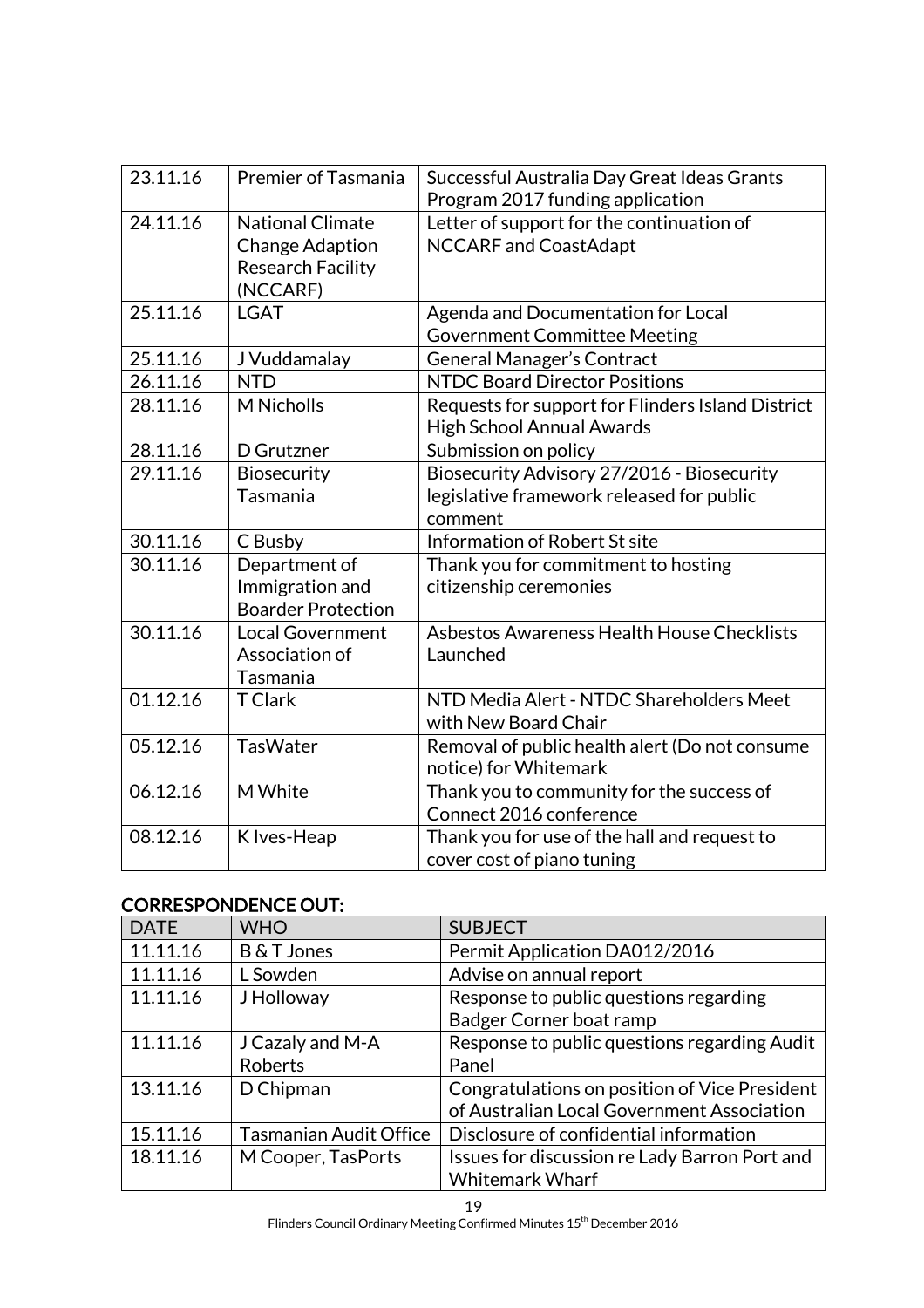| 23.11.16 | K Nexo             | Response to public question re slashing of<br>Coast Rd |
|----------|--------------------|--------------------------------------------------------|
| 23.11.16 | Ochre Health Group | Proposed service provision                             |
| 23.11.16 | J Vuddamalay       | Contract of employment                                 |
| 23.11.16 | G Brown            | Query about pecuniary interest                         |
| 24.11.16 | D Dilger           | <b>GM</b> contract and edits                           |
| 24.11.16 | M Patterson        | Telstra service drop out                               |
| 26.11.16 | Several recipients | Media release on appointment of General                |
|          |                    | Manager                                                |
| 05.12.16 | <b>M</b> Nicholls  | Flinders Island District High School Annual            |
|          |                    | Awards                                                 |
| 05.12.16 | R Walker           | Re Citizenship nominations                             |
| 05.12.16 | F Bryson           | Re citizenship nominations                             |
| 06.12.16 | Cr M Cobham        | Response to question without notice - Emita            |
|          |                    | Hall                                                   |
| 06.12.16 | Colin Busby        | Acknowledgement of receipt of information              |
| 06.12.16 | M White            | Acknowledgment of thank you for the                    |
|          |                    | Connect 2016 conference                                |

# VOTING REQUIREMENTS:

Simple Majority

# RECOMMENDATION:

That the Mayor's report be received.

# DECISION:

313.12.2016 Moved: Deputy Mayor M Cobham Seconded: Cr G Willis That the Mayor's report be received.

# CARRIED UNANIMOUSLY (7-0)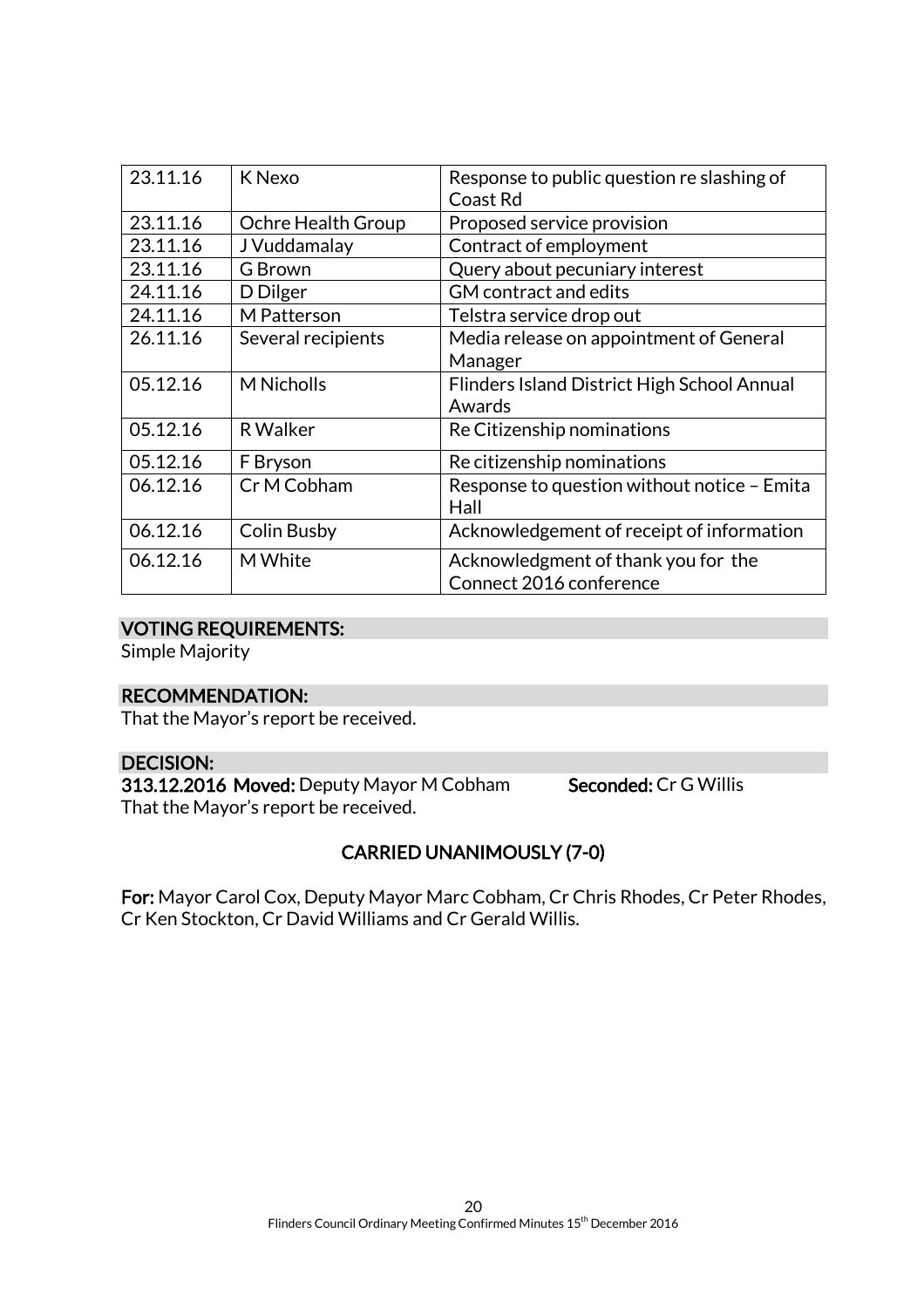# A. DEVELOPMENT SERVICES

Item A1: Development Application Report

| <b>ACTION</b>            | <b>Information</b>                                  |
|--------------------------|-----------------------------------------------------|
| <b>PROPONENT</b>         | <b>Council Officer</b>                              |
| <b>OFFICER</b>           | Jacci Viney, Development Services Coordinator       |
| <b>FILE REFERENCE</b>    | DSV/0300                                            |
| <b>ASSOCIATED PAPERS</b> | Annexure 6: Planner's Information Report - November |
|                          | 2016                                                |

### INTRODUCTION:

The purpose of this report is to provide Councillors with an update of the applications which have been dealt with by the Planning Department for the month of October as per the council motion 249.09.2015, passed at the 24<sup>th</sup> September 2015 Council Meeting.

Council has requested that the planning consultancy service (West Tamar Council) provide this detail to Council on a monthly basis.

### PREVIOUS COUNCIL CONSIDERATION:

Some items may have been considered at meetings of Council while the remainder have been approved under delegation by the General Manager.

### OFFICER'S REPORT:

Refer to Annexure 6 Planner's Information Report – November 2016, provided by West Tamar Council.

#### VOTING REQUIREMENTS:

Simple Majority

#### OFFICER'S RECOMMENDATION:

That the Planner's Information Report – November 2016 be received.

#### DECISION:

314.12.2016 Moved: Cr P Rhodes Seconded: Cr K Stockton That the Planner's Information Report – November 2016 be received.

# CARRIED UNANIMOUSLY (7-0)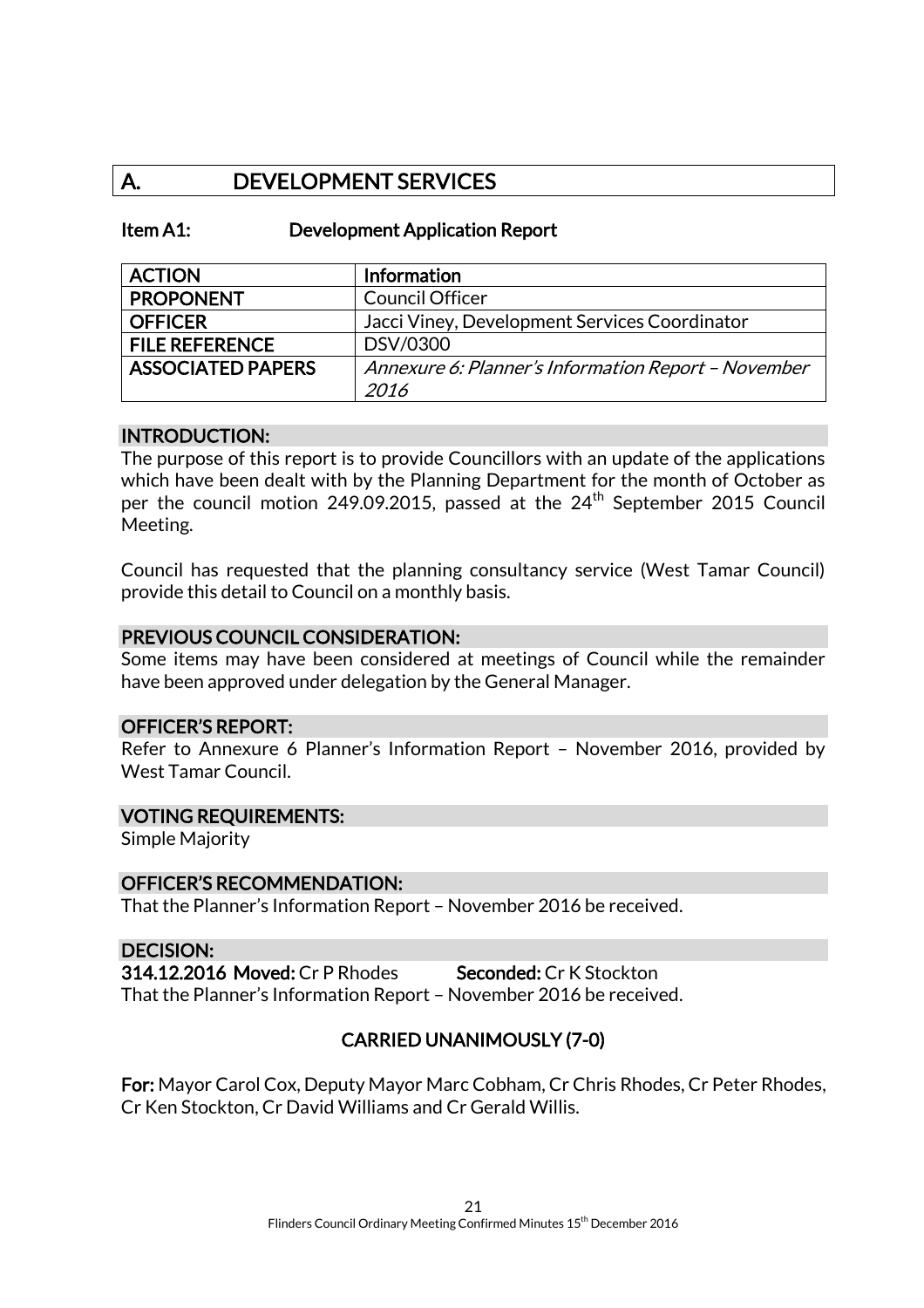### Item A2: Extension of Robert Street

| <b>ACTION</b>            | Decision                                      |
|--------------------------|-----------------------------------------------|
| <b>PROPONENT</b>         | <b>Council Officer</b>                        |
| <b>OFFICER</b>           | Jacci Viney, Development Services Coordinator |
| <b>FILE REFERENCE</b>    | ROA/0302                                      |
| <b>ASSOCIATED PAPERS</b> | Nil                                           |

### INTRODUCTION:

The property currently known as PID 2563982 was previously known as PID 7716116 when the land was purchased by the current owners. At the time of purchase the purchaser's solicitor requested s132 & s337 certificates (Local Government Act 1993) relating to rates owing and powers over the land. The s337 certificate (at the time) asked if Council was responsible for providing access to the land. The answer provided, in 2004, was "YES". This information is unfortunately incorrect.

### PREVIOUS COUNCIL CONSIDERATION:

Council considered and discussed various matters relating to the drainage line behind the Whitemark Township at the Ordinary Meeting of Council dated 11<sup>th</sup> August 2005.

### OFFICER'S REPORT:

The main point is the differentiation between a Council maintained road and a section of Crown Land Road Reservation. There are multiple sections of Crown Land Road Reservations across the Island as there are in each other Municipality in Tasmania. These areas are basically "left over" from when townships were devised at settlement. Historically, roads that were not maintained by the local authority when the Local Government Act came into effect in the 1950's, reverted to the ownership of the Crown.



22 Flinders Council Ordinary Meeting Confirmed Minutes 15<sup>th</sup> December 2016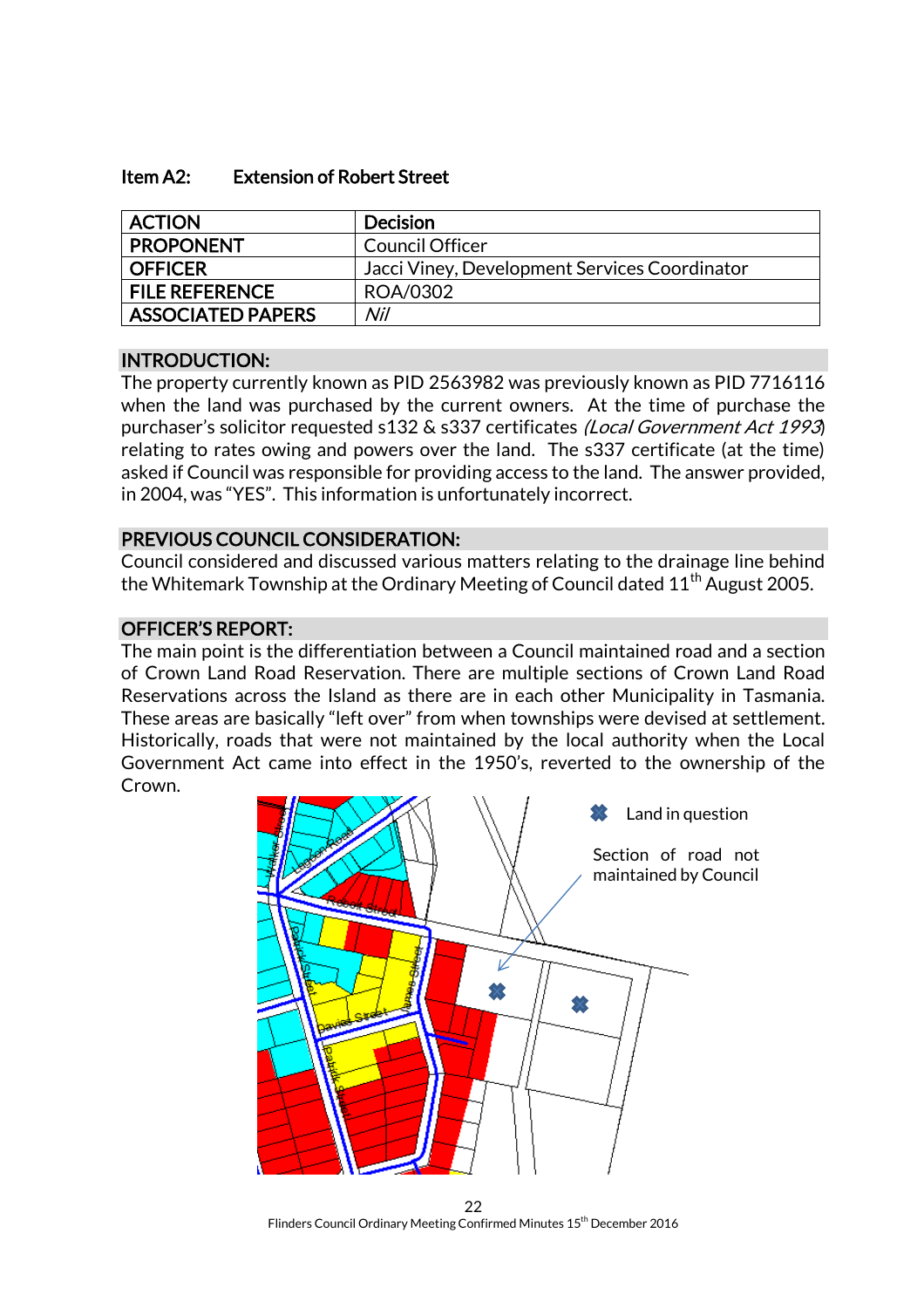You can see from the plan above, where the thick blue line represents a Council Road, that the remaining sections are not maintained by Council. Therefore Council does not provide access or frontage to the land in question.

The current owners of the land were provided with the option to approach Crown Land Services to obtain a Crown Land Access License or to apply to Council to extend the area of responsibility to provide for access.

The land owners have chosen to request the road extension from Council.

### STATUTORY REQUIREMENT:

There is not a statutory requirement to provide access to properties or take over Crown Land Road Reservations.

There is a statutory obligation to acquire the land from the Crown before progressing.

### POLICY/STRATEGIC IMPLICATIONS:

4. Strategic, Efficient and Effective Organisation - Responding to risks and opportunities.

4.3 Ensure Council meets its statutory obligations and manages corporate and community risk.

4.3.1 Development undertaken in accordance with relevant development standards and legislative requirements.

### BUDGET AND FINANCIAL IMPLICATIONS:

Legal costs associated with this matter are as yet unknown. Details are forthcoming from Council's lawyer regarding the process to be followed.

Construction costs have been estimated by Council's Works and Services Manager. He equates that 80 metres of road will need to be constructed at a cost of approximately \$5,000.00. The portion of new road may then be added to the asset register and may require additional maintenance costs into the future.

#### RISK/LIABILITY:

Liability surrounds the responsibility and maintenance of the 80 metre section of road.

Legal advice on risk and liability may be forthcoming.

### VOTING REQUIREMENTS:

Absolute Majority

### OFFICER'S RECOMMENDATION:

That Council agrees to pursue the extension of Robert Street by approximately 80 metres.

Or

Council does not agree to pursue the matter.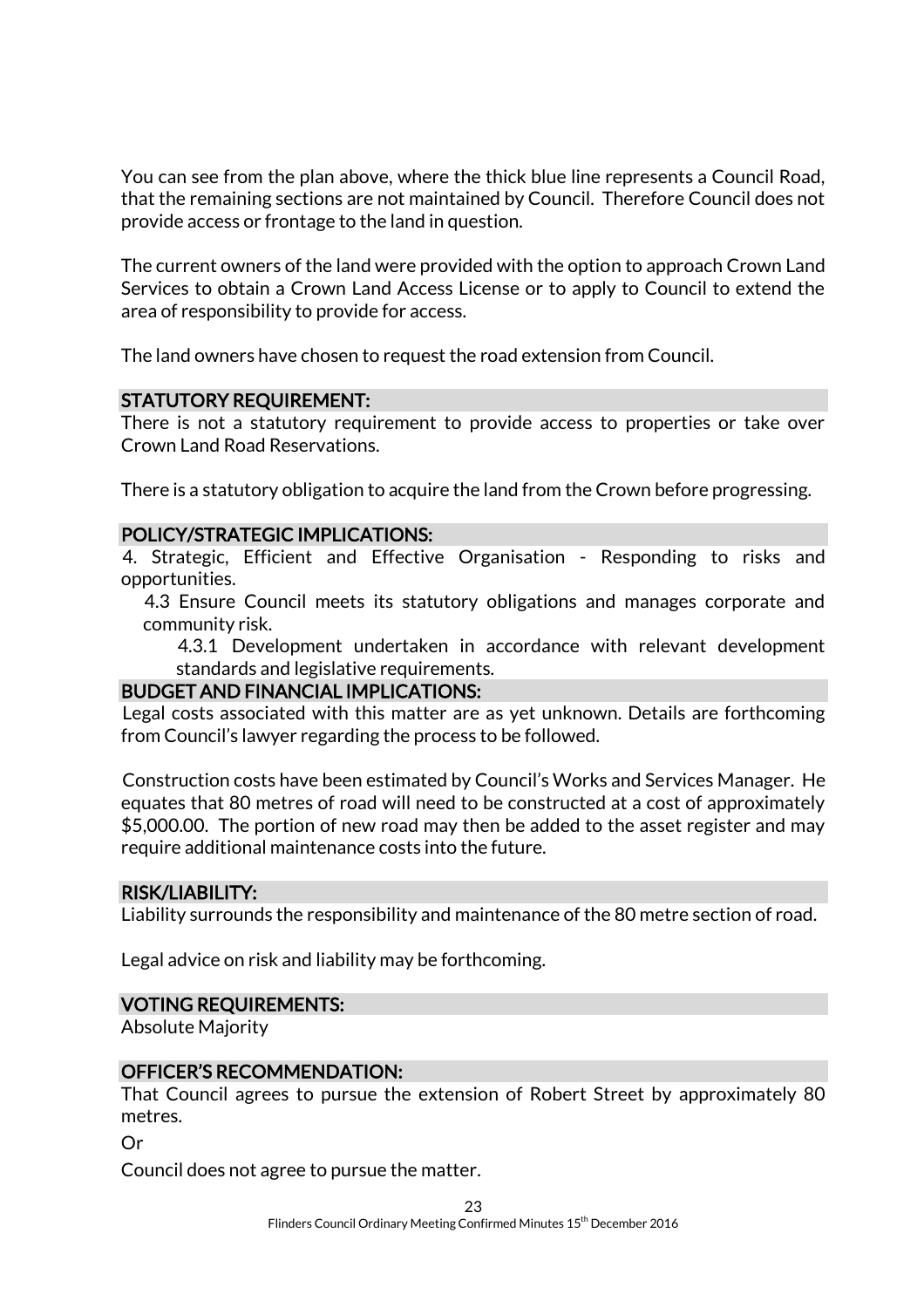### DECISION:

315.12.2016 Moved: Cr G Willis Seconded: Deputy Mayor M Cobham That Council suspends the provisions of section 22 in accordance with Section 22 (9) of the Local Government (Meeting Procedures) Regulations 2015 to discuss this item.

### CARRIED UNANIMOUSLY (7-0)

For: Mayor Carol Cox, Deputy Mayor Marc Cobham, Cr Chris Rhodes, Cr Peter Rhodes, Cr Ken Stockton, Cr David Williams and Cr Gerald Willis.

316.12.2016 Moved: Cr P Rhodes Seconded: Cr K Stockton That Council agrees to pursue the extension of Robert Street by approximately 80 metres.

# CARRIED UNANIMOUSLY (7-0)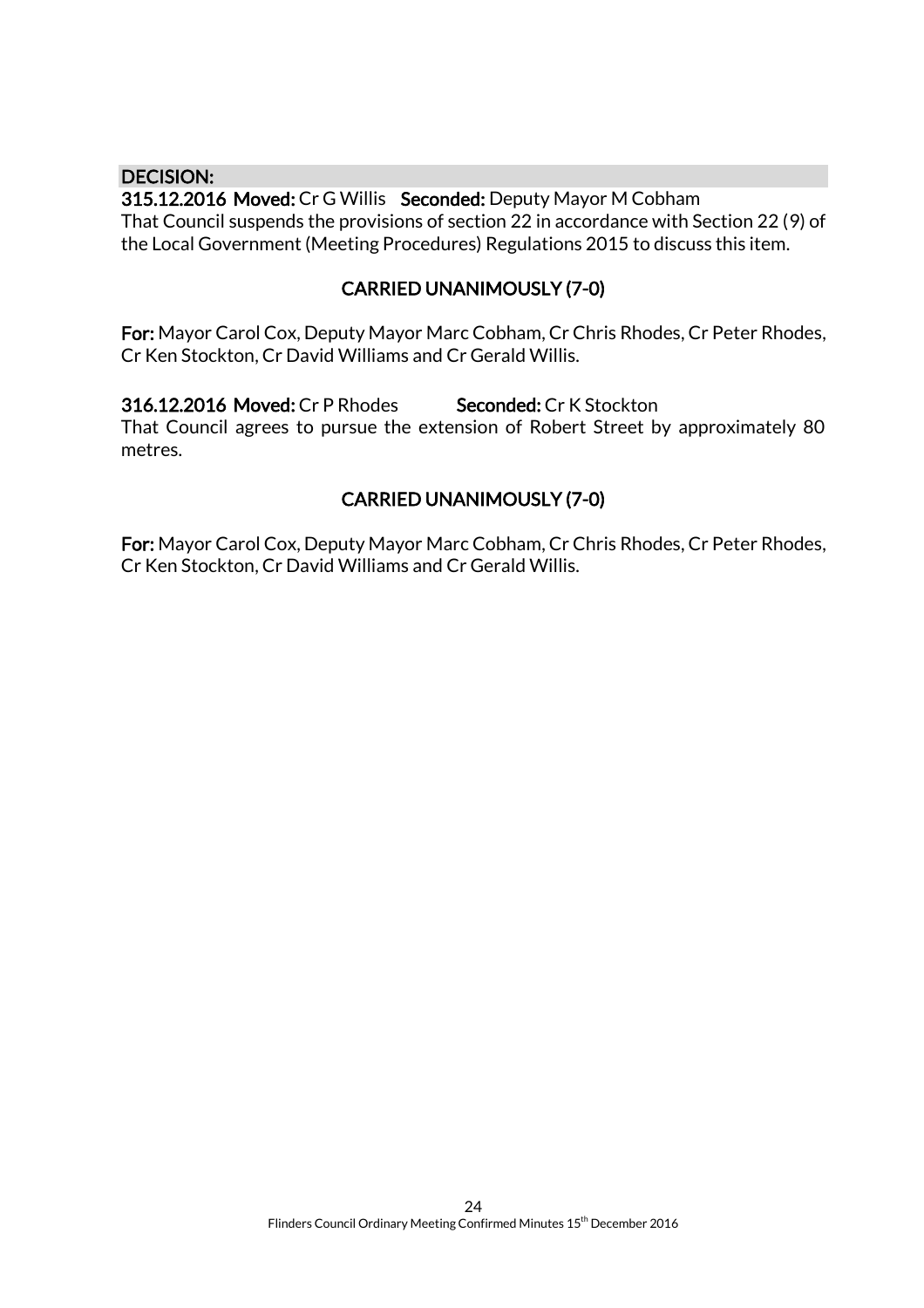| <b>ACTION</b>            | <b>Decision</b>                                |
|--------------------------|------------------------------------------------|
| <b>PROPONENT</b>         | <b>Council Officer</b>                         |
| <b>OFFICER</b>           | Jacci Viney - Development Services Coordinator |
| <b>FILE REFERENCE</b>    | FIN/3000                                       |
| <b>ASSOCIATED PAPERS</b> | Annexure 7: Proposed Amendments to Fees and    |
|                          | Charges 2016/2017                              |

# Item A3: Amendments to Council's Schedule of Fees and Charges 2016/2017

# INTRODUCTION:

- 1. The State Government has reviewed the application of building and plumbing assessments under a new framework that is to commence on  $1<sup>st</sup>$  January 2017.
- 2. The Tasmanian Drinking Water Quality Guidelines were amended in November 2015 with some misunderstanding surrounding the categories requiring registration. Council had pursued the registration of Private Water Supplies as larger schemes servicing multiple users. The most recent advice received  $11<sup>th</sup>$ November 2016 regarding the application of Private Water registration, is attached.

# PREVIOUS COUNCIL CONSIDERATION:

Nil

# OFFICER'S REPORT:

The Building Act and Regulations review has seen some significant changes to the way Council carry out the application and assessment process, as well as record keeping and inspection of works. To reflect these changes, the attached amendments (Annexure 7) are proposed to the 2016/2017 Schedule of Fees and Charges.

A summary of the changes is as follows:

- Change to building and plumbing fee headings to reflect new terminology;
- Inclusion of Pre-Lodgment advice;
- Amendment to building levy minimums; and
- The addition of the Plumbing Extension fee.

Council's current Private Water Supplier fee is \$100.00. It is proposed that this fee shall remain as it is for the larger suppliers, while accommodation businesses, should pay a lesser fee due to the decrease in risk rating – i.e. reaching less people.

The fee structure for private water suppliers is proposed to be as follows:

| <b>IPRIVATE WATER SUPPLIERS</b>            |               |        |
|--------------------------------------------|---------------|--------|
| Commercial, educational or health services | Annual        | 100.00 |
| <b>IAccomodation business</b>              | <b>Annual</b> | 20.00  |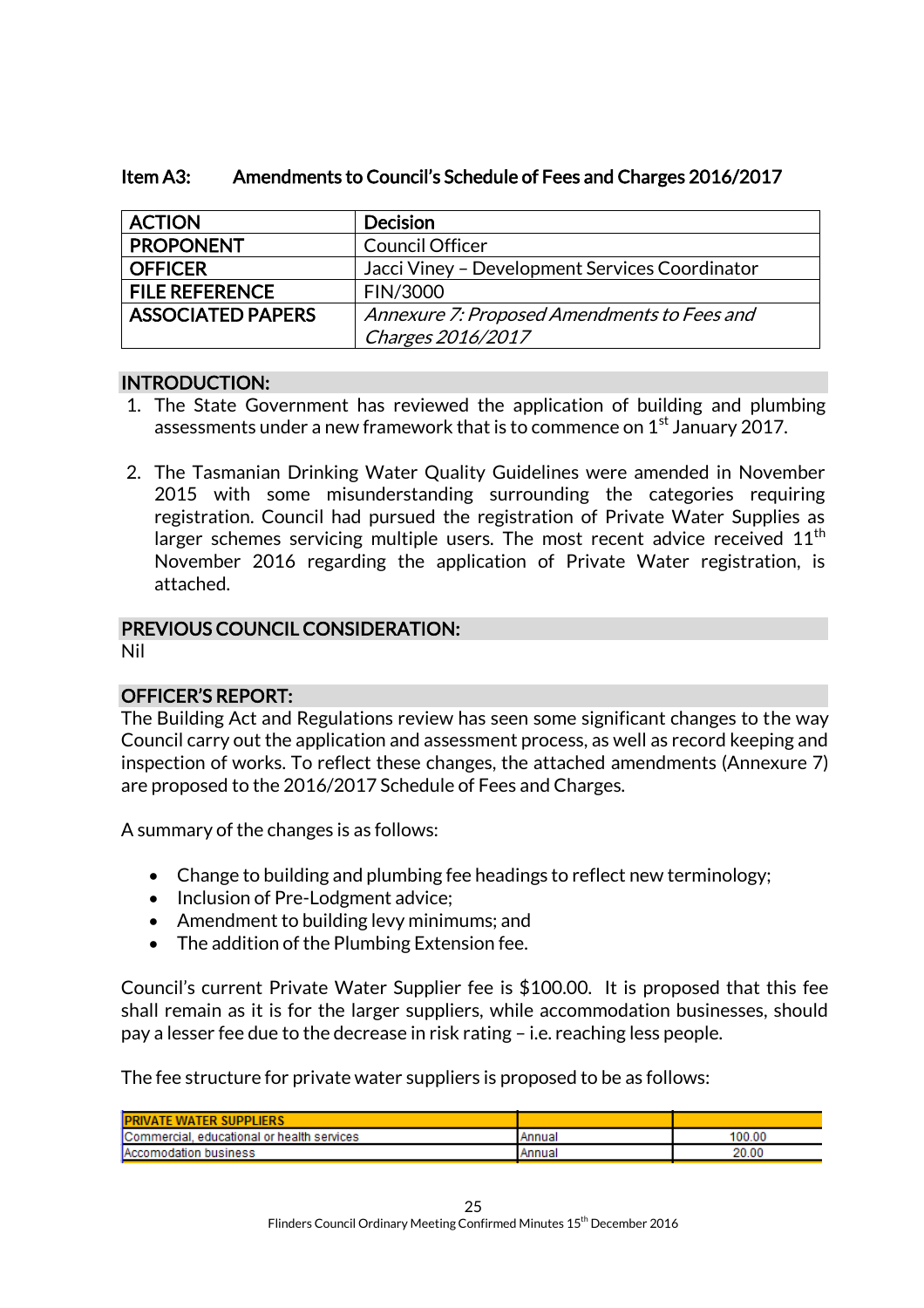# STATUTORY REQUIREMENT:

There is no statutory obligation to amend the fees, however charging for building and plumbing permit applications would be extremely hard without amending the Schedule, which may see Council unable to charge a fee resulting in a loss of revenue.

The proposed amendment to Private Water Suppliers is due to risk and in the interest of small business support.

# POLICY/STRATEGIC IMPLICATIONS:

4. Strategic, Efficient and Effective Organisation - Responding to risks and opportunities.

4.3 Ensure Council meets its statutory obligations and manages corporate and community risk.

4.3.1 Development undertaken in accordance with relevant development standards and legislative requirements.

### BUDGET AND FINANCIAL IMPLICATIONS:

It is unknown what the impact of the building reform may be on Council's revenue at this stage. An increase in revenue should be noted from the registration of additional private water suppliers.

### RISK/LIABILITY:

Low

# VOTING REQUIREMENTS:

Absolute Majority

### OFFICER'S RECOMMENDATION:

That the proposed amendments to Council's Schedule of Fees and Charges 2016/2017 be adopted as per Annexure 7.

# DECISION:

317.12.2016 Moved: Deputy Mayor M Cobham Seconded: Cr D Williams That the proposed amendments to Council's Schedule of Fees and Charges 2016/2017 be adopted as per Annexure 7 with the addition of a private water supply section of two annual water charges – commercial, educational or health services \$100; accommodation \$20.

# CARRIED UNANIMOUSLY (7-0)

For: Mayor Carol Cox, Deputy Mayor Marc Cobham, Cr Chris Rhodes, Cr Peter Rhodes, Cr Ken Stockton, Cr David Williams and Cr Gerald Willis.

318.12.2016 Moved: Deputy Mayor M Cobham Seconded: Cr D Williams That Item D1 be considered at this meeting before Item B1.

# CARRIED UNANIMOUSLY (7-0)

26

Flinders Council Ordinary Meeting Confirmed Minutes 15<sup>th</sup> December 2016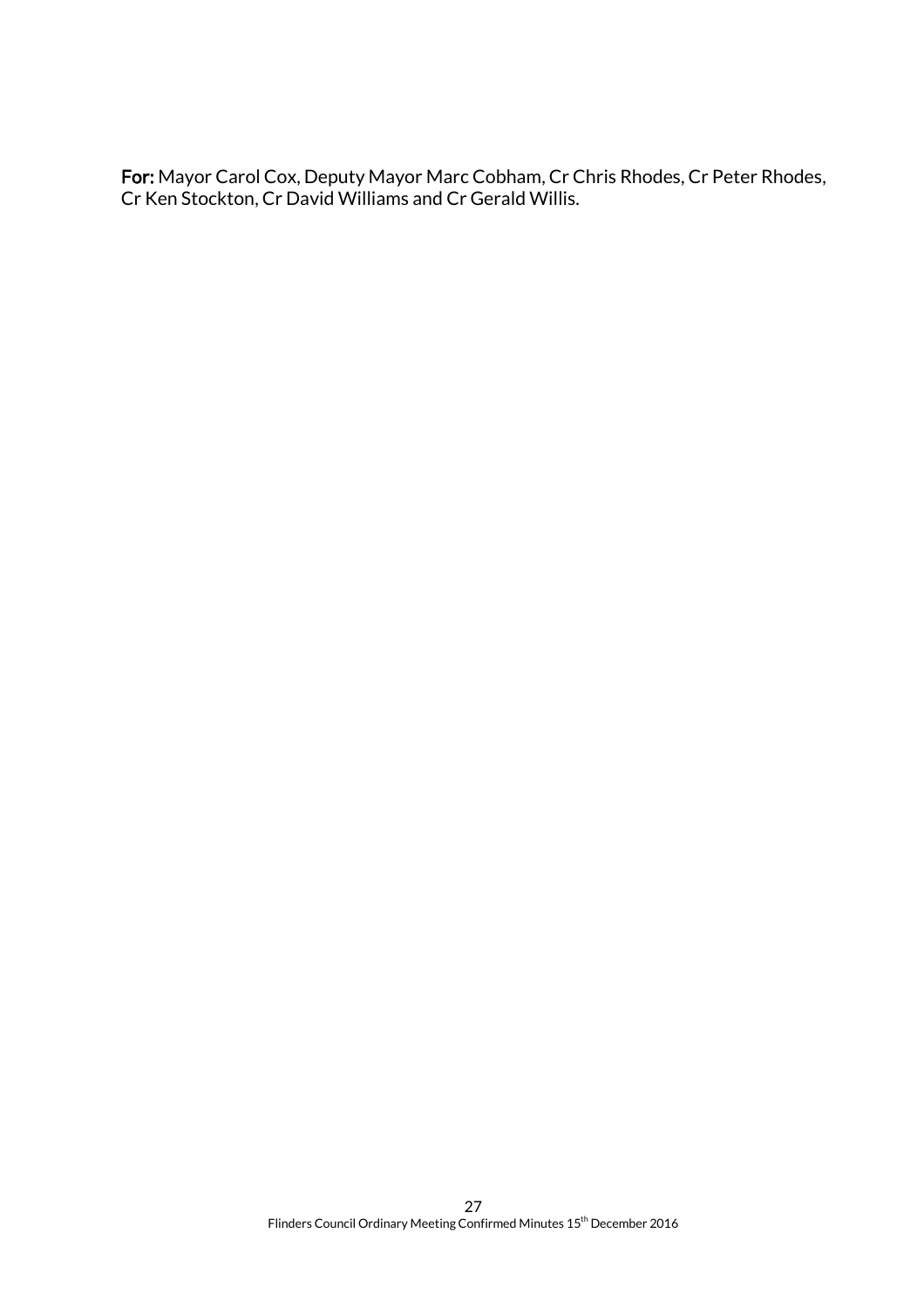| Item D1: | Waiver of Private Water Supply Fees |
|----------|-------------------------------------|
|----------|-------------------------------------|

| <b>ACTION</b>            | <b>Decision</b>                                   |
|--------------------------|---------------------------------------------------|
| <b>PROPONENT</b>         | <b>Council Officer</b>                            |
| <b>OFFICER</b>           | Sophie Pitchford, Acting General Manager          |
| <b>FILE REFERENCE</b>    | <b>WAT/0103</b>                                   |
| <b>ASSOCIATED PAPERS</b> | Annexure 10: Letter from J Cazaly and M-A Roberts |

### INTRODUCTION:

The Public Health Act 1997 (the Act) requires Council to register Private Water Suppliers to mitigate risks to public health from unsafe water. The *Tasmanian Drinking* Water Quality Guidelines 2015 (TDWQG) are legislatively enforceable under the Act and hence compliance is mandated.

The Department of Health and Human Services (DHHS) issued a document to assist Councils with registration. It was named 'Private Water Suppliers – Guidance Note' (v17 Sept 2015) and included classifications of supplies to be registered and different classifications of supply types.

One of the classifications to be registered includes: Private Water Schemes with reticulated water not supplied by TasWater.

The Killiecrankie town supply falls into this category. Having said that, it may be provided as a "Do Not Consume" supply, removing any obligation to disinfect or monitor.

#### PREVIOUS COUNCIL CONSIDERATION:

Nil

### OFFICER'S REPORT:

During the Killiecrankie toilet development application advertising, a representation was received that alluded to Council "tapping into" the town supply. This option was unknown to officers working on the project. Further investigation found the water supply to be administered by Jude Cazaly and Mary-Anne Roberts. An application to register has been forthcoming but was also accompanied by a request to waive the registration fee (Annexure 19).

Council's fees for private water registration are:

| Annual registration | Initial | \$100.00 |
|---------------------|---------|----------|
|                     | Renewal | \$80.00  |

The request was considered at the October Ordinary Meeting of Council when a procedural motion to defer consideration of the motion on the table was passed to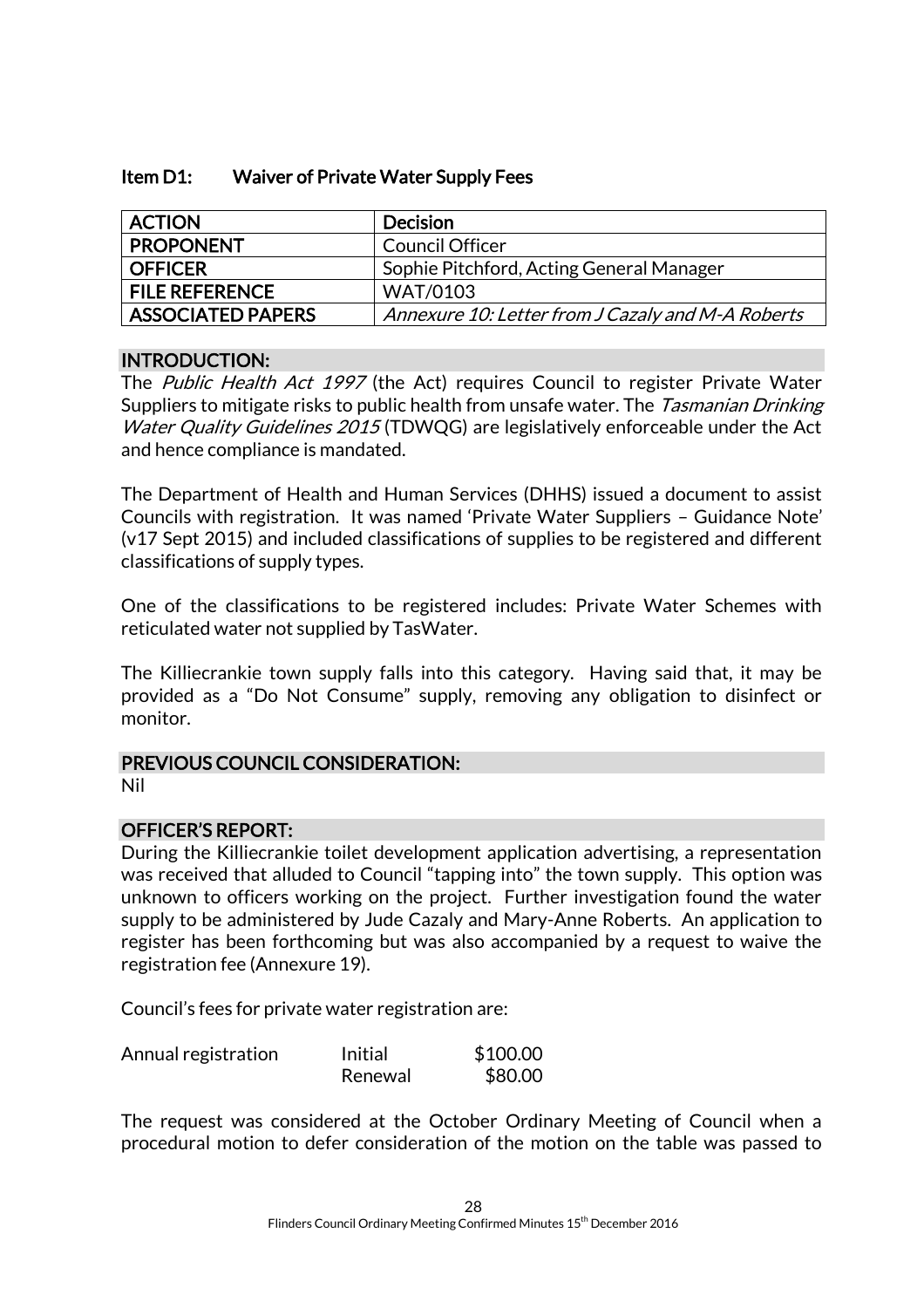enable more information to be sought on the possibility of utilising the water supply to augment the water supply to the Council owned Killiecrankie public toilet.

### The following additional information has been received from the Officer:

This item is required to address the matter of the waiving of the registration fee for the Killiecrankie Water Supply and the previous Council consideration.

The operators of the water supply have advised Council officers that the supply is largely limited by the volume it can supply. They have reported that new connections are generally not accepted as the supply is limited and often runs dry. To this end it was concluded that a connection was not possible – or would be unreliable – and a 15,000 litre water tank was purchased and placed at the site.

The motion and subsequent approved amendment on which consideration was deferred now needs to be considered, taking into account the additional information.

### STATUTORY REQUIREMENT:

Public Health Act 1997

### POLICY/STRATEGIC IMPLICATIONS:

5.0 Livability - Protect, improve and promote the safety, creativity, health and wellbeing of the Islands' communities.

5.1 Improve the health and wellbeing of the Island communities through leadership and co-ordination.

5.1.4 Water supply free from contaminants.

#### BUDGET AND FINANCIAL IMPLICATIONS:

Loss of registration fee totaling \$100.00 and annual renewal fees of \$80.00

# RISK/LIABILITY:

Nil

### VOTING REQUIREMENTS:

Absolute Majority

### OFFICER'S RECOMMENDATION:

That Council agrees to waive the requested \$100.00 application fee for the Killiecrankie Private Water Supply for the 2016/2017 period.

That Council agrees to waive ongoing registration fees for each year beyond the current period.

DECISION: (as deferred at the October Meeting) 264.10.2016 Moved: Cr D Williams Seconded: Deputy Mayor M Cobham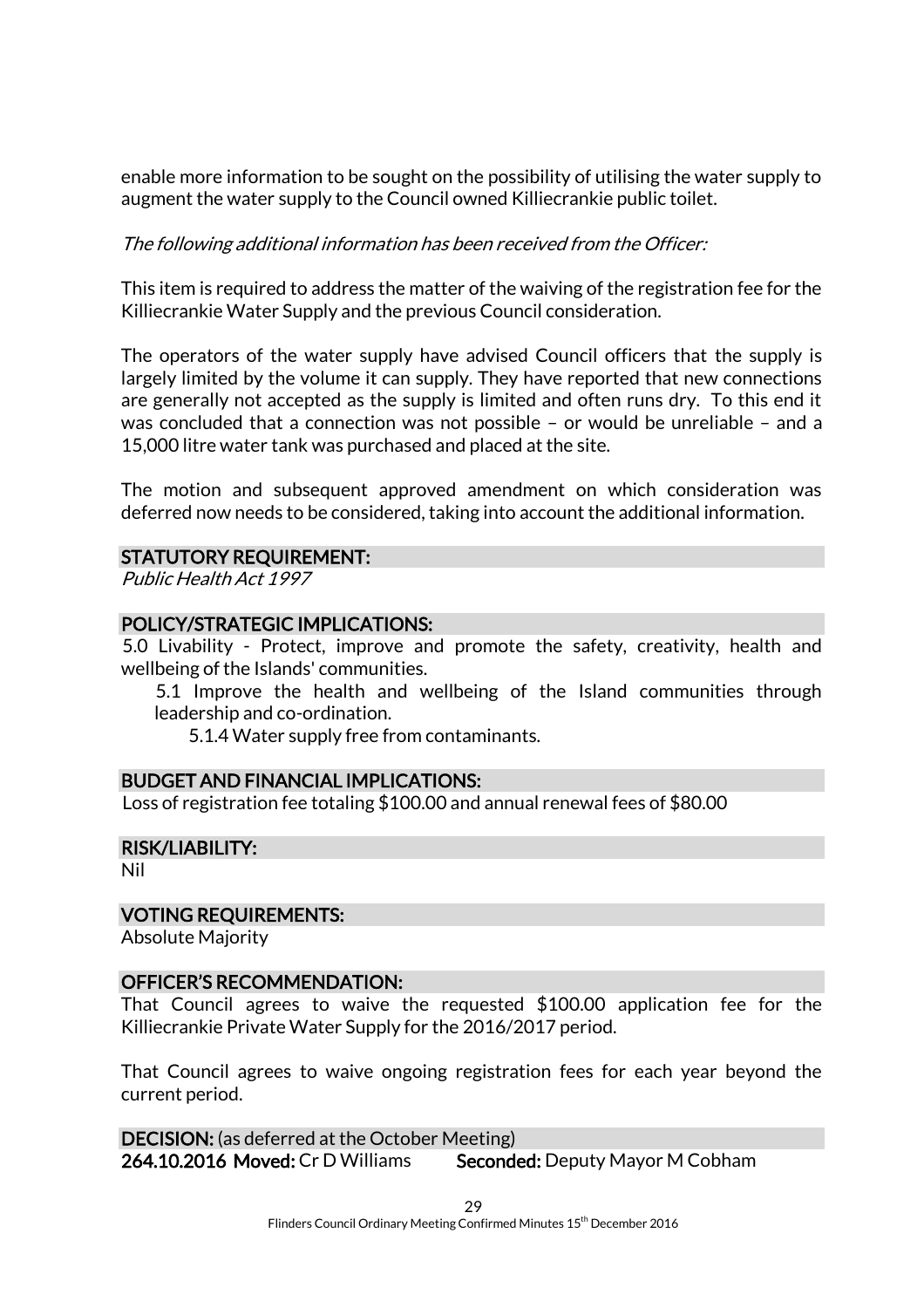That Council agrees to waive the requested \$100.00 application fee for the Killiecrankie Private Water Supply for the 2016/2017 period.

That Council agrees to waive ongoing registration fees for each year beyond the current period.

Mayor Carol Cox passed the chair to Deputy Mayor Marc Cobham at 3.44pm.

# AMENDMENT

### 265.10.2016 Moved: Mayor C Cox Seconded: Cr D Williams

That Council agrees to waive the requested \$100.00 application fee for the Killiecrankie Private Water Supply for the 2016/2017 period.

That Council agrees to waive ongoing registration fees for each year beyond the current period and that Council agrees to review the position in three years with the proviso that fees and charges for any action required by legislation, now or in the future, are not included in this waiver.

# CARRIED (5-2)

For: Mayor Carol Cox, Deputy Mayor Marc Cobham, Cr C Rhodes, Cr K Stockton and Cr David Williams.

Against: Cr P Rhodes (abstained) and Cr G Willis.

Deputy Mayor Marc Cobham passed the chair to Mayor Carol Cox at 3.47pm.

# PROCEDURAL MOTION

266.10.2016 Moved: Cr C Rhodes Seconded: Cr K Stockton

That Item F1:Waiver of Private Water Supply Fees be deferred until further information is gained regarding the possibility of a sustainable water supply being connected to the toilet.

# CARRIED (5-2)

For: Mayor Carol Cox, Cr C Rhodes, Cr P Rhodes, Cr K Stockton and Cr G Willis. Against: Deputy Mayor Marc Cobham and Cr David Williams.

### DECISION:

SUBSTANTIVE MOTION (as deferred)

264.10.2016 Moved: Cr D Williams Seconded: Deputy Mayor M Cobham

That Council agrees to waive the requested \$100.00 application fee for the Killiecrankie Private Water Supply for the 2016/2017 period.

That Council agrees to waive ongoing registration fees for each year beyond the current period and that Council agrees to review the position in three years with the proviso that fees and charges for any action required by legislation, now or in the future, are not included in this waiver.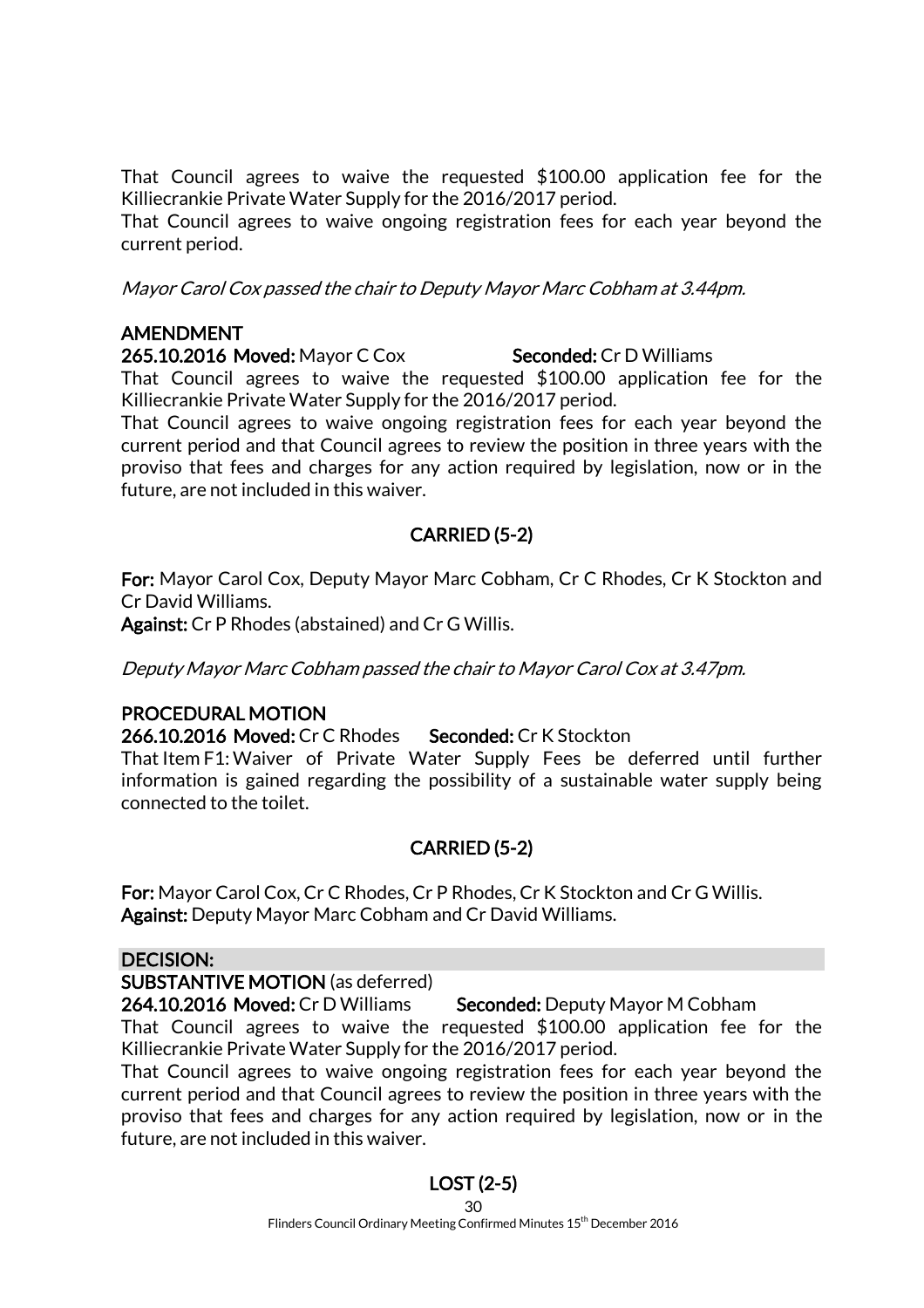For: Deputy Mayor Marc Cobham and Cr David Williams.

Against: Mayor Carol Cox, Cr Chris Rhodes, Cr Peter Rhodes, Cr Ken Stockton and Cr Gerald Willis.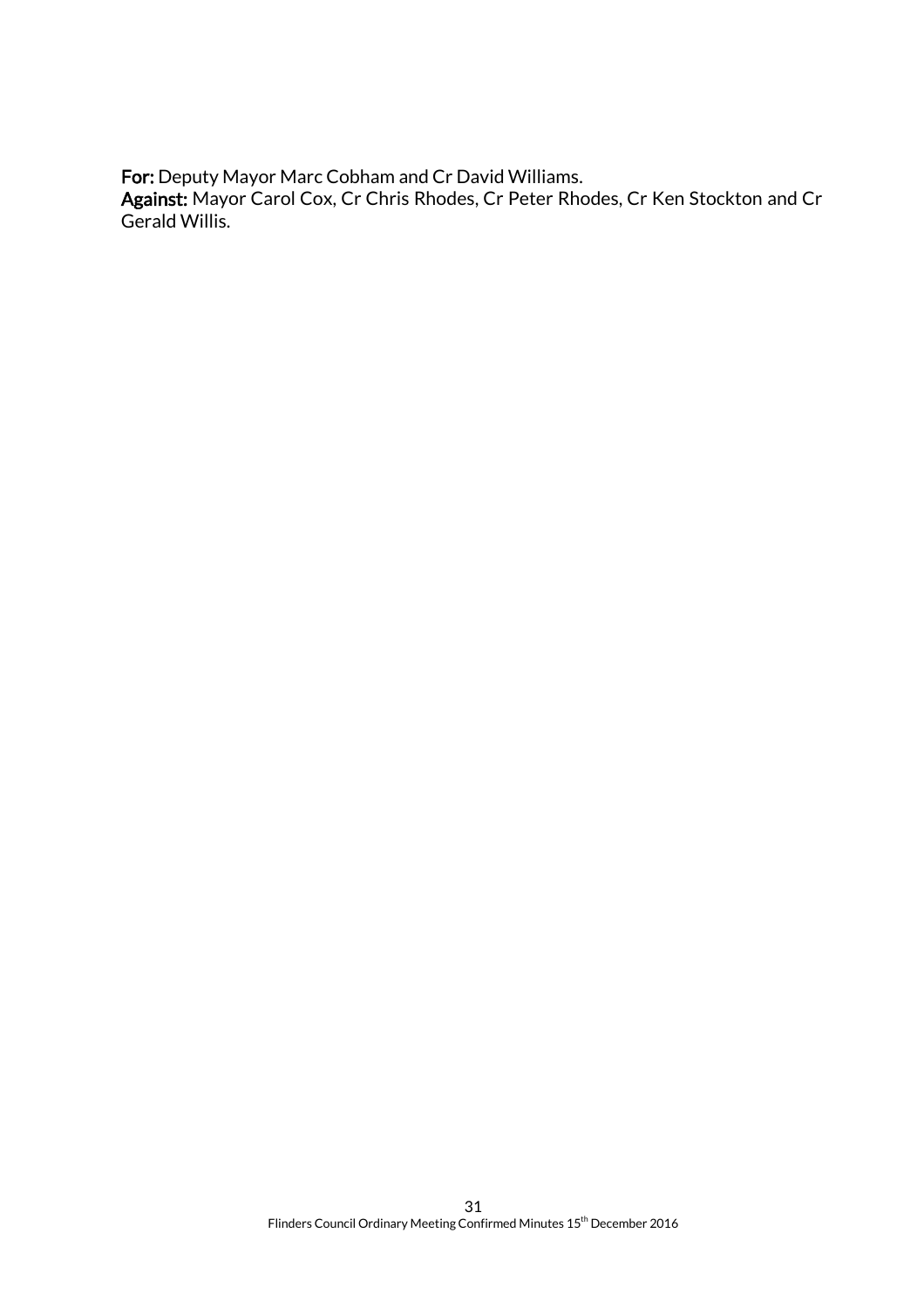# B. NOTICE OF MOTIONS

### Item B1: Notice of Motion from Cr Marc Cobham – Badger Corner Boat Ramp

| <b>ACTION</b>            | <b>Decision</b>                          |
|--------------------------|------------------------------------------|
| <b>PROPONENT</b>         | Cr Marc Cobham                           |
| <b>OFFICER</b>           | Sophie Pitchford, Acting General Manager |
| <b>FILE REFERENCE</b>    | REA/0201, ASM/0100                       |
| <b>ASSOCIATED PAPERS</b> | Nil                                      |

### NOTICE OF MOTION:

- 1. That Council actively pursue acquiring a Crown Land lease over the relevant section of land that will allow legal public access of the area that historically has been known as Badger Corner boat ramp.
- 2. That Council consults with a community "user group" at a one-off on-site meeting to be held no later than early February 2017.
- 3. That Council, via the relevant application process, actively pursues a co-funded grant via Marine and Safety Tasmania's (MAST) recreational boating fund prior to 31<sup>st</sup> March 2017 if possible.

### COUNCILLOR'S REPORT:

Whilst the above Notice of Motion contains several fairly tight timeframes, any further delays in progressing with this issue will result in considerable delays given the application process from the MAST website as below.

"Applications are invited from 1 July 2016 and can be submitted at any time throughout the year. However, to fit each year's budget cycle applications received before 31 March will be considered in May of that year. Applications received after 31 March will not beconsidered until May the following year".

In mid-2010 Council was sent a petition from 105 community members re the issue of improving the boat launching "facility" located at Coast Rd, Badger Corner. Whilst the issue has been informally raised at several workshops since that time and my understanding was that the issue of getting a Crown Land Lease on the relevant land was "flagged" approximately 2 years ago, for whatever reason no action has occurred and it is time to progress the matter.

Historically (i.e. in excess of 50 years ago), a previous leaseholder established a basic ramp. The current basic boat launching ramp was established and funded by community members/recreational boat users over 25 years ago. At peak times anecdotal evidence is that there can be up to 25 vehicles and boat trailers parked adjacent to the facility.

Whilst Badger Corner is only several kilometres from the Lady Barron boat ramp my understanding is that since the upgrading of the port facility the boat ramp is not as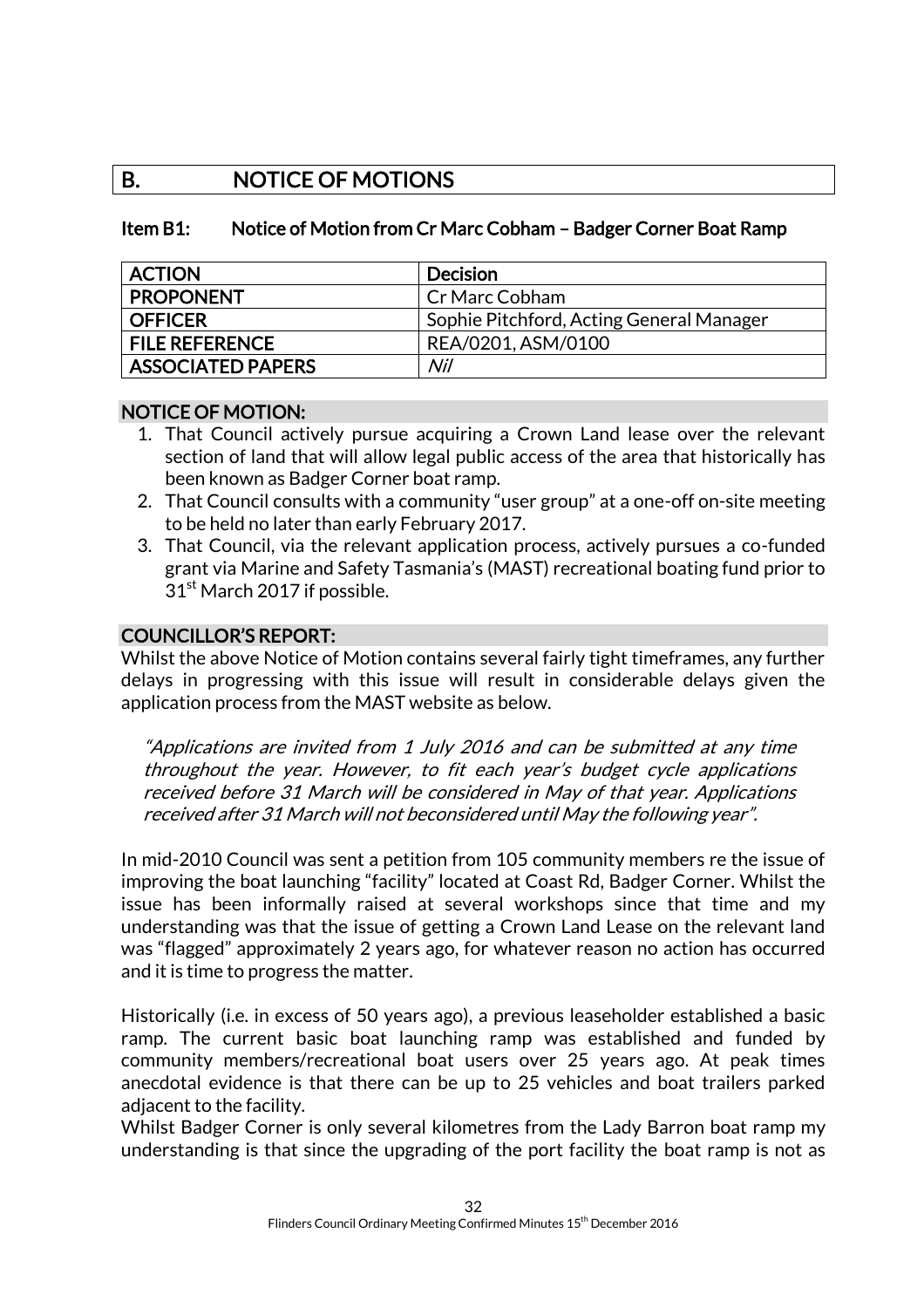accessible as the ramp at Badger Corner and there is insufficient parking space available.

A facility similar to the newly renovated Whitemark boat launching facility is what is required i.e. suitable concrete ramp and small jetty. Additionally a pontoon at the end of the jetty has been suggested.

In summary my understanding of what is required is:

- replacement of existing ramp;
- new ramp to be 5 metres in width;
- extend the ramp approximately 4 metres toward the road;
- raise the middle section with rock fill to reach 1.3 metres above current level at 14 metres from top of extended ramp i.e. creating greater slope towards the water;
- excavate seabed away from foot of the ramp; and
- construct a pontoon with walkway on south-eastern (Lady Barron) side of ramp.

As per the Notice of Motion, a community meeting held on-site with interested users will be an easy way of determining what is required for the facility. The Furneaux Islands Community has the highest percentage of recreational boating registrations and licences per head of population in Tasmania. Currently Flinders Island has "established" boat launching facilities at Palana, Settlement Point, Whitemark and Lady Barron.

Badger Corner ramp is used by both recreational and some professional users. It provides direct access to Cape Barren Island especially during times of less than ideal weather; access to many of the outer islands in the Furneaux Group; is heavily utilised during mutton bird season and is also used by rate paying leaseholders of the outer islands.

Undertaking the necessary work at Badger Corner will provide a crucial infrastructure upgrade to enhance the experience of recreational and other boat users in the Furneaux Islands community.

# PREVIOUS COUNCIL CONSIDERATION:

Nil

### OFFICER'S REPORT:

The Flinders Island Recreational and Community Facilities Assessment and Infrastructure Plan – June 2014 identified that the Badger Corner Boat Ramp was deemed an important facility by the Flinders Island Community.

The report recommended that the boat ramp be excised from the current foreshore reserve and transferred to Council ownership. This would allow Council to apply for MAST funding to up-grade the infrastructure.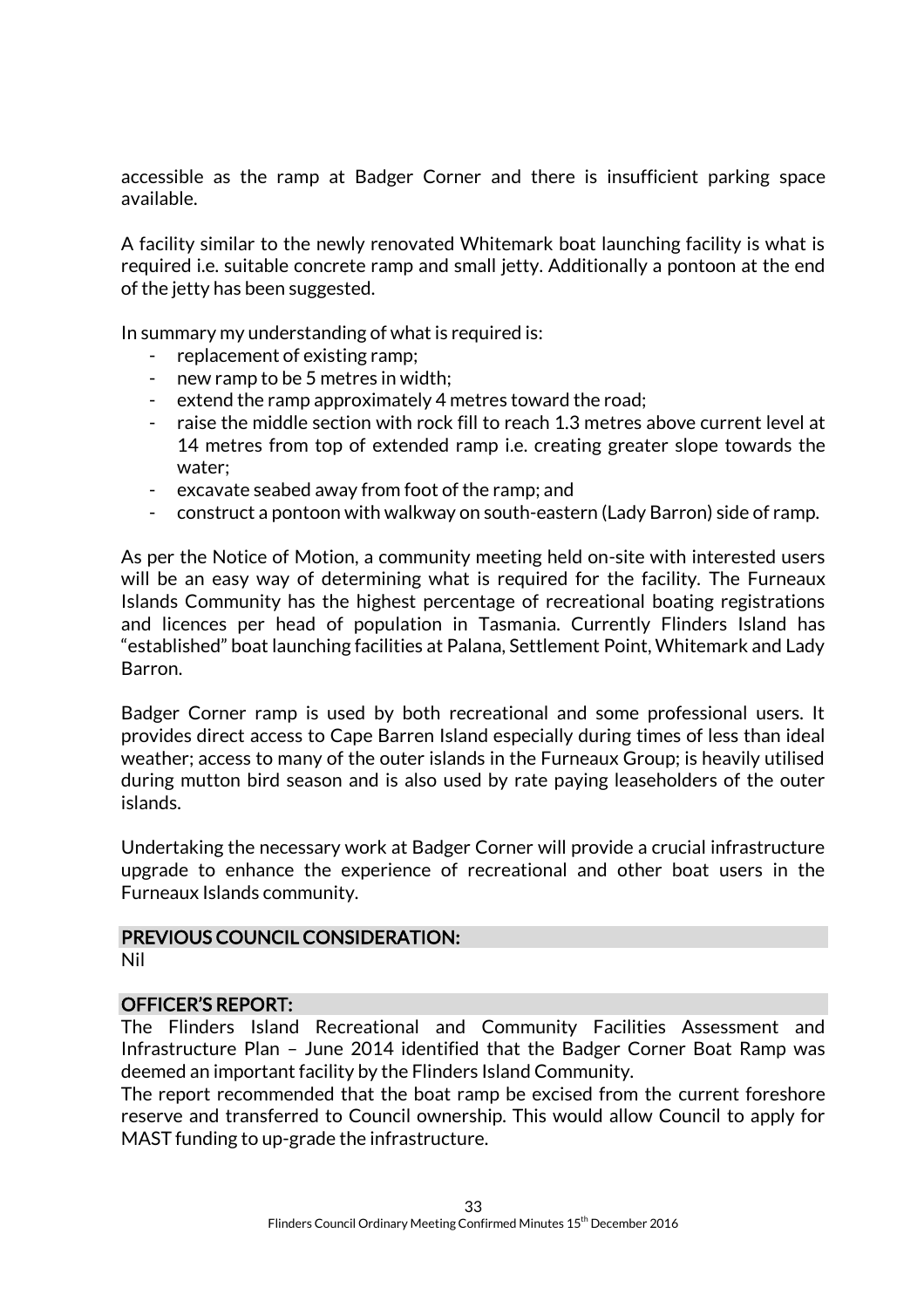# STATUTORY REQUIREMENTS:

Local Government Act 1993

# POLICY/STRATEGIC IMPLICATIONS:

2.0 Infrastructure and Services - An Islands' specific approach to planning and delivery to ensure community and environmental values are maintained.

2.1 Plan, deliver and operate community infrastructure to provide levels of service that align with community needs and demand.

2.1.1 Recreational and community facilities upgraded as recommended by the Recreational and Community Facilities Assessment and Infrastructure Plan.

# BUDGET AND FINANCIAL IMPLICATIONS:

A budget allocation will need to be made for the cost of the transfer of ownership of land.

### RISK/LIABILITY:

Low

# VOTING REQUIREMENTS:

Absolute

# OFFICER'S RECOMMENDATION:

The motion as written.

# DECISION:

319.12.2016 Moved: Deputy Mayor M Cobham Seconded: Cr P Rhodes

- 1. That Council actively pursue acquiring a Crown Land lease over the relevant section of land that will allow legal public access of the area that historically has been known as Badger Corner boat ramp.
- 2. That Council consults with a community "user group" at a one-off on-site meeting to be held no later than early February 2017.
- 3. That Council, via the relevant application process, actively pursues a co-funded grant via Marine and Safety Tasmania's (MAST) recreational boating fund prior to 31<sup>st</sup> March 2017 if possible.

Mayor Carol Cox passed the chair to Deputy Mayor Marc Cobham at 1.41pm.

# AMENDMENT

320.12.2016 Moved: Mayor C Cox Seconded: Cr G Willis

4. That two infrastructure options (basic and enhanced) be costed to inform Council of the commitment of the capital funding required and to enable Council to provide confirmation to MAST, in the form of a motion, that it will provide the balance of the capital funding required should Council consider the cost appropriate.

# CARRIED UNANIMOUSLY (7-0)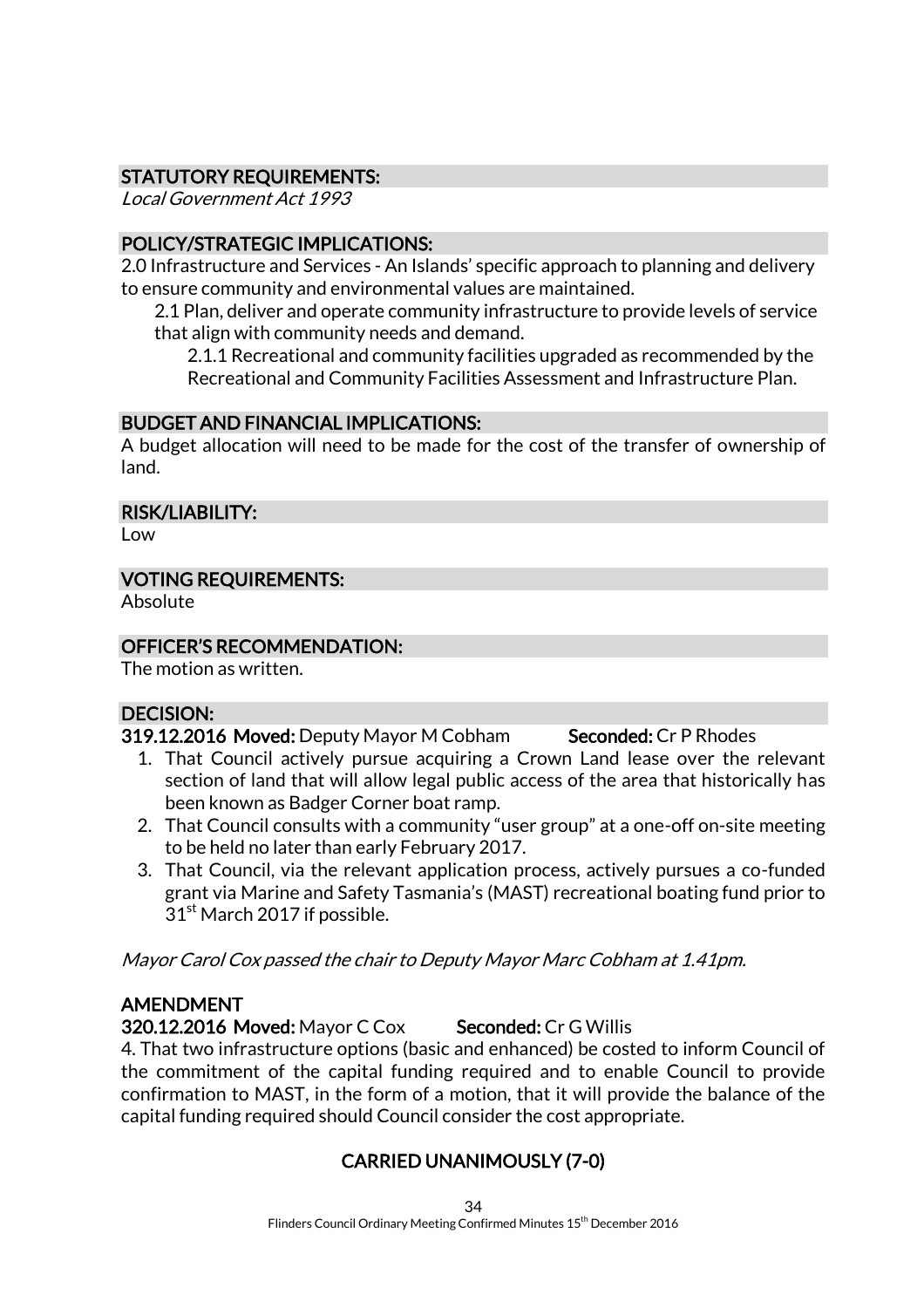For: Mayor Carol Cox, Deputy Mayor Marc Cobham, Cr Chris Rhodes, Cr Peter Rhodes, Cr Ken Stockton, Cr David Williams and Cr Gerald Willis.

Deputy Mayor Marc Cobham passed the chair to Mayor Carol Cox at 1.44pm.

# SUBSTANTIVE MOTION

319.12.2016 Moved: Deputy Mayor M Cobham Seconded: Cr P Rhodes

- 1. That Council actively pursue acquiring a Crown Land lease over the relevant section of land that will allow legal public access of the area that historically has been known as Badger Corner boat ramp.
- 2. That Council consults with a community "user group" at a one-off on-site meeting to be held no later than early February 2017.
- 3. That Council, via the relevant application process, actively pursues a co-funded grant via Marine and Safety Tasmania's (MAST) recreational boating fund prior to 31st March 2017 if possible.
- 4. That two infrastructure options (basic and enhanced) be costed to inform Council of the commitment of the capital funding required and to enable Council to provide confirmation to MAST, in the form of a motion, that it will provide the balance of the capital funding required should Council consider the cost appropriate.

# CARRIED UNANIMOUSLY (7-0)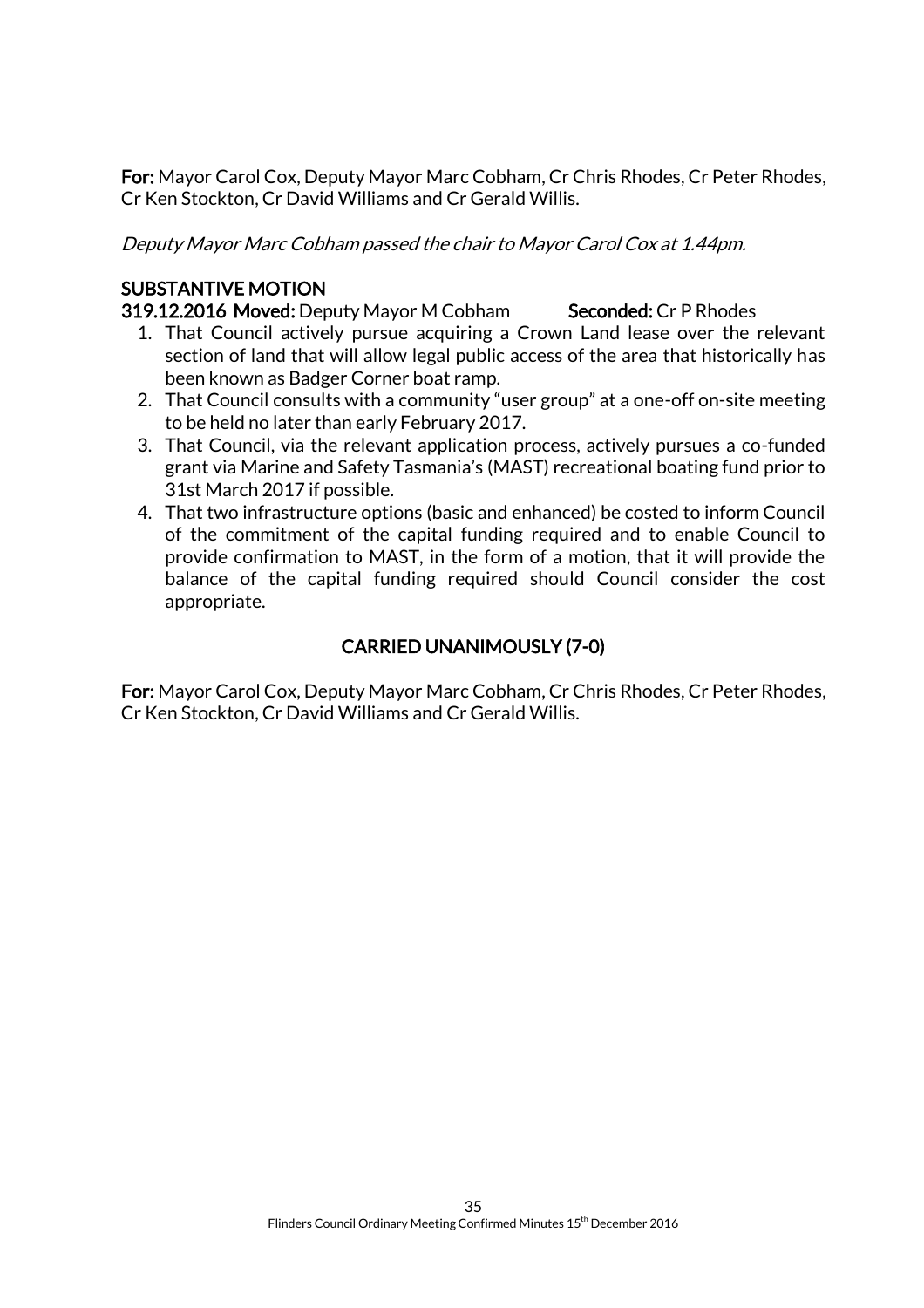### Item B2: Notice of Motion from Cr Gerald Willis – Expense Claims

| <b>ACTION</b>            | <b>Decision</b>                          |
|--------------------------|------------------------------------------|
| <b>PROPONENT</b>         | <b>Councillor G Willis</b>               |
| <b>OFFICER</b>           | Sophie Pitchford, Acting General Manager |
| <b>FILE REFERENCE</b>    | FIN/0502                                 |
| <b>ASSOCIATED PAPERS</b> | Annexure 8: Corporate Credit Card Policy |

### NOTICE OF MOTION:

That this meeting resolves:

- That motion no. 255.10.2016 be withdrawn and
- That copies of all expense invoices paid by credit card and claims for expense reimbursement submitted by the General Manager beginning at 1 July 2016 be provided to the Flinders Council Audit Panel so that it can scrutinise and ensure probity of those claims and
- That in the future all expense invoices paid by credit card and claims for expense reimbursement submitted by the General Manager be provided to the Flinders Council Audit Panel for review on a quarterly basis and
- That the Corporate Credit Card Policy of the council be amended to require that all expense claims by the General Manager be reviewed by the Audit Panel.

### COUNCILLOR'S REPORT:

The Tasmanian Audit Office, in a Report of the Auditor-General No. 6 of 2015-16 entitled "Auditor-General's Report on the Financial Statements of State entities; Volume 3 Local Government Authorities and Tasmanian Water and Sewerage Corporation Pty Ltd 2014-15" which was presented to the Legislative Council and House of Assembly on 19<sup>th</sup> November 2015 states, at page 19, under

# "KEY FINDINGS

# Adoption of recommendations from our Information Financial Accounting in Local Government Reports

### Credit card administration

The use of credit cards by staff and elected members was generally regulated by internal policies. Those policies required all credit card transactions be authorised by a person independent from the cardholder. Generally, purchases made by the Mayor are authorised by the General Manager. Some councils required the Mayor to authorise purchases made by the General Manager. However, the Local Government Act 1993 does not allow for a person who is not an employee of council to authorise expenses. It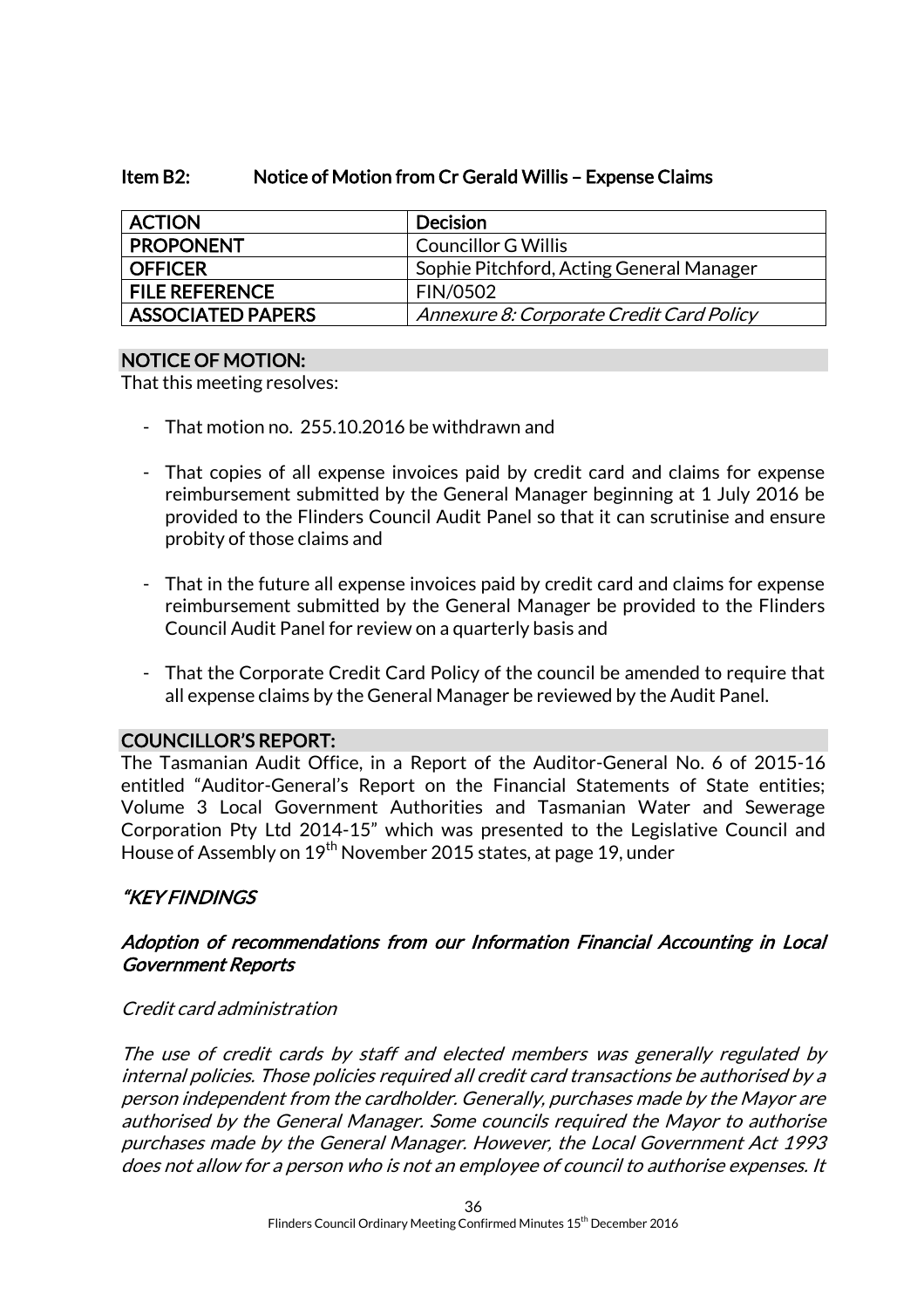is therefore necessary that a suitably senior employee authorises the General Manager's credit card transactions. In order to mitigate both the actual and perceived risks associated with credit cards and ensure probity, we recommended incorporating into credit card policies a requirement for credit card purchases made by the General Manager to be disclosed to and scrutinised by an appropriate committee (for example an audit panel) on a regular basis."

There were no specific councils identified, but the report went on to state:

"During our audits we noted instances of non-compliance with policies and delegations as well as inadequate supporting documentation for credit card usage."

While the comments made by the Auditor-General on credit card usage in the second paragraph quoted have not been specifically linked to Flinders Council it is not only opportune to address the matter of transactions by credit cards, but to examine all claims paid by means other than credit cards.

The recommendation by the Auditor-General to disclose credit card usage to an appropriate committee is based on its knowledge and experience from auditing in the field. It is considered that the council's Audit Panel is the most appropriate of all council committees and special committees to review credit card usage from a risk and probity perspective.

The Auditor-General's report addressed the audit findings for the financial year ending 30 June 2015. Although time has passed and the council has progressed through another financial year, it is considered proper to review transactions for the current financial year which is the reason the Notice of Motion refers to the period commencing 1 July 2016.

It is not considered necessary to amend the Corporate Credit Card Policy immediately, but should this motion be passed it is recommended that the policy be amended in the near future and that the Council takes the opportunity to review the policy in detail.

# PREVIOUS COUNCIL CONSIDERATION:

254.10.2016 and 255.10.2016 20<sup>th</sup> October 2016

# OFFICER'S REPORT:

Under Clause 4 of the Local Government (Audit Panels) Order 2014, the Audit Panel review should consider the accounting, internal control, anti-fraud, anti–corruption and risk management policies, as well as systems and controls that Council has in relation to safeguarding its long-term financial position.

For the Audit Panel to be able to carry out the review, a list of the General Manager's credit card transactions should be made available on a quarterly basis when the audit panel meets.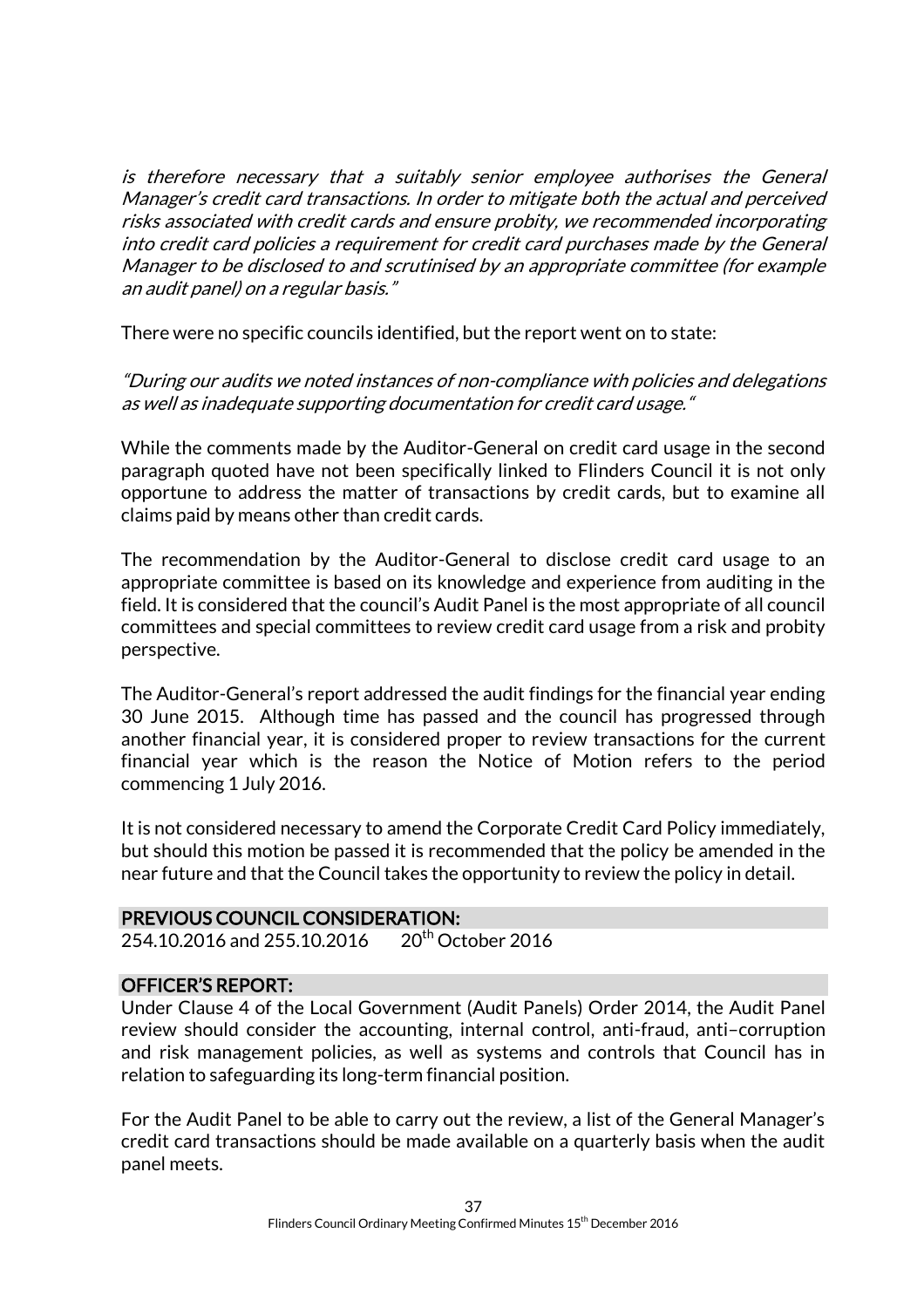### STATUTORY REQUIREMENTS:

Local Government Act 1993

### POLICY/STRATEGIC IMPLICATIONS:

4.0 Strategic, Efficient and Effective Organisation - Responding to risks and opportunities.

### BUDGET AND FINANCIAL IMPLICATIONS:

Nil

# RISK/LIABILITY:

By not undertaking a review, the audit panel would not able to carry out their role of ensuring the safeguarding of the Council's long-term financial position.

# VOTING REQUIREMENTS:

Simple Majority

### OFFICER'S RECOMMENDATION:

The motion as written.

### DECISION:

321.12.2016 Moved: Cr G Willis Seconded: Cr K Stockton That this meeting resolves:

- That motion no. 255.10.2016 be withdrawn and
- That copies of all expense invoices paid by credit card and claims for expense reimbursement submitted by the General Manager beginning at 1 July 2016 be provided to the Flinders Council Audit Panel so that it can scrutinise and ensure probity of those claims and
- That in the future all expense invoices paid by credit card and claims for expense reimbursement submitted by the General Manager be provided to the Flinders Council Audit Panel for review on a quarterly basis and
- That the Corporate Credit Card Policy of the Council be amended to require that all expense claims by the General Manager be reviewed by the Audit Panel.

# CARRIED (6-1)

For: Deputy Mayor Marc Cobham, Cr Chris Rhodes, Cr Peter Rhodes, Cr Ken Stockton, Cr David Williams and Cr Gerald Willis. Against: Mayor Carol Cox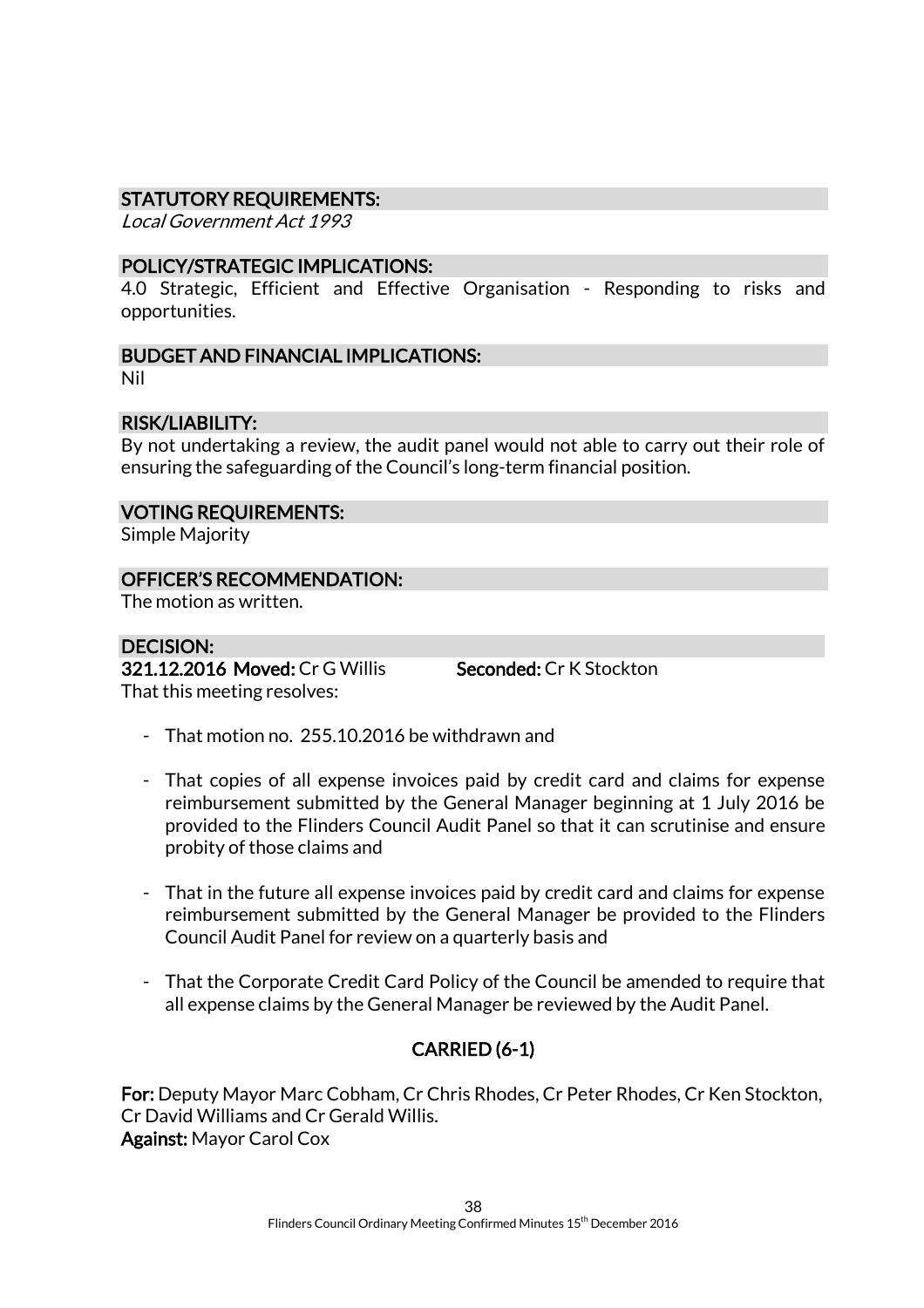# FORESHADOWED MOTION

That the Council writes to the Flinders Council Audit Panel asking if it is prepared to audit the General Manager's credit card transactions on a quarterly basis beginning with expenditure entries from 1 January 2017.

That the Corporate Credit Card Policy be workshopped following a response from the Audit Panel.

Mayor Carol Cox passed the chair to Deputy Mayor Marc Cobham at 1.55pm.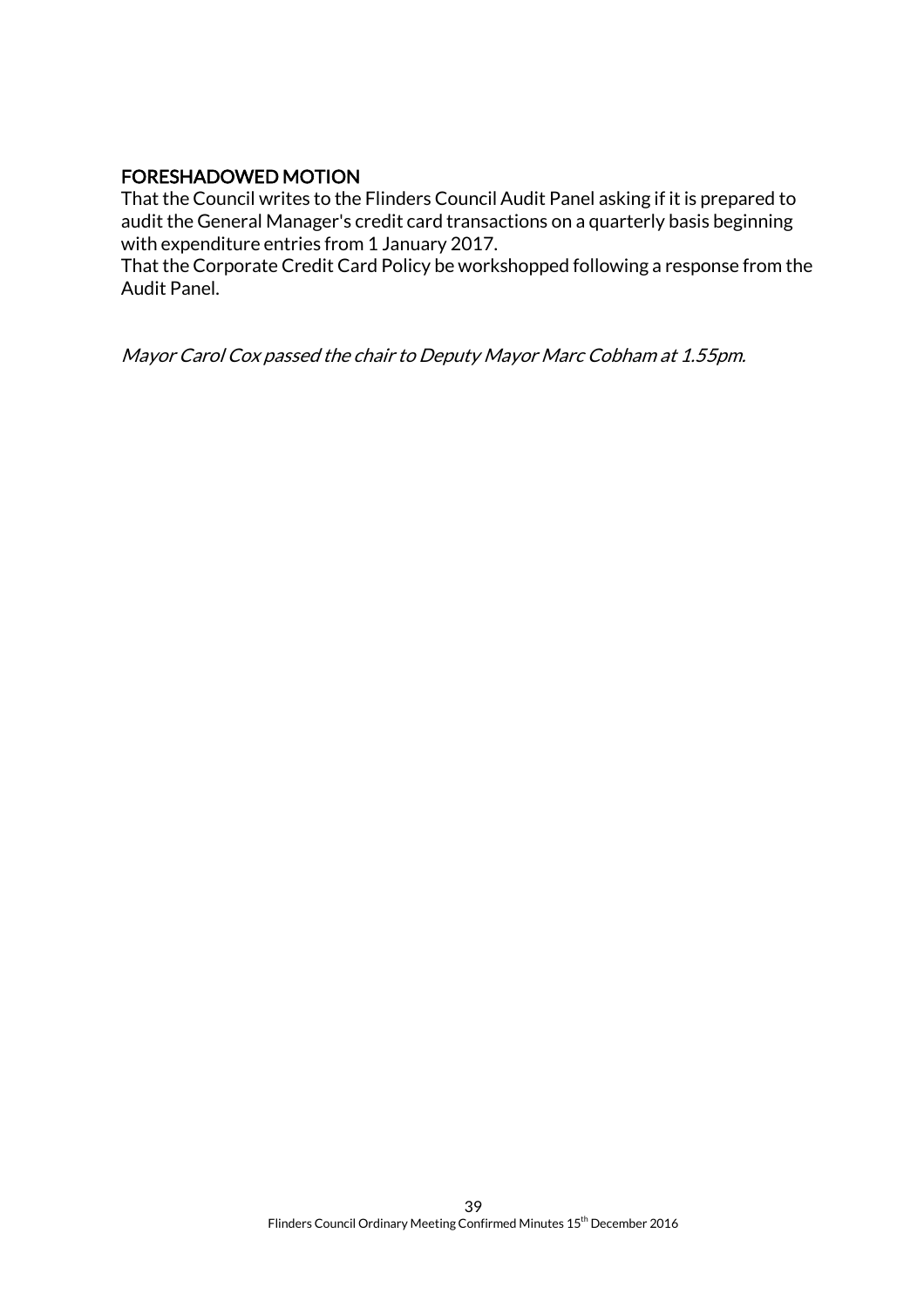Item B3: Notice of Motion from Mayor Carol Cox - Northern Tasmania Development Corporation Limited (NTDC) New Governance Model

| <b>ACTION</b>            | Decision                                 |
|--------------------------|------------------------------------------|
| <b>PROPONENT</b>         | Mayor Carol Cox                          |
| <b>OFFICER</b>           | Sophie Pitchford, Acting General Manager |
| <b>FILE REFERENCE</b>    | COU/0305                                 |
| <b>ASSOCIATED PAPERS</b> | Nil                                      |

### NOTICE OF MOTION:

That the Council objective for its involvement in the formation and membership of the Northern Tasmanian Development Corporation (NTDC) is that the structure of NTDC and its focus on economic growth will provide pro-active regional leadership that is engaged with business and the shareholders to consolidate an agreed vision and to implement a strategic economic action plan based on the Northern Regional Futures Plan framework.

# COUNCILLOR'S REPORT:

Previously Council has considered and agreed to the transformation of Northern Tasmania Development (NTD) to the Northern Tasmania Development Corporation (NTDC).

Under the enterprise powers given to Council in section 21(1) (a) of the *Local* Government Act 1993, Council can participate in the formation and operation of a corporation.

"21 Enterprise Powers (1)In carrying out any of its functions, a council may – (a)form or participate in the formation and operation of a corporation, trust, partnership or other body";"

Following on from that, 21 (1A) requires that "A motion by a council to exercise any of its powers under [subsection\(1\)](http://www.thelaw.tas.gov.au/tocview/content.w3p;cond=;doc_id=95%2B%2B1993%2BGS21%40Gs1%40EN%2B20160909000000;histon=;inforequest=;pdfauthverid=;prompt=;rec=35;rtfauthverid=;term=;webauthverid=#GS21@Gs1@EN) must be accompanied by a statement of the objectives of the exercise of that power".

Council did not satisfy this requirement when it approved its involvement with NTDC and should make such a statement now to satisfy the requirements of the Act and to make clear its objective in supporting the change from NTD to NTDC.

There are also other obligations to inform the Minister if expenditure into the enterprise of at least \$250,000 or 5% or more of its general rates revenue is at stake – but this decision does not entail this quantum of expenditure.

The stated purpose and objectives for the Northern Tasmanian Development Corporation (NTDC) are as follows (as set out in the NTDC Constitution and Shareholder Agreement):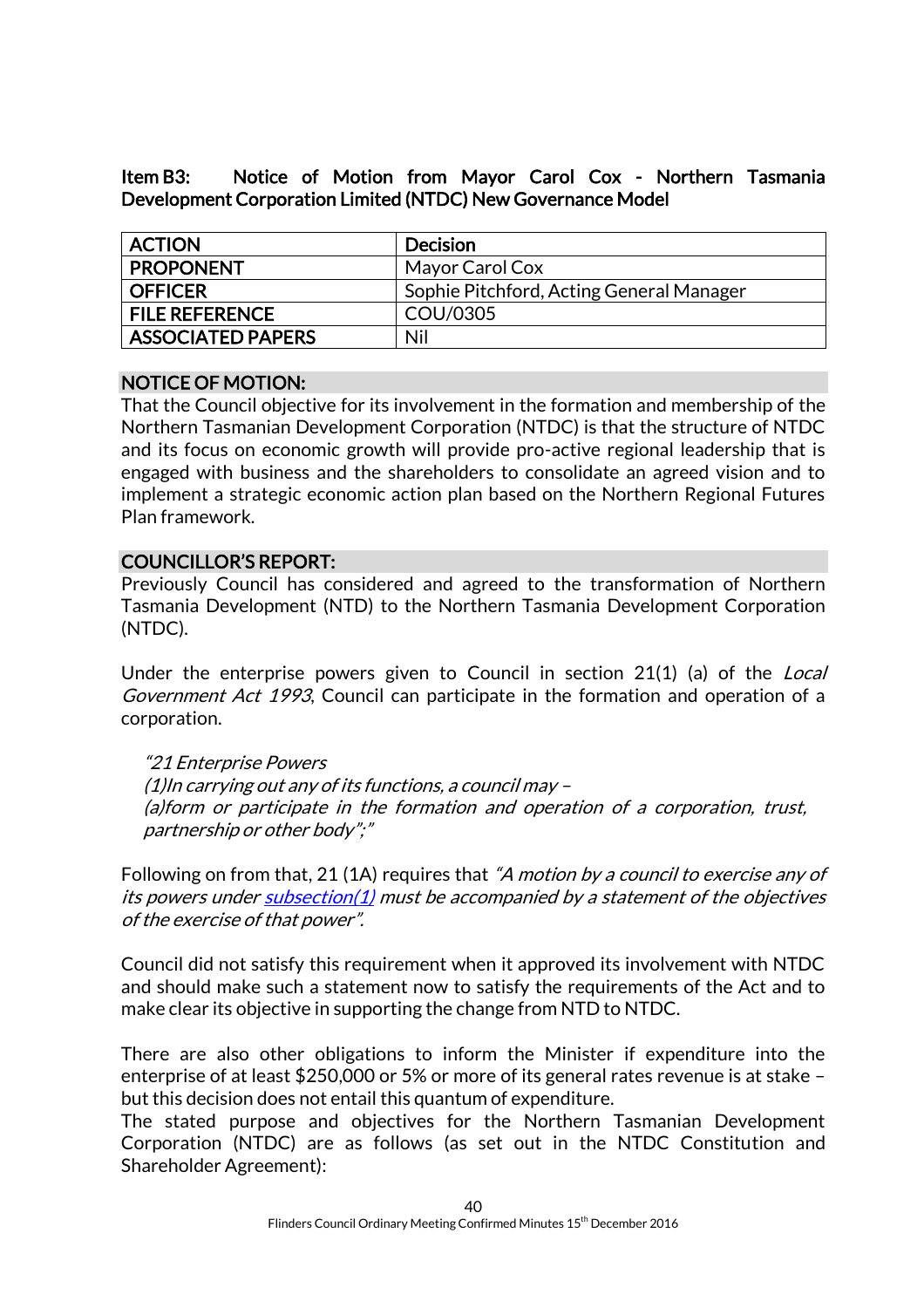"NTDC will provide pro-active regional leadership that is engaged with business and the shareholders to consolidate an agreed vision and implement a strategic economic action plan based on the Northern Regional Futures Plan framework.

The primary objectives of the NTDC are to:

- (a) provide pro-active, engaged and strategic regional economic leadership;
- (b) consolidate an agreed vision for the development, sustainability and prosperity of the geographic region that the Organisation's Members encompass;
- (c) implement a strategic economic action plan based on the Northern Regional Futures Plan framework or similar; and
- (d) to provide effective representation and advocacy to State and Federal Government and other stakeholders."

As an incumbent member of the Northern Tasmania Development Association Inc., Council has been involved in all considerations about the incorporation of that entity into the NTDC, pursuant to the Local Government Act. It is considered by Council that Council, the Municipality and rate payers generally, will benefit from the incorporation of NTDC. The organisation will effect direct and material economic, employment, and investment outcomes and contribute indirectly to social and community benefits as a consequence of NTDC achieving the objectives that it will be set up to achieve.

### PREVIOUS COUNCIL CONSIDERATION:

| $21st$ June 2012                | 182.06.2012 |
|---------------------------------|-------------|
| $20th$ June 2013                | 565.06.2013 |
| $13th$ March 2014               | 764.03.2014 |
| 22 <sup>nd</sup> September 2016 | 226.09.2016 |

### OFFICER'S REPORT:

The Mayors report clearly explains the reason for the notice of motion and I am fully supportive of the motion.

### STATUTORY REQUIREMENTS:

Local Government Act 1993

### POLICY/STRATEGIC IMPLICATIONS:

Flinders Council Strategic Plan – all areas.

# BUDGET AND FINANCIAL IMPLICATIONS:

Nil

### RISK/LIABILITY:

Nil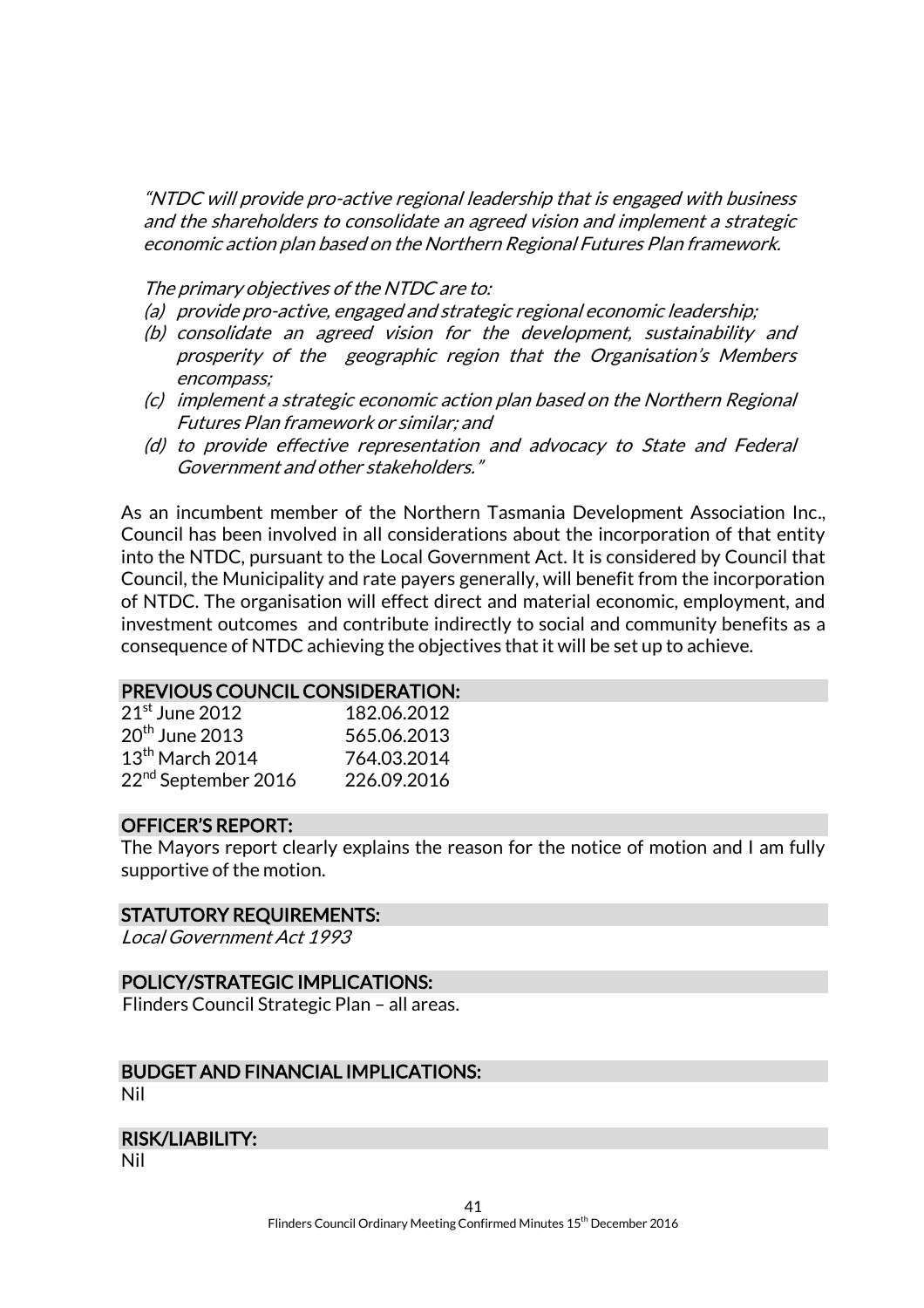### VOTING REQUIREMENTS:

Simple majority

### OFFICER'S RECOMMENDATION:

The motion as written.

#### DECISION:

322.12.2016 Moved: Mayor C Cox Seconded: Cr K Stockton

That the Council objective for its involvement in the formation and membership of the Northern Tasmanian Development Corporation (NTDC) is that the structure of NTDC and its focus on economic growth will provide pro-active regional leadership that is engaged with business and the shareholders to consolidate an agreed vision and to implement a strategic economic action plan based on the Northern Regional Futures Plan framework.

# CARRIED UNANIMOUSLY (7-0)

For: Mayor Carol Cox, Deputy Mayor Marc Cobham, Cr Chris Rhodes, Cr Peter Rhodes, Cr Ken Stockton, Cr David Williams and Cr Gerald Willis.

Deputy Mayor Marc Cobham passed the chair to Mayor Carol Cox at 1.56pm.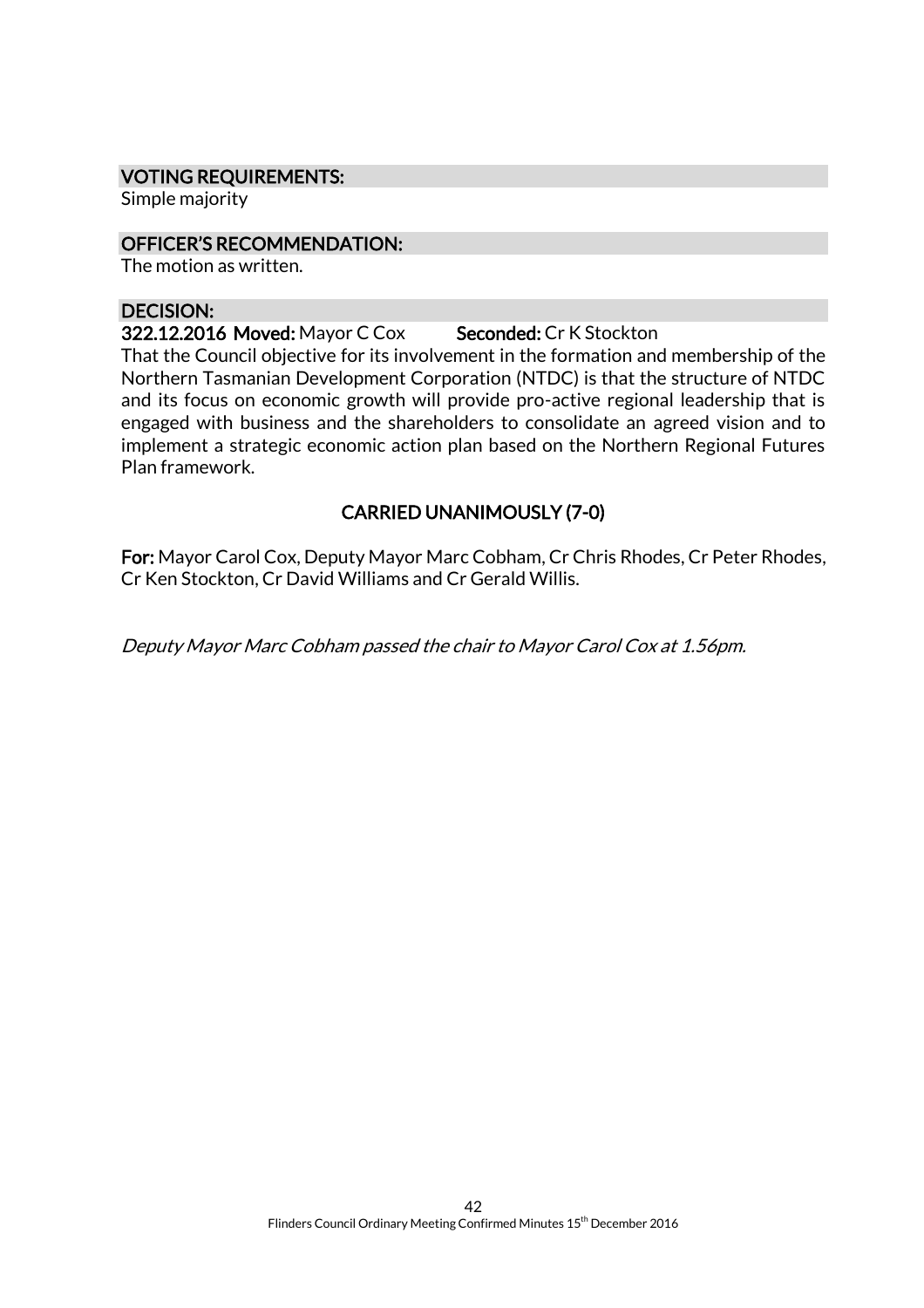# C. CORPORATE SERVICES

### Item C1: Financial Report for the Financial Year ending 30 June 2016

| <b>ACTION</b>            | <b>Information</b>               |
|--------------------------|----------------------------------|
| <b>PROPONENT</b>         | <b>Acting General Manager</b>    |
| <b>OFFICER</b>           | Sophie Pitchford                 |
| <b>FILE REFERENCE</b>    | <b>FIN/0100</b>                  |
| <b>ASSOCIATED PAPERS</b> | Annexure 9: 2015-2016 Financials |

### INTRODUCTION:

Presented to Council is the end of year financials for 2015/16 per department.

# PREVIOUS COUNCIL CONSIDERATION:

Nil

### OFFICER'S REPORT:

The report structure provides a summary of income and expenditure for the 2015/16 financial year across all departmental divisions as individual finance reports. The Statement of Comprehensive Income includes actuals from the previous financial year, for comparison against current actuals, as well as the 2015/16 Revised Annual Budget.

The Capital Works Report highlights each project and the expenditure incurred for the financial year as well as projects carried forward as Works in Progress arising from the previous financial year.

### STATUTORY REQUIREMENT:

Local Government Act 1993

### POLICY/STRATEGIC IMPLICATIONS:

Corporate, Governance and Intergovernmental Relations

# BUDGET AND FINANCIAL IMPLICATIONS:

Annual Plan – all areas

### RISK/LIABILITY:

No foreseen risks or legal obligations identified as a result of the financial report.

### VOTING REQUIREMENTS:

Simple Majority

### OFFICER'S RECOMMENDATION:

That the financials for 2015/16 be received and accepted.

# DECISION:

323.12.2016 Moved: Deputy Mayor M Cobham Seconded: Cr G Willis

43

Flinders Council Ordinary Meeting Confirmed Minutes 15<sup>th</sup> December 2016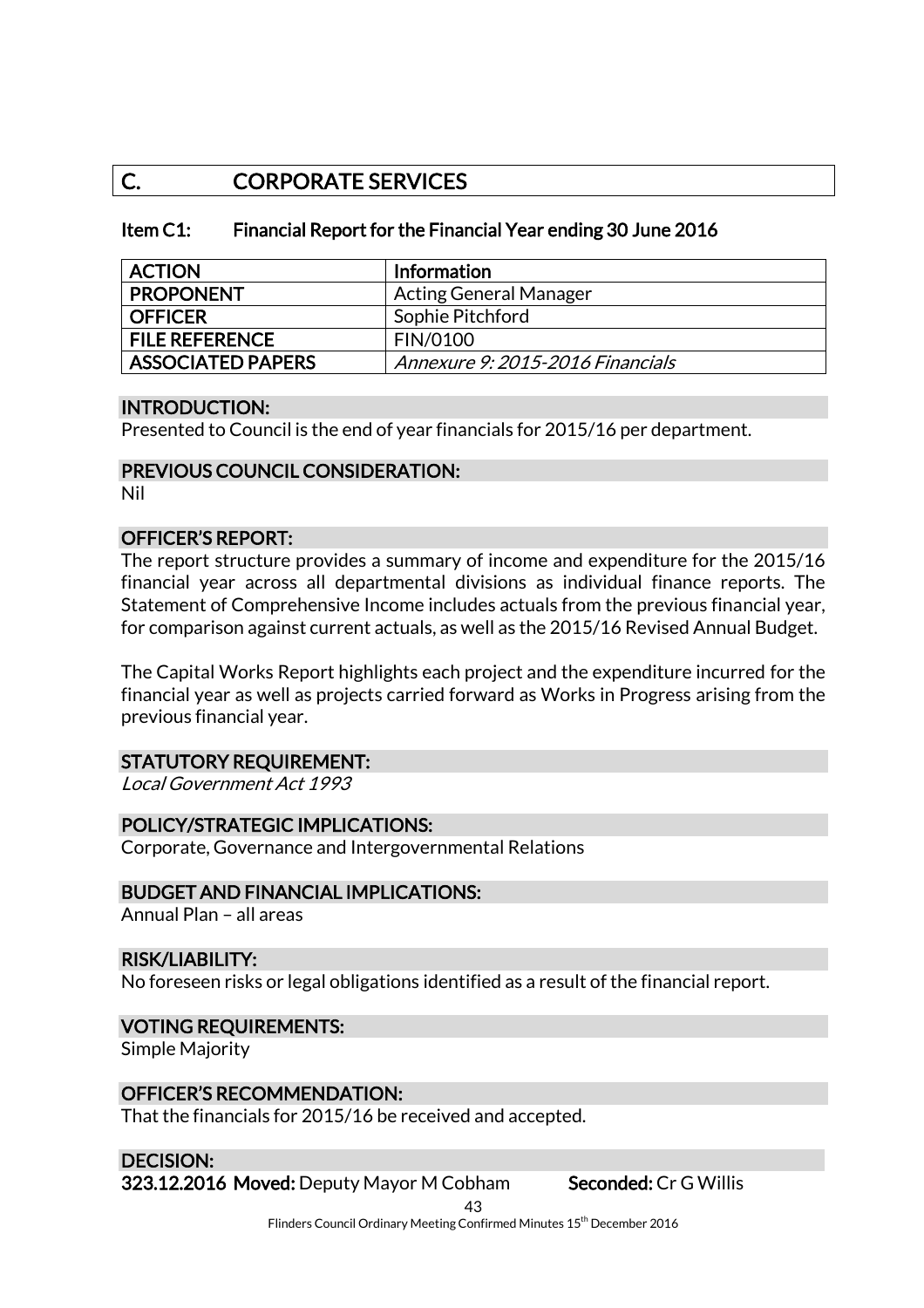That the financials for 2015/16 be received and accepted.

# CARRIED UNANIMOUSLY (7-0)

For: Mayor Carol Cox, Deputy Mayor Marc Cobham, Cr Chris Rhodes, Cr Peter Rhodes, Cr Ken Stockton, Cr David Williams and Cr Gerald Willis.

Note: Mayor Carol Cox thanked Sophie Pitchford for the provision of the report.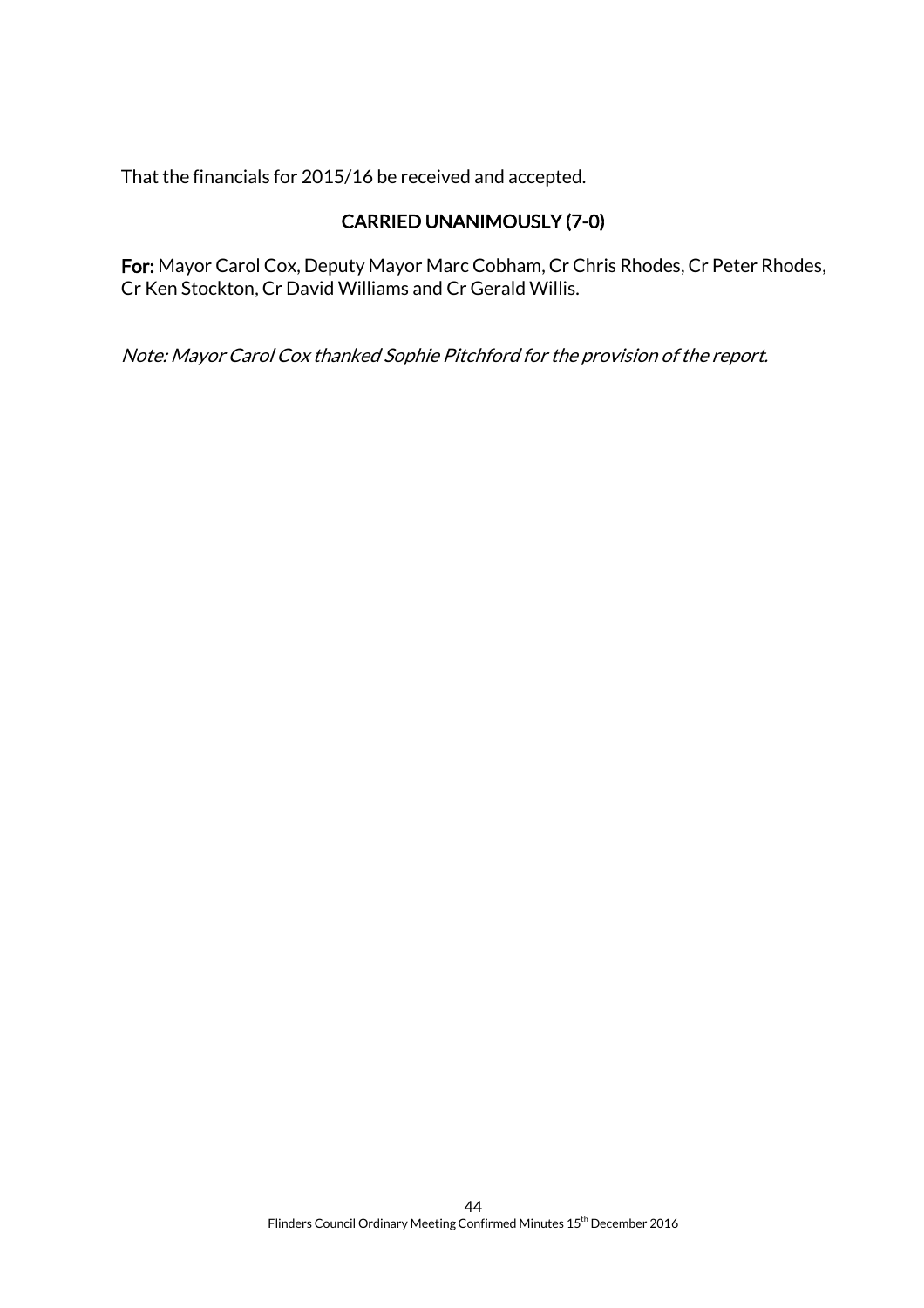# D. GOVERNANCE

### Item D2: Information Management Policy

| <b>ACTION</b>            | <b>Decision</b>                                  |
|--------------------------|--------------------------------------------------|
| <b>PROPONENT</b>         | Council Officer                                  |
| <b>OFFICER</b>           | Sophie Pitchford, Acting General Manager         |
| <b>FILE REFERENCE</b>    | ADM/0300, ADM/0900                               |
| <b>ASSOCIATED PAPERS</b> | Annexure 11: DRAFT Information Management Policy |

### INTRODUCTION:

Council's Policy Manual is an important document of Council as it provides direction to Staff, Management and Councillors. Many of the policies are required by, or relate to, legislation and in most instances help manage Council's exposure to risk.

### PREVIOUS COUNCIL CONSIDERATION:

 $8^\text{th}$  September and 6 $^\text{th}$  October 2016  $\qquad$  Councillor Workshops

### OFFICER'S REPORT:

Flinders Council's information and records are a corporate asset, vital both for ongoing operations and also in providing valuable evidence of business decisions, activities and transactions. The Draft Information Management Policy has been developed to provide guidance and direction on the creation and management of information and records and to clarify staff and elected members' responsibilities. The policy has been based on a template produced by the Government Information Strategy Unit of the Tasmanian Archives and Heritage Office. It is now presented to Council for consideration.

### STATUTORY REQUIREMENT:

Local Government Act 1993

### POLICY/STRATEGIC IMPLICATIONS:

4. Strategic, Efficient and Effective Organisation - Responding to risks and opportunities.

4.3 Ensure Council meets its statutory obligations and manages corporate and community risk.

4.3.5 Requirements of the Archives Act 1983 substantially complied with through improved records management processes.

4.3.5.1 Finalise and maintain Records Management Policy and procedures.

### RISK/LIABILITY:

Adoption of this policy and ensuring that Management, Staff and Councillors are aware of and follow this policy will help to reduce Council's exposure to risk in this area.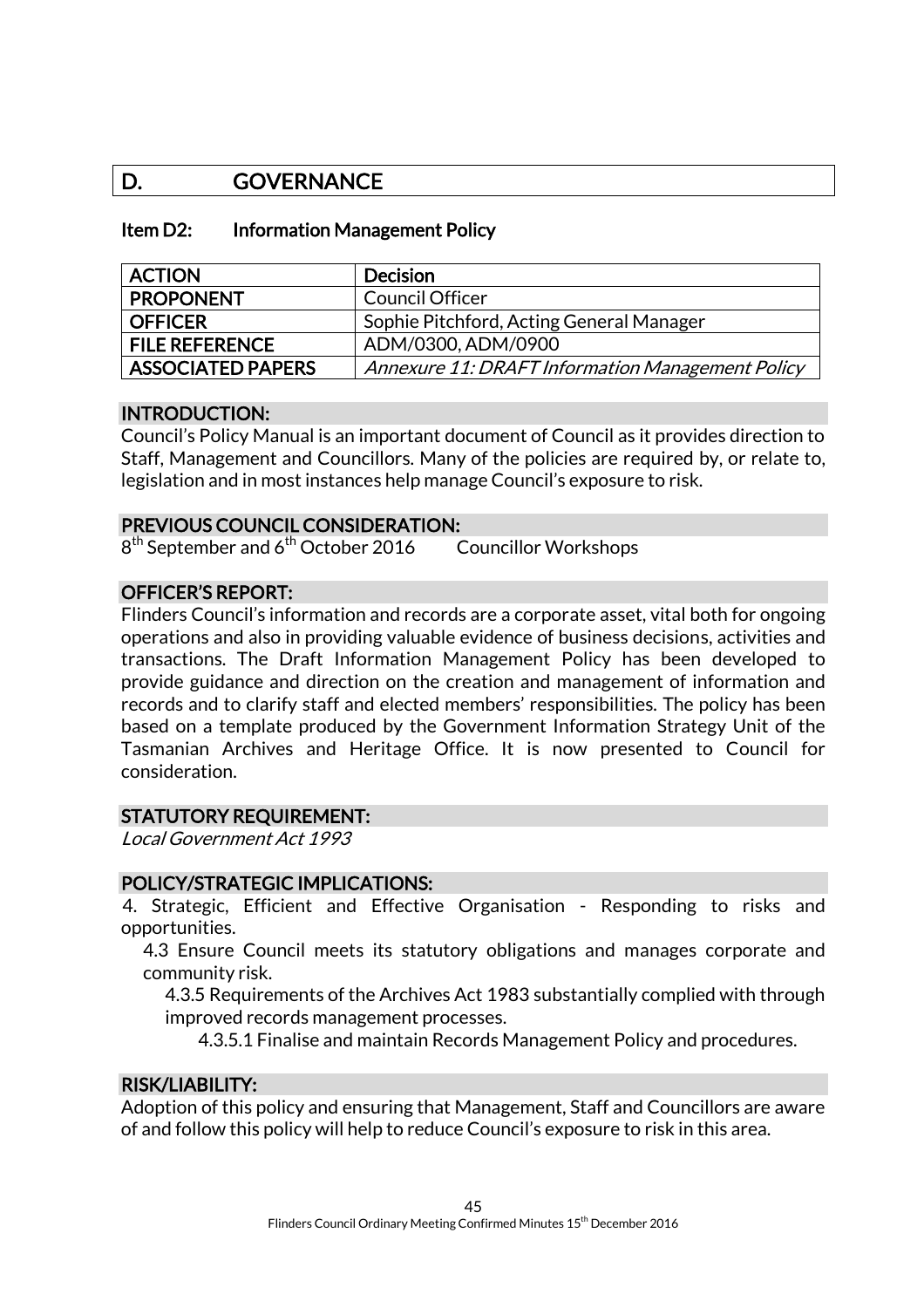### VOTING REQUIREMENTS:

Simple Majority

### OFFICER'S RECOMMENDATION:

That Council adopts the Information Management Policy and allows it to lay on the table for 28 days for public comment.

### DECISION:

324.12.2016 Moved: Cr G Willis Seconded: Deputy Mayor M Cobham That Council adopts the Information Management Policy and allows it to lay on the table for 28 days for public comment.

# CARRIED UNANIMOUSLY (7-0)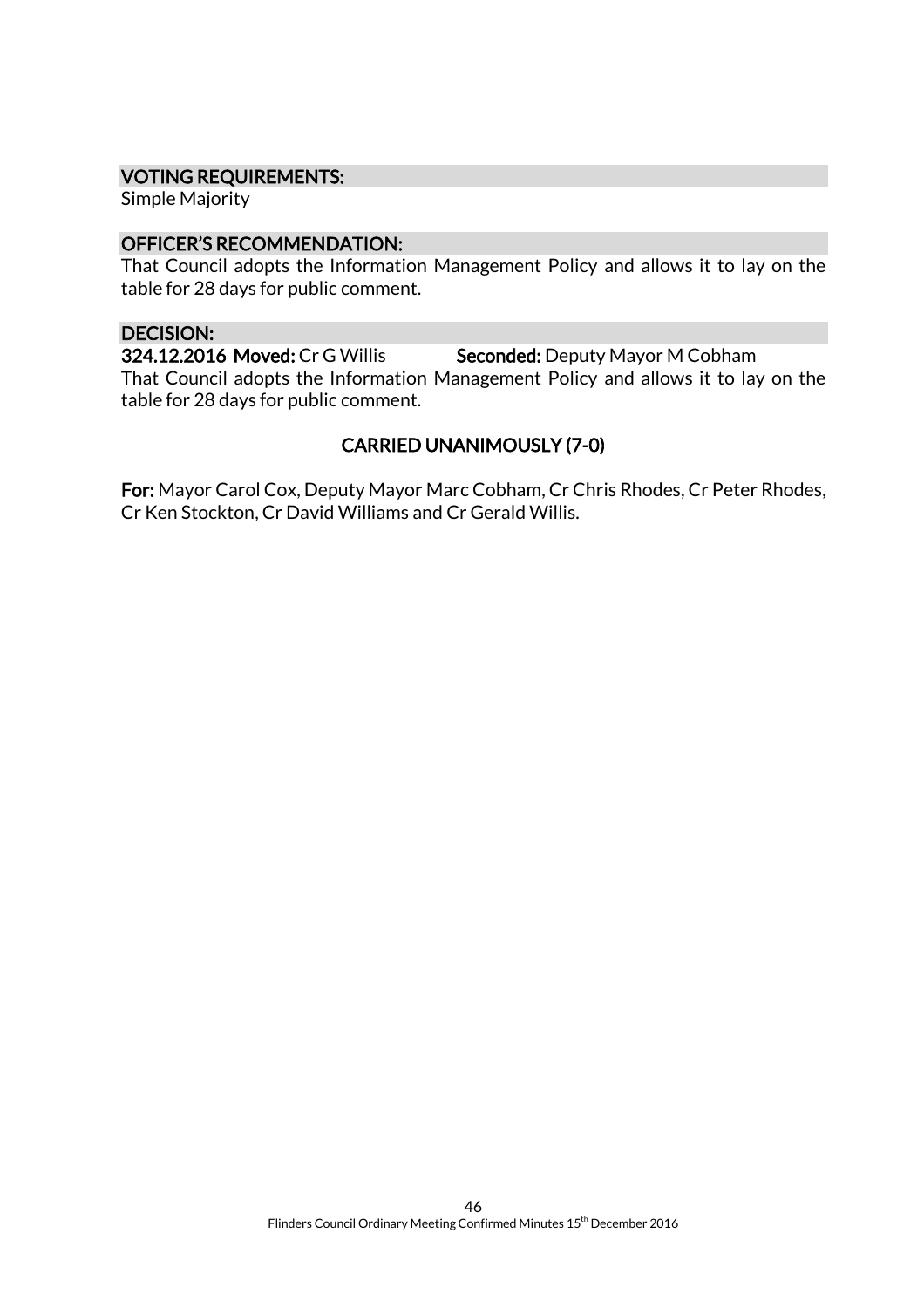### Item D3: Legal Advice Policy

| <b>ACTION</b>            | <b>Decision</b>                          |
|--------------------------|------------------------------------------|
| <b>PROPONENT</b>         | <b>Council Officer</b>                   |
| <b>OFFICER</b>           | Sophie Pitchford, Acting General Manager |
| <b>FILE REFERENCE</b>    | LEG/001 and ADM/0900                     |
| <b>ASSOCIATED PAPERS</b> | Annexure 12: DRAFT Legal Advice Policy   |
|                          | Annexure 13: Submission 1                |
|                          | Annexure 14: Submission 2                |

### INTRODUCTION:

Council's Policy Manual is an important document of Council as it provides direction to Staff, Management and Councillors. Many of the policies are required by, or relate to, legislation and in most instances help manage Council's exposure to risk.

### PREVIOUS COUNCIL CONSIDERATION:

259.10.2016 20<sup>th</sup> October 2016

# OFFICER'S REPORT:

The Draft Legal Advice Policy was adopted by Council at the October Ordinary Council Meeting. As per the requirements of the Council Policy Manual Policy, the policy was tabled for the required period and also advertised; calling for public submission to the draft. During the advertising period two submissions were received (Annexures 13 and 14).

The comments raised were:

- 1. That contrary to usual practice the policy was not developed at a workshop with input from other Councillors.
- 2. For policies to be effective they need to be co-owned by the General Manager and staff and this policy was developed without input from the General Manager.
- 3. Seems to be contrary to the Local Government Act in that sections 28 A and B are not covered.
- 4. Legislation takes precedence so the policy cannot be implemented.
- 5. Perhaps a submission re the review of the Local Government Act would be more appropriate.
- 6. The policy will result in extra workload for staff and Councillors.
- 7. The policy indicates a complete lack of faith in any General Manager that may be appointed to the position.

### Officer's Response:

It is evident that the Legal Policy presented to Council needs to be developed further at a Councillor Workshop.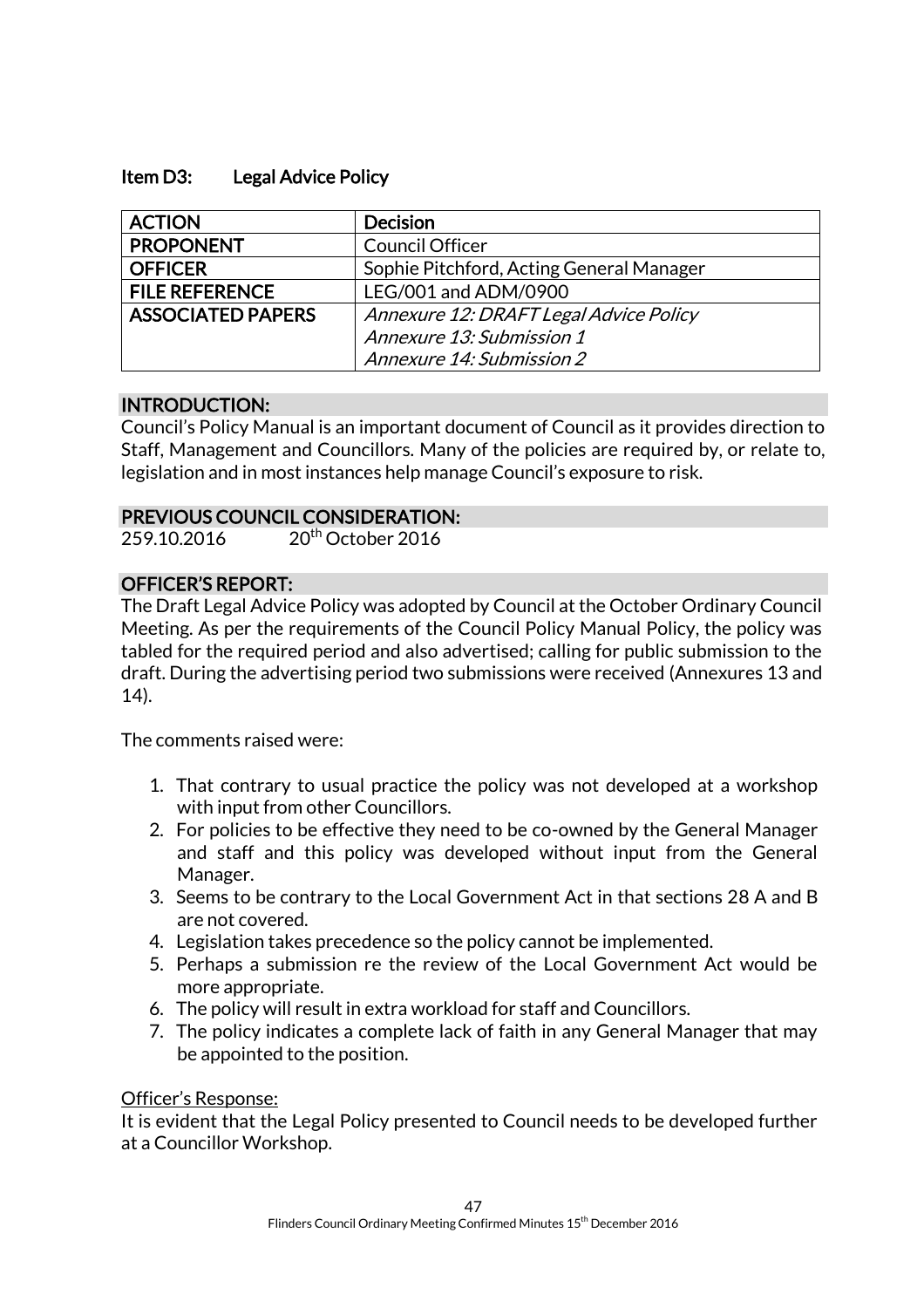There are a number of areas of concern, particularly where the policy sits in relation to the Local Government Act.

The Policy document layout and content should be structured to conform to the format used for other Council Policies.

### STATUTORY REQUIREMENT:

Local Government Act 1993

### POLICY/STRATEGIC IMPLICATIONS:

4. Strategic, Efficient and Effective Organisation - Responding to risks and opportunities.

4.3 Ensure Council meets its statutory obligations and manages corporate and community risk.

4.3.9 Maintain Council's Policy Manual and Instrument of Delegation.

#### RISK/LIABILITY:

Further development of the Legal Policy will potentially eliminate additional exposure to unwarranted costs and avoid confusion for the staff.

### VOTING REQUIREMENTS:

Simple Majority

### OFFICER'S RECOMMENDATION:

That Council agrees to discuss the content and format of the Legal Advice Policy at a Council workshop.

#### DECISION:

### 325.12.2016 Moved: Cr G Willis Seconded: Cr D Williams

That Council agrees to discuss the content and format of the Legal Advice Policy at a Council workshop.

# CARRIED (6-1)

For: Mayor Carol Cox, Deputy Mayor Marc Cobham, Cr Chris Rhodes, Cr Ken Stockton, Cr David Williams and Cr Gerald Willis. Against: Cr Peter Rhodes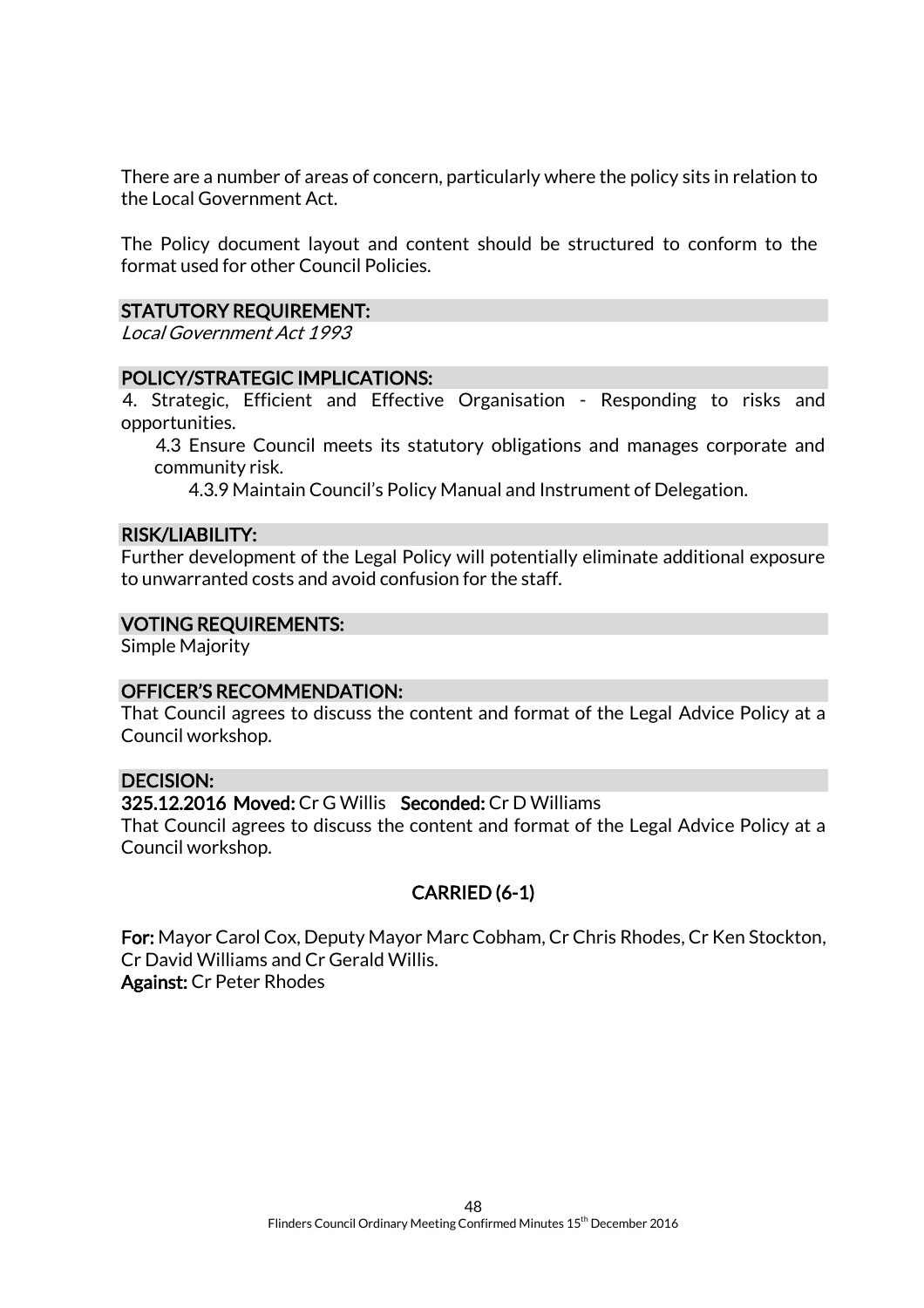# Item D4: Review of Council Committee Structure, Membership and Councillor Committee Representation

| <b>ACTION</b>            | <b>Decision</b>                          |
|--------------------------|------------------------------------------|
| <b>PROPONENT</b>         | <b>Council Officer</b>                   |
| <b>OFFICER</b>           | Sophie Pitchford, Acting General Manager |
| <b>FILE REFERENCE</b>    | COU/0600                                 |
| <b>ASSOCIATED PAPERS</b> | Annexure 15: Councillor Committee        |
|                          | Representative Procedure                 |

### INTRODUCTION:

- 1. Flinders Council currently has a number of committees that were established to allow communication, discussion and community input into decision-making on specific areas or activities of community and Council importance. Previously Council determined to undertake a review of these committees and their Councillor representation in December 2016 to ensure they are still relevant and have adequate representation for their continued function.
- 2. Special Committees include community members who are often nominated for membership due to their expertise in an activity and their involvement in the activity could be perceived as a pecuniary interest. Under the *Local Government* Act 1993 Councils are able to provide exemption for community committee members for a period of 12 months.
- 3. Council has representation on a number of different types of committees and a procedure is required so that all Councillor Committee Representatives know what Council expects of them in this role.

# PREVIOUS COUNCIL CONSIDERATION:

Council reviews Special Committee representation post each election.

| 936.11.2014 and 937.11.2014           | 13 <sup>th</sup> November 2014 |
|---------------------------------------|--------------------------------|
| 40.02.2015, 43.02.2015 and 45.02.2015 | 19 <sup>th</sup> February 2015 |

Council Workshop 1

1<sup>st</sup> December 2016

# OFFICER'S REPORT:

1. Post each election, Councillors consider the need and past efforts/use of the Special Committees in place and collectively decide what Special Committees are required. The current list of Special, Council and Legislated Committees were adopted post the last election on  $13<sup>th</sup>$  November 2014 with additional committees adopted on  $19<sup>th</sup>$ February 2015.

At the  $13<sup>th</sup>$  November 2014 meeting when the majority of the committees were adopted, Councillors also resolved "That Council review the structures of committees in December 2016" (motion no. 936.11.2014). The current Special, Council and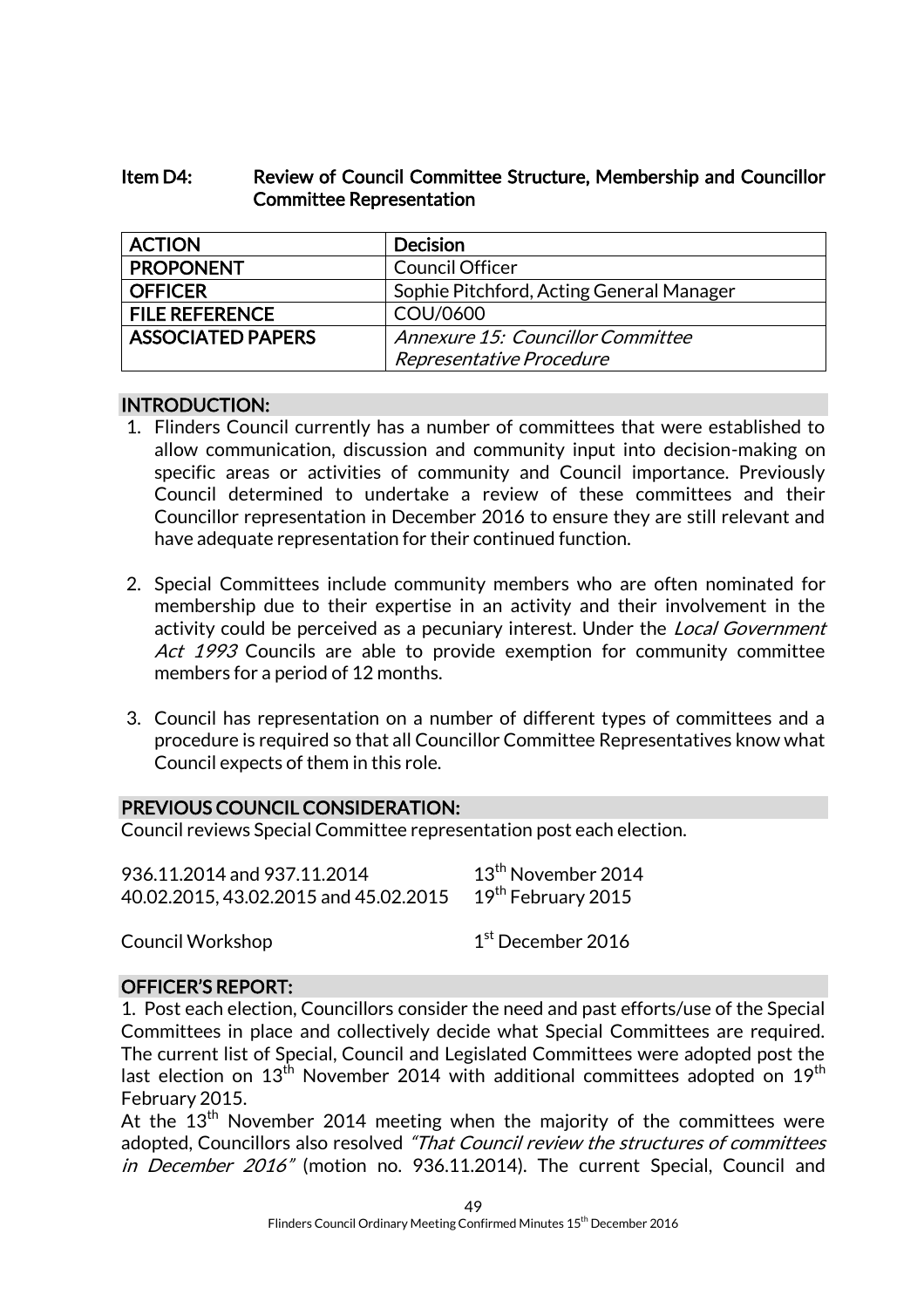Legislated Committees and the Councillors involved in each committee are listed below for consideration and review by Council.

#### Special Committees

Furneaux Community Health Special Committee Cr G Willis – Chair Mayor Cox

Furneaux (Emita) Hall & Recreation Ground Special Committee Deputy Mayor Marc Cobham – Chair

Furneaux Group Aviation Special Committee Mayor Carol Cox – Chair Cr P Rhodes Cr K Stockton

Furneaux Group Shipping Special Committee Mayor Cox - Chair Deputy Mayor Marc Cobham Cr P Rhodes

Lady Barron Hall & Recreational Special Committee Cr David Williams – Chair

### Whitemark Beautification Committee

(Note: Although currently not functioning it has been suggested that this Committee can be re-established as and when required with Cr Marc Cobham as Chair.)

### Council Committees

General Manager Performance Review Committee Mayor Carol Cox – Chair Cr K Stockton Cr G Willis

Ideas and Innovations Committee Cr G Willis – Chair Cr C Rhodes Cr P Rhodes Cr K Stockton Clean Up Australia Day Cr P Rhodes Cr K Stockton (Note: It has been suggested that this is not a committee.)

### Legislated Committees

Flinders Council Audit Panel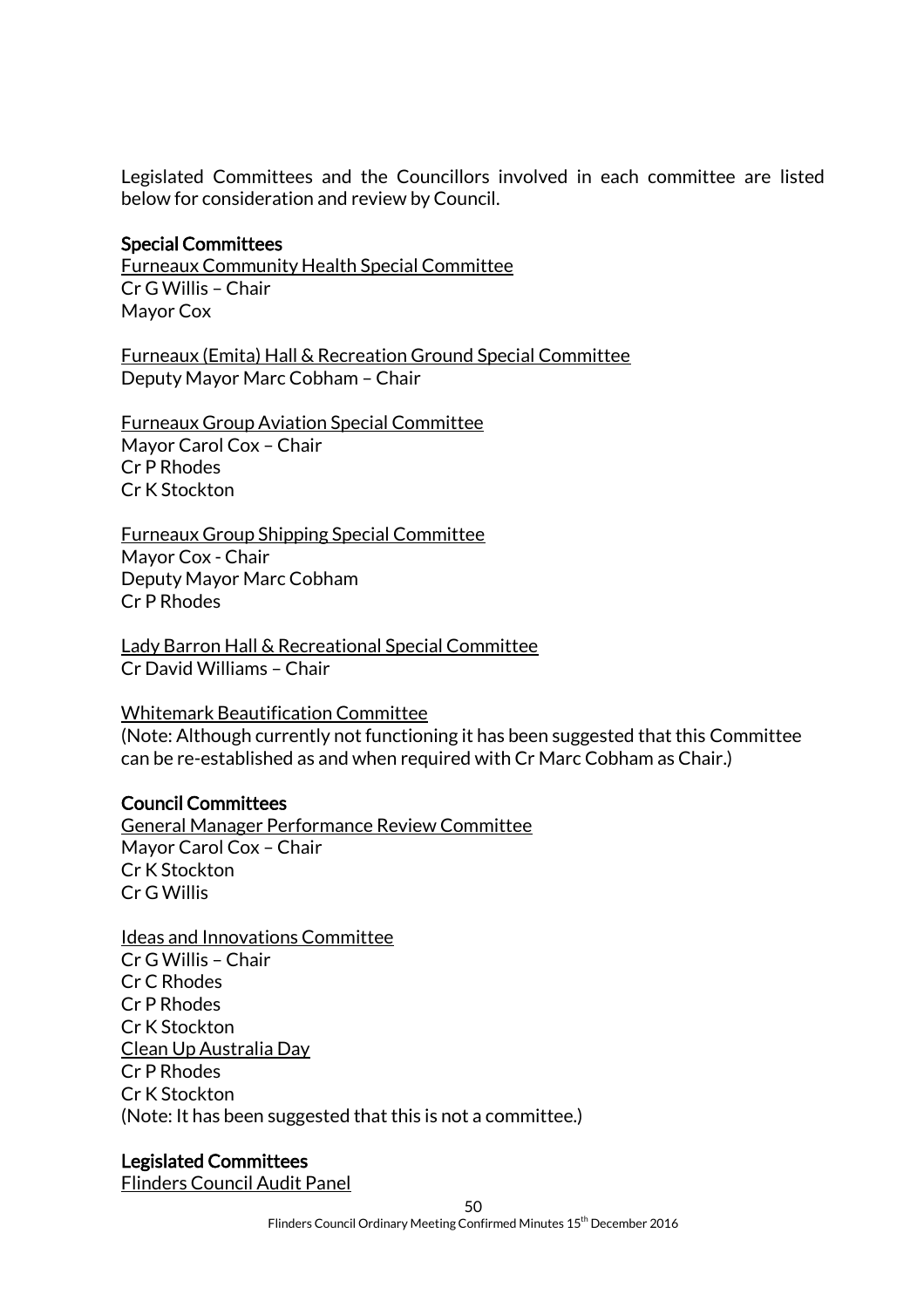Cr K Stockton Cr G Willis

Municipal Emergency Management Committee Mayor Cox

2. The membership of all Special Committees also includes community members who are often nominated for membership due to their expertise in a business, community group or activity specifically related to the Special Committee. Under the Local Government Act 1993, this expertise could be perceived as a potential pecuniary interest in which case the committee member would not be entitled to vote on matters being dealt with by the committee.

Section 52(3) of Part 5 of the *Local Government Act 1993* enables a Council to exempt community members who are Special Committees members from pecuniary interest for a period of 12 months if the community member has a potential pecuniary interest in a matter only because of being appointed as a member due to expertise arising from direct involvement in an activity that gives rise to that potential pecuniary interest.

Previously Council has not done this however provision of this exemption from now on will support the right of community members on Special Committees to vote on matters being dealt with that might otherwise appear as though an interest should be declared.

3. A procedure has been developed to define Council's expectations of Councillor Committee Representatives on different types of committees and organisations. The procedure explains expected meeting and reporting procedure, to keep fellow Councillors and the Council informed of committee activity and the process to follow to bring committee recommendations to Council for consideration.

The Councillor Committee Representative Procedure (Annexure 15) is now presented to Council for consideration.

### STATUTORY REQUIREMENT:

Local Government Act 1993

### POLICY/STRATEGIC IMPLICATIONS:

4. Strategic, Efficient and Effective Organisation - Responding to risks and opportunities.

#### BUDGET AND FINANCIAL IMPLICATIONS: Nil

### RISK/LIABILITY:

Nil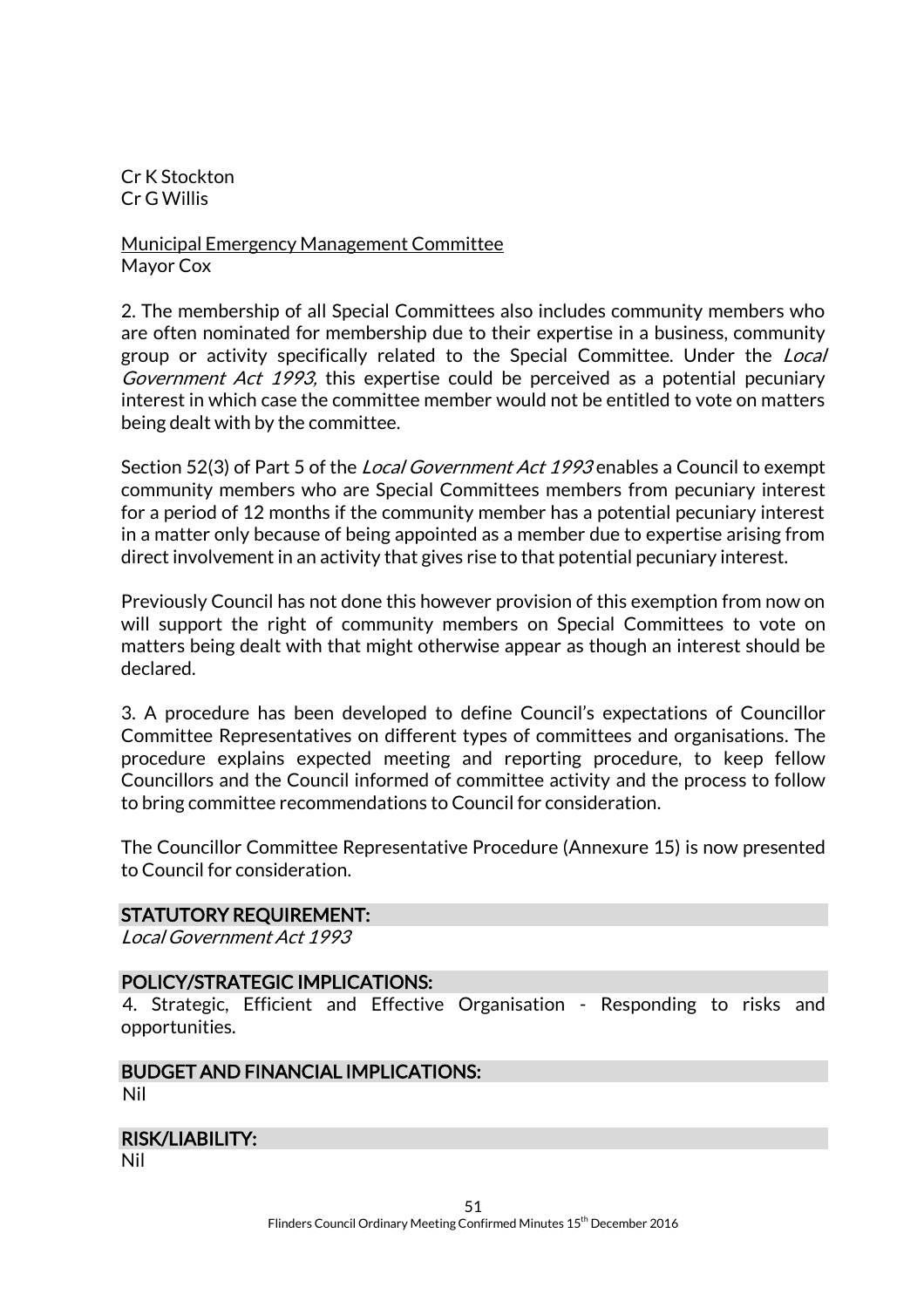### VOTING REQUIREMENTS:

Absolute Majority

### OFFICER'S RECOMMENDATION:

1. That Council reconfirms Councillor Committee Representation and structure of its special, council and legislated committees as follows:

### Special Committees

Furneaux Community Health Special Committee Cr G Willis – Chair Mayor Cox

Furneaux (Emita) Hall & Recreation Ground Special Committee Deputy Mayor Marc Cobham – Chair

Furneaux Group Aviation Special Committee Mayor Carol Cox – Chair Cr P Rhodes Cr K Stockton

Furneaux Group Shipping Special Committee Mayor Cox - Chair Deputy Mayor Marc Cobham Cr P Rhodes

Lady Barron Hall & Recreational Special Committee Cr David Williams – Chair

Whitemark Beautification Committee Committee to be re-established as and when required with Cr Marc Cobham as Chair.

### Council Committees

General Manager Performance Review Committee Mayor Carol Cox – Chair Cr K Stockton Cr G Willis

#### Ideas and Innovations Committee

Cr G Willis – Chair Cr C Rhodes Cr P Rhodes Cr K Stockton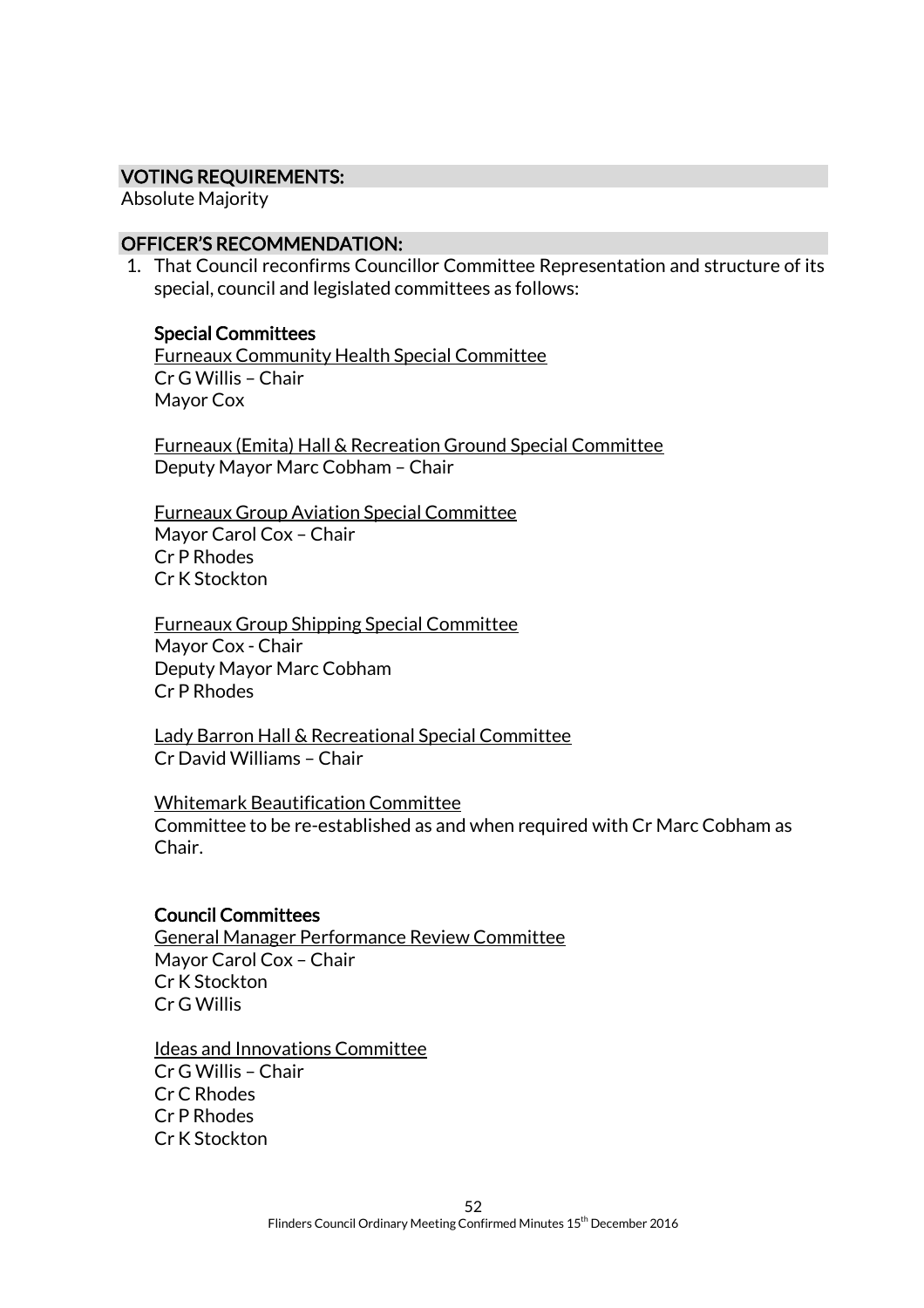# Legislated Committees

Flinders Council Audit Panel Cr K Stockton Cr G Willis

Municipal Emergency Management Committee Mayor Cox

- 2. That Council agrees to grant exemption from pecuniary interest to the community members appointed to all of its Special Committees for a period of 12 months.
- 3. That Council again considers the pecuniary interest of community members on its Special Committees at the December 2017 Ordinary Meeting of Council.
- 4. That Council adopts Annexure 15 the Councillor Committee Representative Procedure.

### DECISION:

326.12.2016 Moved: Deputy Mayor M Cobham Seconded: Cr C Rhodes

1. That Council reconfirms Councillor Committee Representation and structure of its special, council and legislated committees as follows:

### Special Committees

Furneaux Community Health Special Committee Cr G Willis – Chair Mayor Cox

Furneaux (Emita) Hall & Recreation Ground Special Committee Deputy Mayor Marc Cobham – Chair

Furneaux Group Aviation Special Committee Mayor Carol Cox – Chair Cr P Rhodes Cr K Stockton

Furneaux Group Shipping Special Committee Mayor Cox - Chair Deputy Mayor Marc Cobham Cr P Rhodes

Lady Barron Hall & Recreational Special Committee Cr David Williams – Chair

Whitemark Beautification Committee Committee to be re-established as and when required with Cr Marc Cobham as Chair.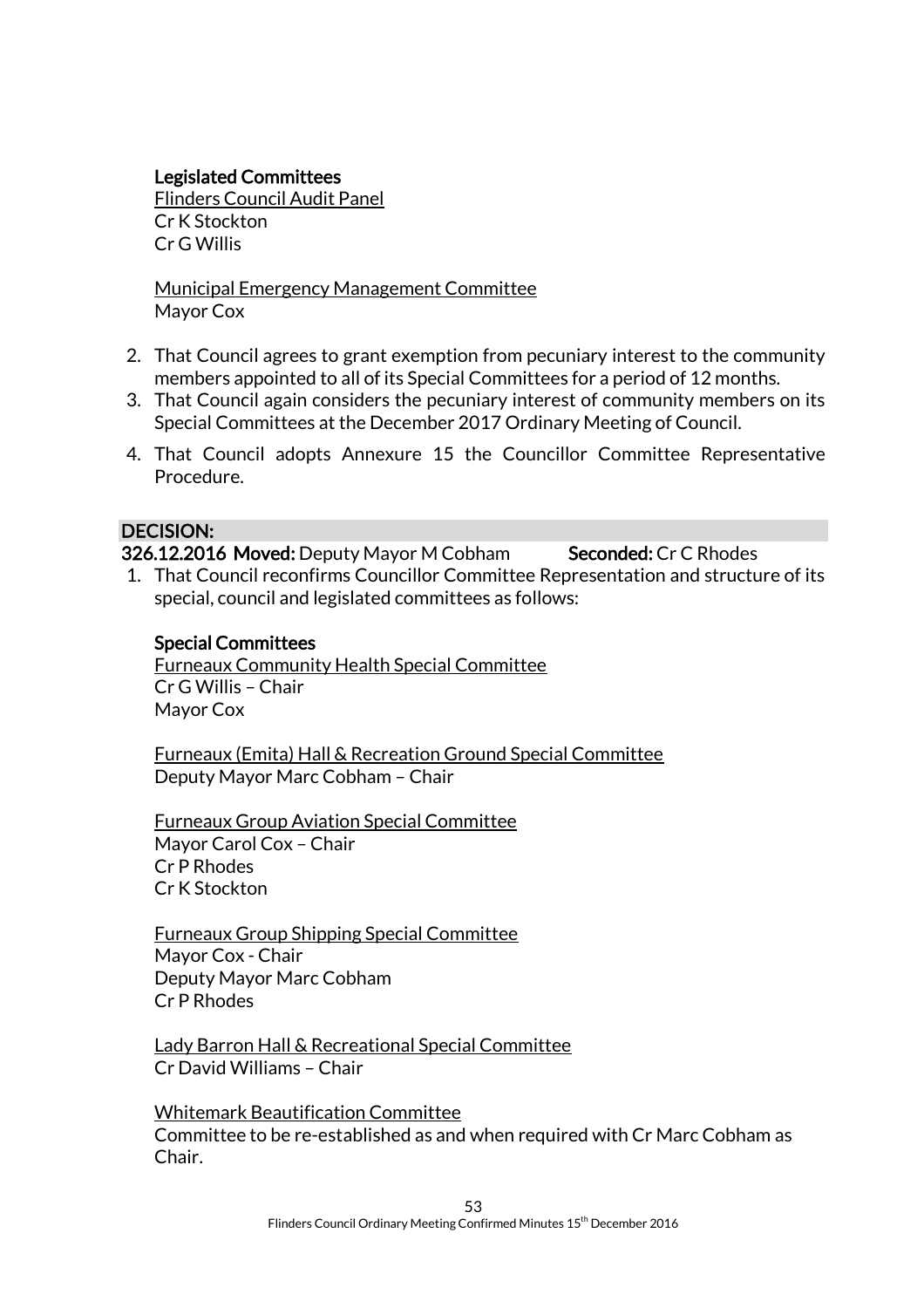### Council Committees

General Manager Performance Review Committee Mayor Carol Cox – Chair Cr K Stockton Cr G Willis

Ideas and Innovations Committee Cr G Willis – Chair Cr C Rhodes Cr P Rhodes Cr K Stockton

### Legislated Committees

Flinders Council Audit Panel Cr K Stockton Cr G Willis

Municipal Emergency Management Committee Mayor Cox

- 2. That Council agrees to grant exemption from pecuniary interest to the community members appointed to all of its Special Committees for a period of 12 months.
- 3. That Council again considers the pecuniary interest of community members on its Special Committees at the December 2017 Ordinary Meeting of Council.
- 4. That Council adopts Annexure 15 the Councillor Committee Representative Procedure.

# AMENDMENT

327.12.2016 Moved: Cr P Rhodes Seconded: Cr G Willis Whitemark Beautification Committee Committee to be re-established as and when required.

# CARRIED UNANIMOUSLY (7-0)

For: Mayor Carol Cox, Deputy Mayor Marc Cobham, Cr Chris Rhodes, Cr Peter Rhodes, Cr Ken Stockton, Cr David Williams and Cr Gerald Willis.

# SUBSTANTIVE MOTION

326.12.2016 Moved: Deputy Mayor M Cobham Seconded: Cr C Rhodes

1. That Council reconfirms Councillor Committee Representation and structure of its special, council and legislated committees as follows:

# Special Committees

Furneaux Community Health Special Committee Cr G Willis – Chair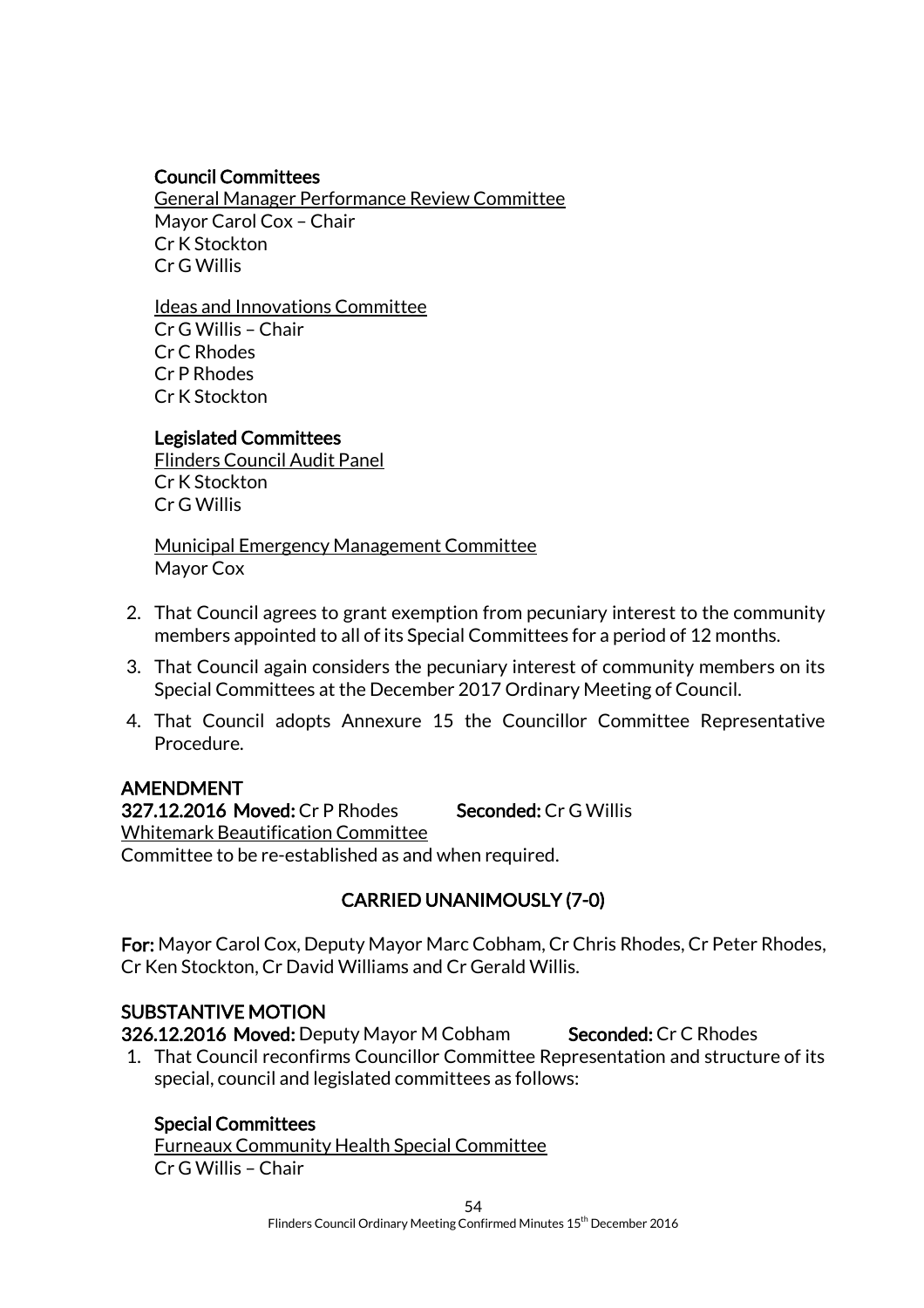Mayor Cox

Furneaux (Emita) Hall & Recreation Ground Special Committee Deputy Mayor Marc Cobham – Chair

Furneaux Group Aviation Special Committee Mayor Carol Cox – Chair Cr P Rhodes Cr K Stockton

Furneaux Group Shipping Special Committee Mayor Cox - Chair Deputy Mayor Marc Cobham Cr P Rhodes

Lady Barron Hall & Recreational Special Committee Cr David Williams – Chair

Whitemark Beautification Committee Committee to be re-established as and when required.

### Council Committees

General Manager Performance Review Committee Mayor Carol Cox – Chair Cr K Stockton Cr G Willis

Ideas and Innovations Committee Cr G Willis – Chair Cr C Rhodes Cr P Rhodes Cr K Stockton

### Legislated Committees

Flinders Council Audit Panel Cr K Stockton Cr G Willis

Municipal Emergency Management Committee Mayor Cox

- 2. That Council agrees to grant exemption from pecuniary interest to the community members appointed to all of its Special Committees for a period of 12 months.
- 3. That Council again considers the pecuniary interest of community members on its Special Committees at the December 2017 Ordinary Meeting of Council.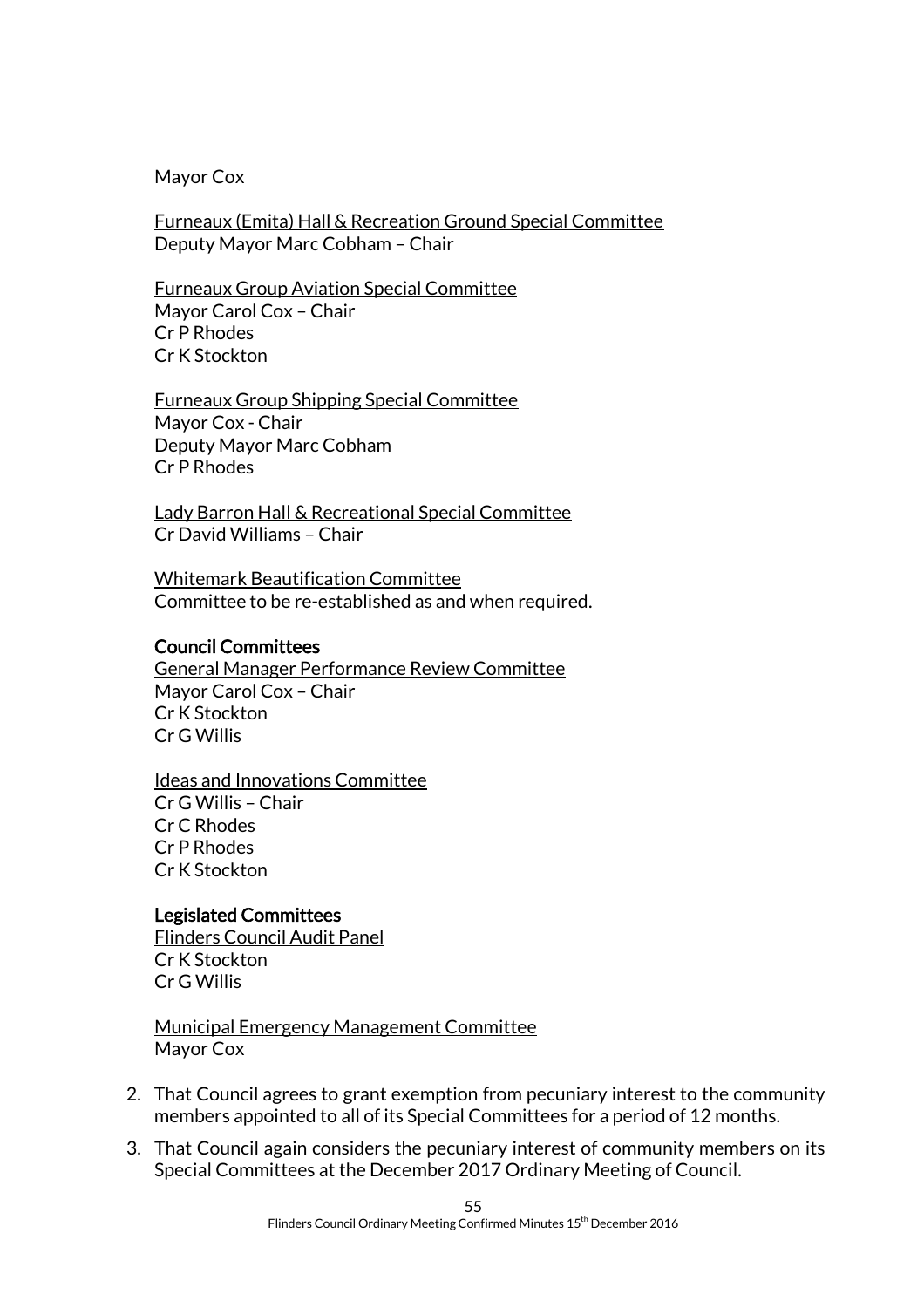4. That Council adopts Annexure 15 the Councillor Committee Representative Procedure.

# CARRIED UNANIMOUSLY (7-0)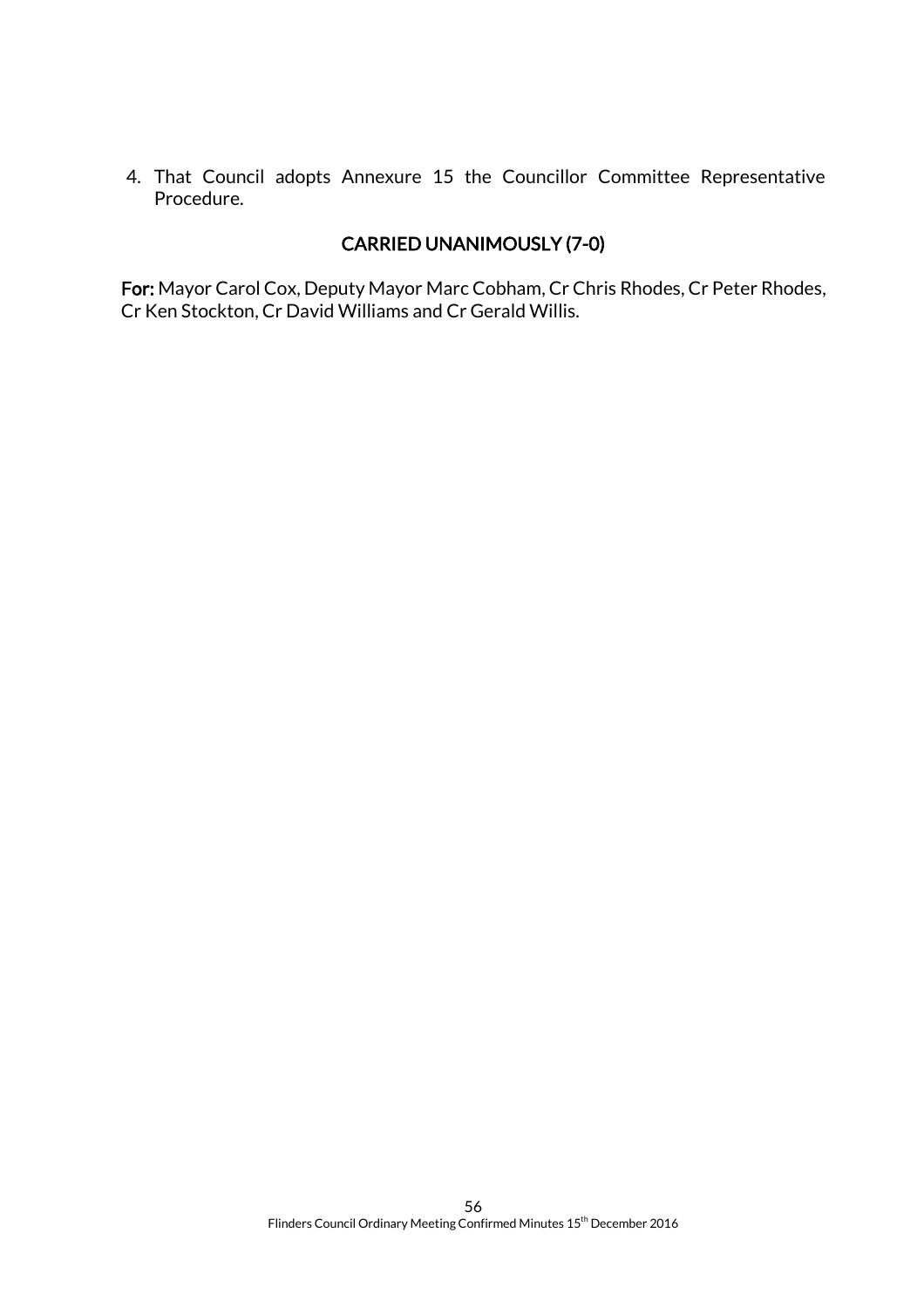### Item D5: Councillor Resolution Report

| <b>ACTION</b>            | Information                                        |
|--------------------------|----------------------------------------------------|
| <b>PROPONENT</b>         | <b>Council Officer</b>                             |
| <b>OFFICER</b>           | Sophie Pitchford, Acting General Manager           |
| <b>FILE REFERENCE</b>    | COU/0600                                           |
| <b>ASSOCIATED PAPERS</b> | Annexure 16: Councillor Resolution Report December |
|                          | 2016                                               |

### INTRODUCTION:

This report identifies the actions taken and actual costs associated with implementing resolutions passed by elected members up to December 2016.

### PREVIOUS COUNCIL CONSIDERATION:

The report is presented on a monthly basis.

### OFFICER'S REPORT:

Please read Annexure 16 – Councillor Resolution Report December 2016.

### VOTING REQUIREMENTS:

Simple Majority

### OFFICER'S RECOMMENDATION:

That the Councillor Resolution Report December 2016 be noted.

### DECISION:

328.12.2016 Moved: Cr G Willis Seconded: Cr K Stockton That the Councillor Resolution Report December 2016 be noted.

# CARRIED UNANIMOUSLY (7-0)

For: Mayor Carol Cox, Deputy Mayor Marc Cobham, Cr Chris Rhodes, Cr Peter Rhodes, Cr Ken Stockton, Cr David Williams and Cr Gerald Willis.

Note: Cr David Williams would like Sophie Pitchford's contribution as Acting General Manager over the past few months recognised and thanked her for her exceptional service. Deputy Mayor Marc Cobham also wished to recognise the other Council staff who have worked amazingly well over the past six months with limited resources and exceptional good will.

Mayor Carol Cox called a break in the meeting at 2.18pm and resumed the meeting at 2.31pm.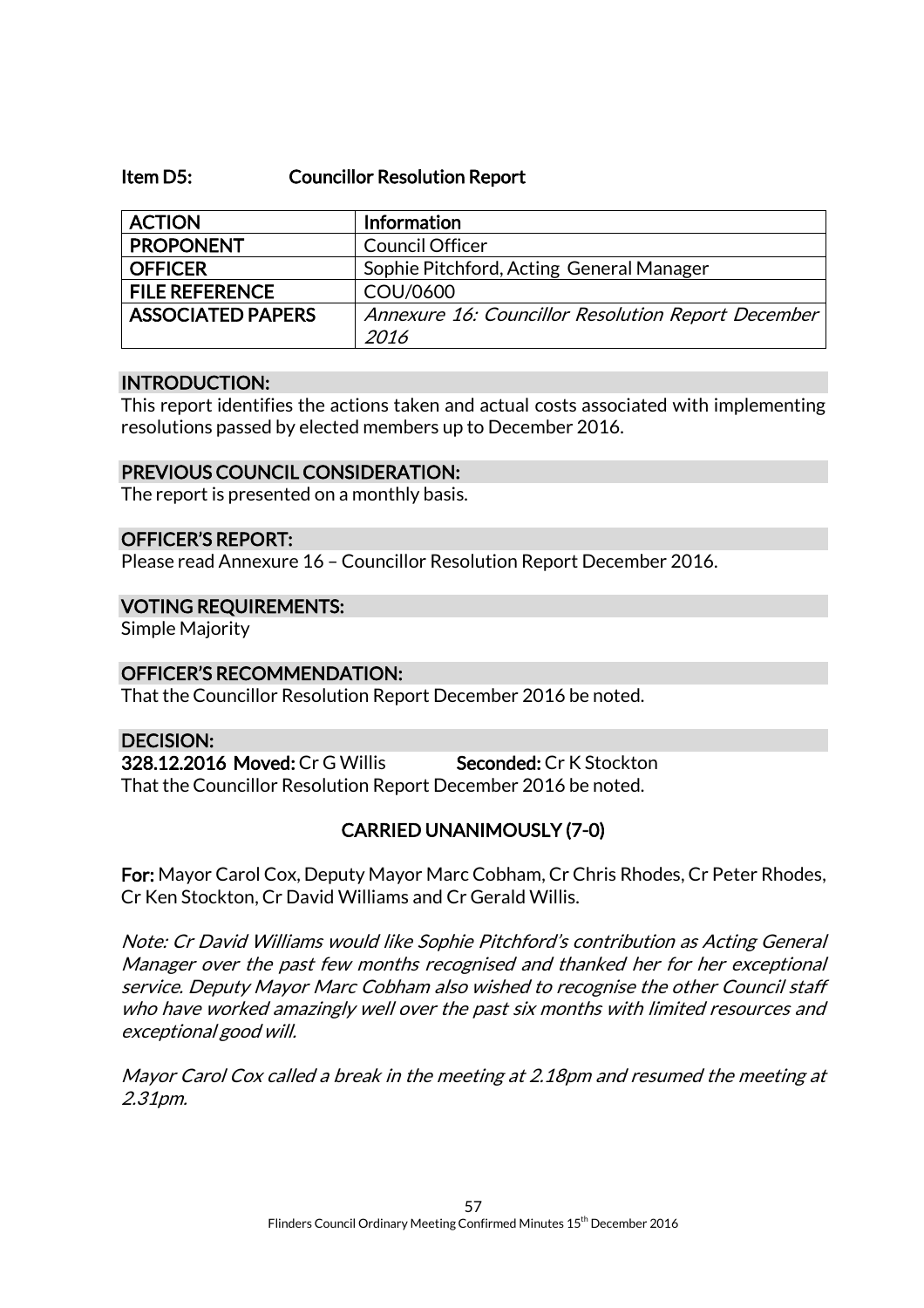# E. CLOSED COUNCIL

### Item E1 and E2: Closed Council Items

| <b>ACTION</b>            | <b>Decision</b>                          |
|--------------------------|------------------------------------------|
| <b>PROPONENT</b>         | Council Officer                          |
| <b>OFFICER</b>           | Sophie Pitchford, Acting General Manager |
| <b>FILE REFERENCE</b>    | WOR/0601, WAT/0102, LEG/001              |
| <b>ASSOCIATED PAPERS</b> | Annexure 17 & 18: For Councillors Only   |

### PREVIOUS COUNCIL CONSIDERATION:

188, 189 and 194.08.2016 Special Council Meeting  $1^{\text{st}}$  and  $4^{\text{th}}$  August 202 and 203.08.2016 Closed Council Meeting  $18^{\text{th}}$  August 2016 202 and 203.08.2016 Closed Council Meeting 230.09.2016 Closed Council Meeting 22nd September 2016

 $1<sup>st</sup>$  and 4<sup>th</sup> August 2016

### REASON FOR CLOSED COUNCIL:

Item E1 - Increase to Whitemark Water Storage is CONFIDENTIAL in accordance with Section 15(2) (f) of the Local Government (Meeting Procedures) Regulations 2005.

Item E2 - Notice of Motion from Mayor Carol Cox – General Manager's Separation from Council is CONFIDENTIAL in accordance with Section 15(2) (i) of the Local Government (Meeting Procedures) Regulations 2005.

#### VOTING REQUIREMENTS

Absolute Majority

### OFFICER'S RECOMMENDATION:

That Council move into Closed Council.

#### DECISION:

329.12.2016 Moved: Cr G Willis Seconded: Cr D Williams That Council move into Closed Council.

# CARRIED UNANIMOUSLY (7-0)

For: Mayor Carol Cox, Deputy Mayor Marc Cobham, Cr Chris Rhodes, Cr Peter Rhodes, Cr Ken Stockton, Cr David Williams and Cr Gerald Willis.

Council moved into Closed Session at 2.33pm.

Council moved out of Closed Session at 3.46pm.

### CONFIDENTIALITY REQUIREMENT:

337.12.2016 Moved: Cr P Rhodes Seconded: Cr D Williams That the discussions held and motions passed in Closed Council remain confidential.

> 58 Flinders Council Ordinary Meeting Confirmed Minutes 15<sup>th</sup> December 2016